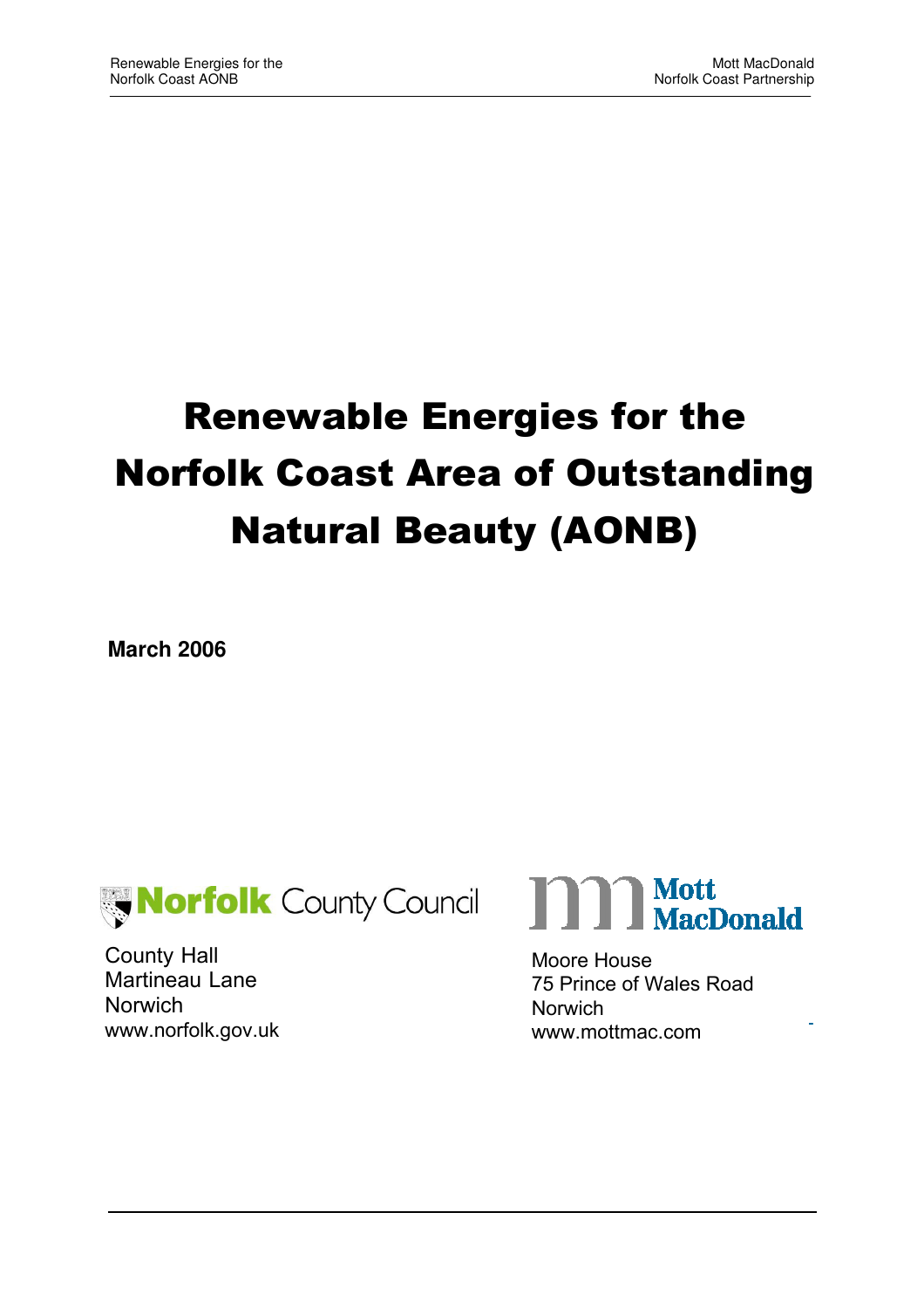This document has been prepared for the titled project or named part thereof and should not be relied upon or used for any other project without an independent check being carried out as to its suitability and prior written authority of Mott MacDonald being obtained. Mott MacDonald accepts no responsibility or liability for the consequence of this document being used for a purpose other than the purposes for which it was commissioned. Any person using or relying on the document for such other purpose agrees, and will by such use or reliance be taken to confirm his agreement to indemnify Mott MacDonald for all loss or damage resulting therefrom. Mott MacDonald accepts no responsibility or liability for this document to any party other than the person by whom it was commissioned.

To the extent that this report is based on information supplied by other parties, Mott MacDonald accepts no liability for any loss or damage suffered by the client, whether contractual or tortious, stemming from any conclusions based on data supplied by parties other than Mott MacDonald and used by Mott MacDonald in preparing this report.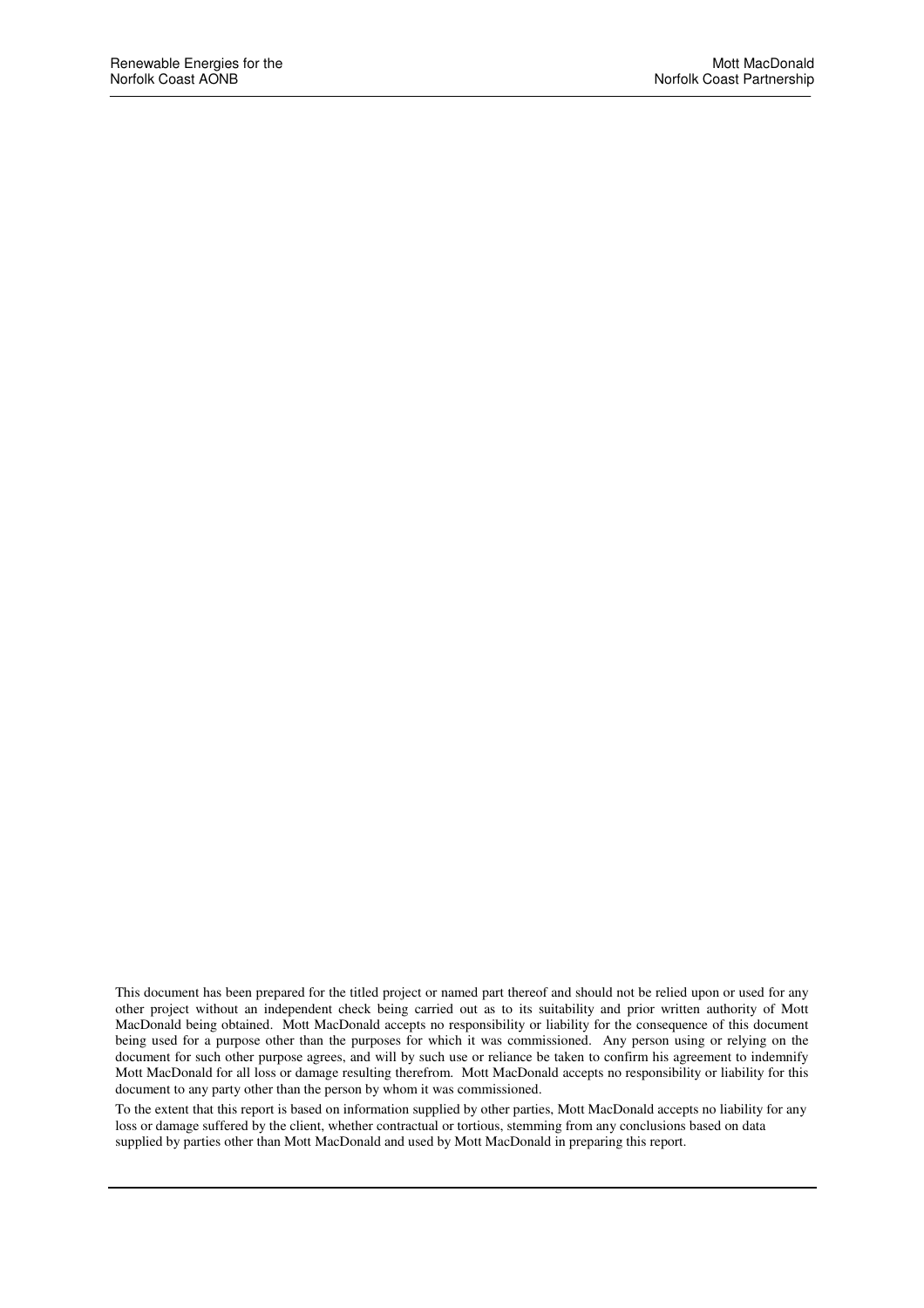## **Summary**

Norfolk Coast Partnership are aware of the numerous benefits of using renewable energy, and are keen that such technology is available for use within the Norfolk Coast Area of Outstanding Natural Beauty (AONB). This report was commissioned in order that their implications are understood more fully, and so that informed guidance can be given.

Carbon dioxide emissions are widely acknowledged as having a serious detrimental effect on the global climate; the current high levels of carbon dioxide production are a major contributor to global warming. Following encouragement from the European Union, the British government set a target in the 2003 Energy White Paper to produce 10% of all energy from renewable sources by 2010. The regional target, as established by the Sustainable Development Round Table for the East of England, is to produce 14% of all energy from renewable sources by 2010.

Renewable energy can be obtained using many different types of technology. However, not all of these technologies are suitable for use within the Norfolk Coast AONB, either because they are not physically applicable, or because the size of facility required is not appropriate, due to the sensitive, rural nature of the area. Those considered suitable for use are listed below, with a brief description:

- Small/Medium Scale Biomass the burning of a wide range of organic materials to produce heating and hot water, and in some cases electricity.
- Biofuels transport fuels that are manufactured from crops and other organic materials, and can be used as a supplement to, or replacement for, conventional transport fuels.
- Biogas naturally produced gas that is created during the decomposition of animal and food waste. The gas can be retained and burnt off, providing a source of heating and hot water, and in some cases electricity.
- Solar Photovoltaics panels or roof tiles that contain materials which produce electricity when exposed to sunlight.
- Solar Hot Water panels that contain a capillary network of pipes. Water contained within them is heated by the sun and then pumped round the house to provide heating and hot water.
- Micro/Small Scale Wind scaled-down wind turbine technology, small turbines can be used to provide electricity for individual buildings.
- Ground Source Heat Pumps a closed pipe system, in which fluid gains heat as it is pumped through a pipe network buried in the ground. The heat is then extracted by heat exchanger and used to provide heating and hot water.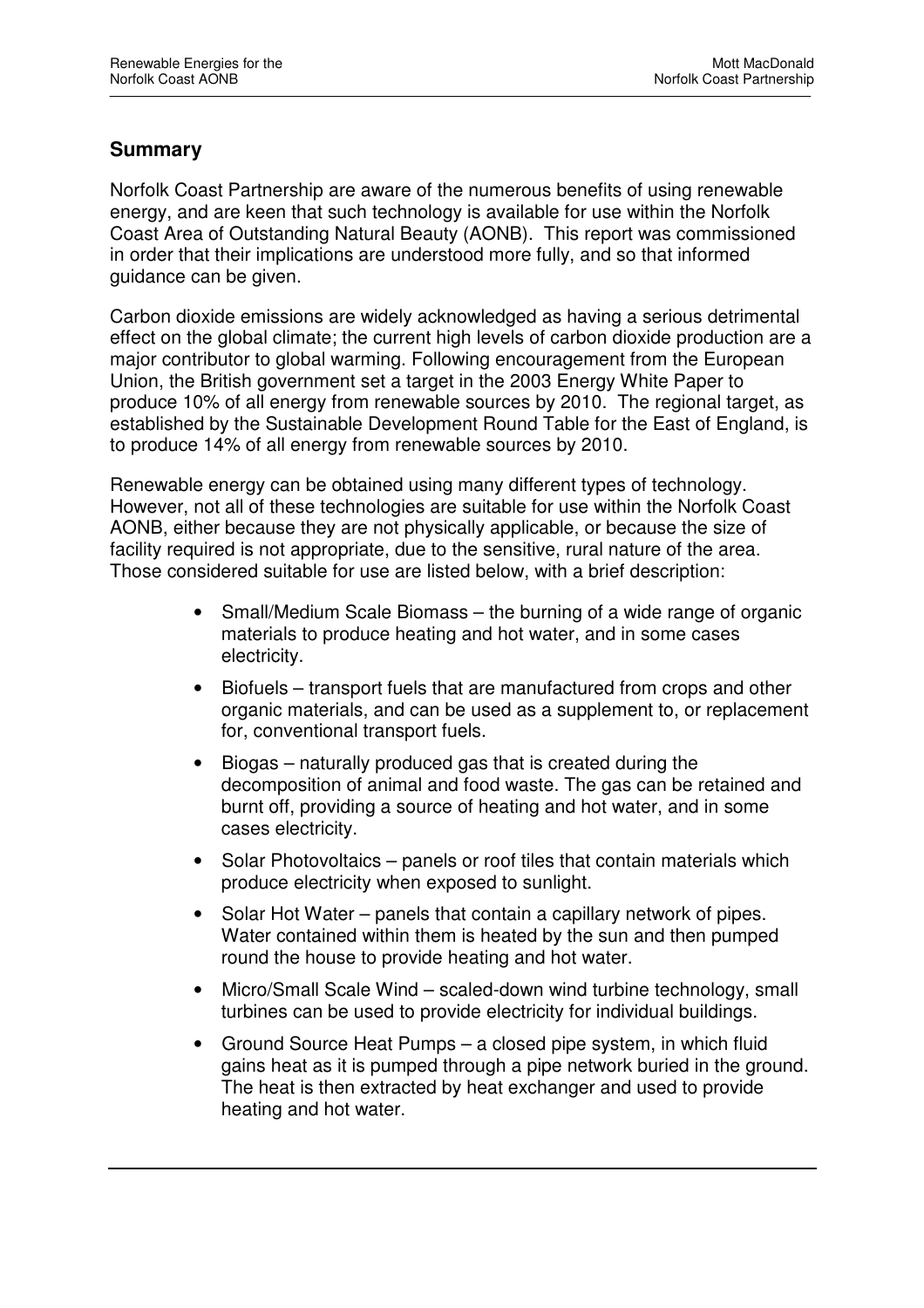- Fuel Cells chemical processes are utilised to convert various hydrogen-based fuels into electricity. The technology can be used at almost any scale, but is particularly used for emission-free transportation.
- Combined Heat and Power the technologies applied to all forms of energy generation, whereby waste is reduced as far as possible, and used to generate additional energy.

In summary, the impacts of each of these on the AONB have been predicted and assessed. The issues associated with growing crops for biomass and biofuel are intricate and complex, and would therefore benefit from being assessed in greater detail.

Using the predicted impacts of each technology, a series of recommendations and principles are suggested, for adoption by the Norfolk Coast Partnership, to use when guiding development in the AONB. The principles are aimed at increasing the amount of renewable energy generated in the AONB, by minimising the impacts and suggesting mitigation measures where appropriate.

Details of relevant advisory bodies are listed at the end of the document, along with suggestions for funding sources applicable to renewable energy installations.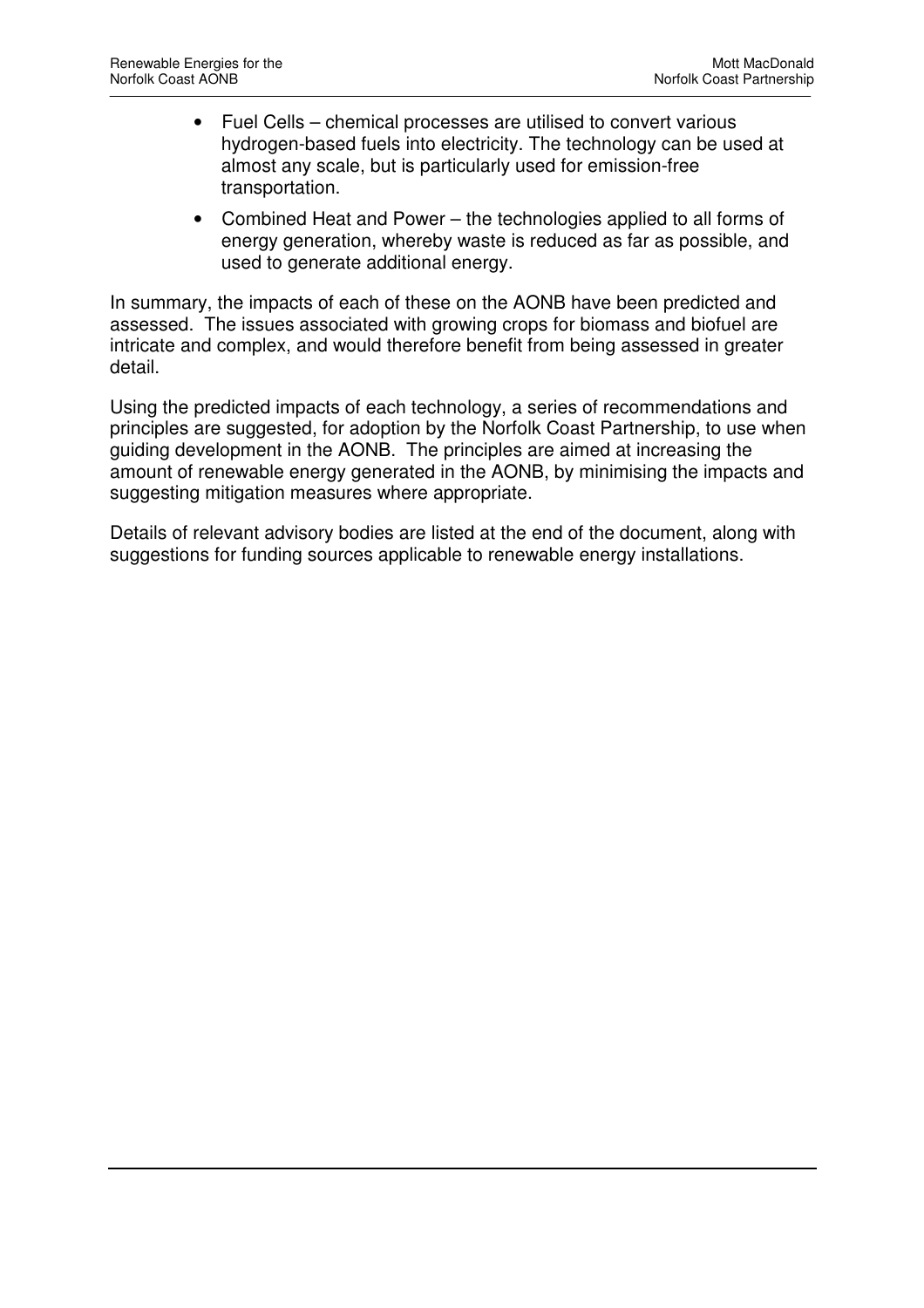| <b>List of Contents</b> |                 | Page                                                                                                                                                             |                                        |
|-------------------------|-----------------|------------------------------------------------------------------------------------------------------------------------------------------------------------------|----------------------------------------|
|                         | <b>Summary</b>  |                                                                                                                                                                  | $S-1$                                  |
|                         | <b>Chapters</b> |                                                                                                                                                                  |                                        |
| 1                       | Introduction    |                                                                                                                                                                  | 3                                      |
| $\overline{c}$          |                 | <b>Plans and Policies</b>                                                                                                                                        | 4                                      |
|                         | 2.1             | Introduction                                                                                                                                                     | $\overline{4}$                         |
|                         | 2.2             | European Level                                                                                                                                                   | $\overline{4}$                         |
|                         | 2.3             | <b>National Level</b>                                                                                                                                            | 4                                      |
|                         | 2.4             | <b>Regional Level</b>                                                                                                                                            | $\overline{7}$                         |
| 3                       | <b>Trends</b>   |                                                                                                                                                                  | 8                                      |
|                         | 3.1             | Introduction                                                                                                                                                     | 8                                      |
|                         | 3.2             | <b>Energy Consumption</b>                                                                                                                                        | 8                                      |
|                         | 3.3             | <b>Electricity Generation</b>                                                                                                                                    | 9                                      |
|                         | 3.4             | <b>Renewable Sources</b>                                                                                                                                         | 9                                      |
|                         | 3.5             | Renewable Energy in Norfolk                                                                                                                                      | 11                                     |
|                         | 3.6             | Sources of Renewable Energy<br>3.6.1 Wind<br>3.6.2 Biomass<br>3.6.3 Biofuels<br>3.6.4 Tidal and Wave Power<br>3.6.5 Hydro Power<br>3.6.6 Combined Heat and Power | 12<br>12<br>13<br>13<br>14<br>14<br>14 |
| 4                       |                 | <b>Technologies and Examples</b>                                                                                                                                 | 16                                     |
|                         | 4.1             | Introduction                                                                                                                                                     | 16                                     |
|                         | 4.2             | <b>Small/Medium Scale Biomass</b>                                                                                                                                | 16                                     |
|                         | 4.3             | <b>Biofuels</b>                                                                                                                                                  | 19                                     |
|                         | 4.4             | <b>Biogas</b>                                                                                                                                                    | 20                                     |
|                         | 4.5             | <b>Solar Photovoltaics</b>                                                                                                                                       | 21                                     |
|                         | 4.6             | Solar Hot Water                                                                                                                                                  | 22                                     |
|                         | 4.7             | Micro/Small Scale Wind                                                                                                                                           | 23                                     |
|                         | 4.8             | Small/Medium Scale Wave and Tidal                                                                                                                                | 25                                     |
|                         | 4.9             | Small Scale Hydro Power                                                                                                                                          | 26                                     |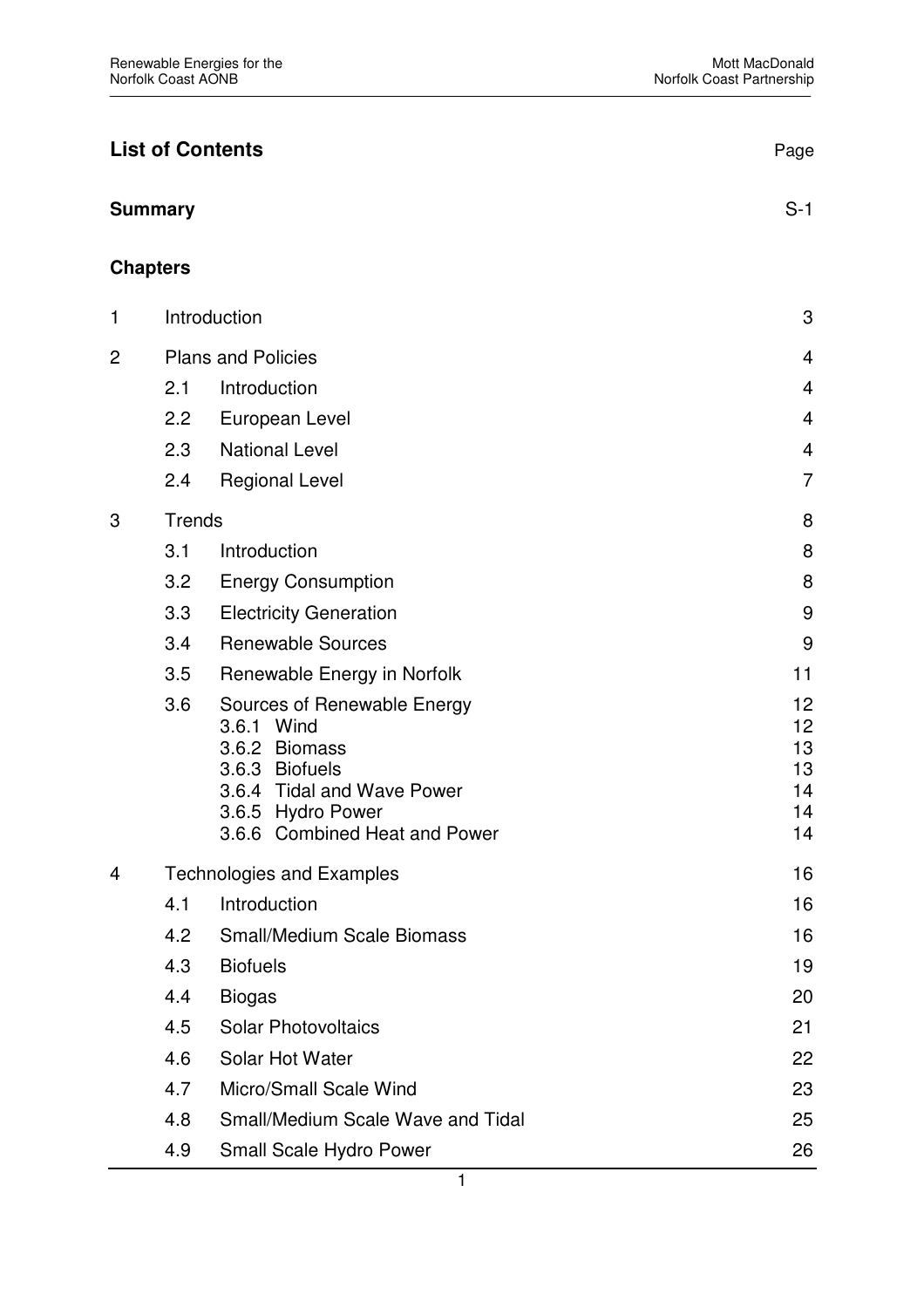|   | 4.10    | <b>Geothermal Energy</b>                                                                                                    | 27                   |
|---|---------|-----------------------------------------------------------------------------------------------------------------------------|----------------------|
|   | 4.11    | <b>Ground Source Heat Pumps</b>                                                                                             | 28                   |
|   | 4.12    | <b>Fuel Cells</b>                                                                                                           | 29                   |
|   | 4.13    | <b>Combined Heat and Power</b>                                                                                              | 30                   |
|   | 4.14    | Summary of Technologies suitable for the Norfolk Coast AONB                                                                 | 31                   |
| 5 | Impacts |                                                                                                                             | 32                   |
|   | 5.1     | <b>Small/Medium Scale Biomass and Biofuels</b><br>5.1.1 Growing Fuel Sources<br>5.1.2 Using Biomass<br>5.1.3 Using Biofuels | 32<br>32<br>37<br>37 |
|   | 5.2     | <b>Biogas</b>                                                                                                               | 38                   |
|   | 5.3     | Solar Photovoltaics and Solar Hot Water                                                                                     | 39                   |
|   | 5.4     | Micro/Small Scale Wind                                                                                                      | 39                   |
|   | 5.5     | <b>Ground Source Heat Pumps</b>                                                                                             | 40                   |
|   | 5.6     | <b>Fuel Cells</b>                                                                                                           | 41                   |
|   | 5.7     | <b>Combined Heat and Power</b>                                                                                              | 41                   |
|   | 5.8     | <b>General Comments</b>                                                                                                     | 41                   |
| 6 |         | <b>Principles and Recommendations</b>                                                                                       | 43                   |
|   | 6.1     | <b>Small/Medium Scale Biomass and Biofuels</b>                                                                              | 43                   |
|   | 6.2     | <b>Biogas</b>                                                                                                               | 43                   |
|   | 6.3     | Solar Photovoltaics and Solar Hot Water                                                                                     | 44                   |
|   | 6.4     | Micro/Small Scale Wind                                                                                                      | 44                   |
|   | 6.5     | <b>Ground Source Heat Pumps</b>                                                                                             | 44                   |
|   | 6.6     | <b>Fuel Cells</b>                                                                                                           | 44                   |
|   | 6.7     | <b>Combined Heat and Power</b>                                                                                              | 45                   |
| 7 | Support |                                                                                                                             | 46                   |
|   | 7.1     | <b>Advisory Bodies and Agencies</b>                                                                                         | 46                   |
|   | 7.2     | <b>Funding Opportunities</b>                                                                                                | 46                   |
| 8 |         | References                                                                                                                  | 48                   |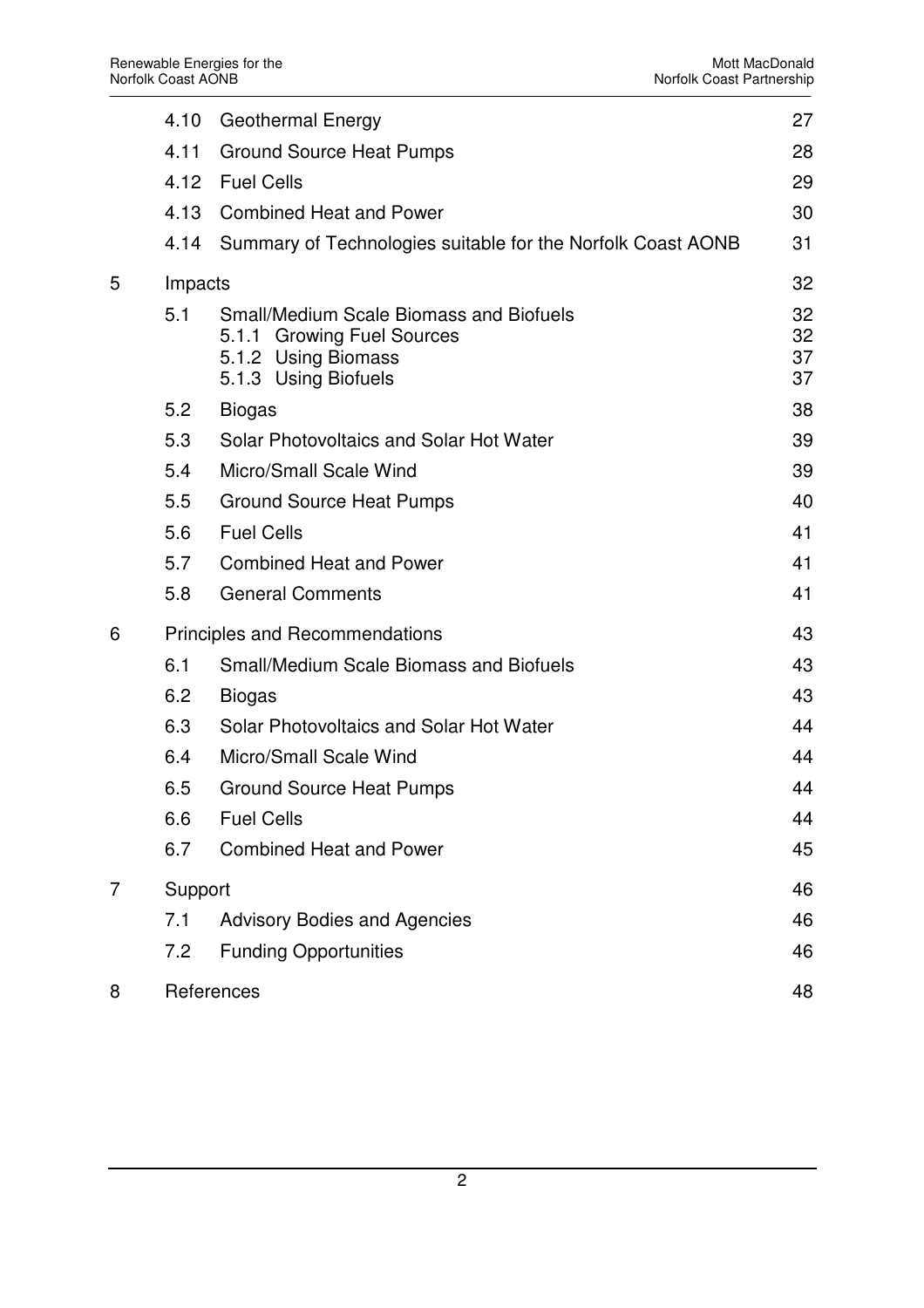## **1 Introduction**

The Norfolk Coast was designated as an Area of Outstanding Natural Beauty (AONB) in 1968, and as such is recognised as being among the most important scenic areas in the UK.

The Norfolk Coast Partnership, based outside the AONB in Fakenham, was established in 1991. Its remit is to conserve and enhance the natural beauty of the area, facilitate and enhance the public enjoyment, understanding and appreciation of the area and to provide sustainable forms of social and economic development that in themselves conserve and enhance the area's natural beauty.

One aspect of the above that influences sustainability and conservation within the AONB is energy usage. This includes electricity generation and consumption, use of fuels for transport, and heating of buildings and water.

Society is moving towards sustainable energy generation as it is becoming increasingly aware of the detrimental effects of conventional methods, in particular the effect of releasing carbon dioxide into the atmosphere, which has a welldocumented effect on global climate. As a means of reducing or eliminating these effects, renewable energy sources are becoming more popular and necessary.

Mott MacDonald has been asked to assist the Norfolk Coast Partnership to assess the viability of different renewable sources of energy, with a view to identifying which of these could be suitable for use within the Norfolk Coast AONB. The second aspect of the project is to understand the technology-specific impacts on landscape, ecology, community and economy of the AONB. With these impacts clearly identified, conclusions have been drawn to establish a set of guidelines and recommendations relating to renewable energy generation within the AONB.

This report has been produced in order that funding partners of the Norfolk Coast Partnership, and other relevant people and organisations, can fully understand the background to renewable energy generation, and the number of different sources of renewable energy available for use.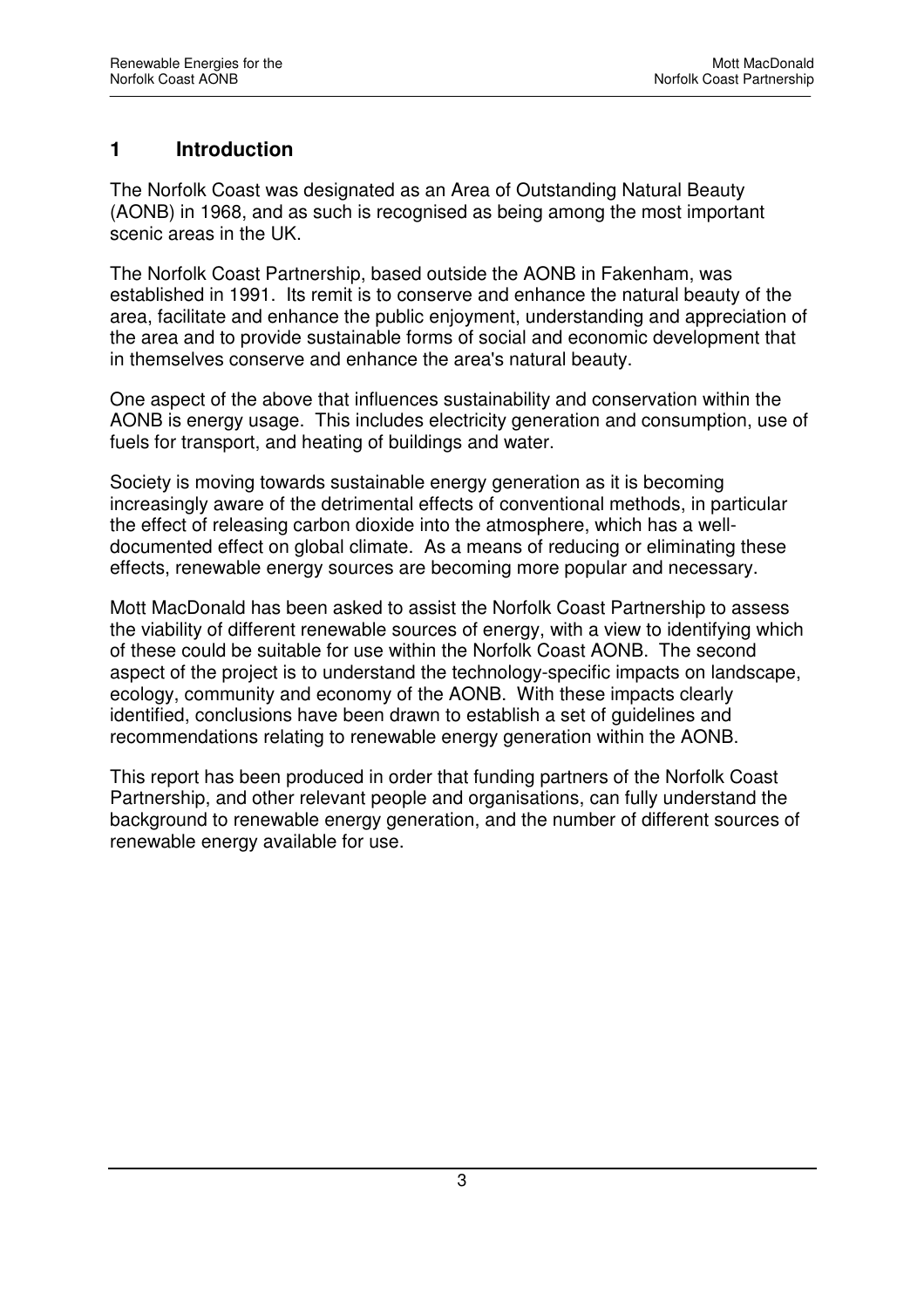# **2 Plans and Policies**

#### **2.1 Introduction**

This section sets out the background to renewable energy usage and availability, in terms of relevant policies and pieces of legislation, at European, national and regional levels.

## **2.2 European Level**

#### **1997 Renewables Directive**

The Directive was produced to encourage EU member countries towards renewable energy generation. It initially states that exploitation of renewable energy sources within the European Community is underused, and recognises the need to promote renewable energy sources as a priority measure, given that their exploitation contributes to environmental protection and sustainable development. It stresses that changes are needed to comply with the Kyoto protocol and the UN Framework Convention on Climate Change.

The Directive intends to achieve this by promoting a substantial increase in the proportion of electricity generated from renewable energy sources across the European Union by 2010. It sets country-specific targets, which member states are required to meet. These relate to their current ability to use renewable sources, access to technology, and a number of other factors.

The target set by the EU for the UK is to source 10% of its energy from renewable sources by 2010. Targets for other countries vary greatly, for example Ireland must source 13.2%, Finland 31.5%, France 21% and Austria (subject to the highest target) 78.1%.

## **2.3 National Level**

#### **2003 Energy White Paper 'Our energy future – creating a low carbon economy'**

The policies and targets put forward in the White Paper aim to facilitate a quantified reduction in carbon dioxide emissions in the UK, at the same time maintaining reliable and competitive energy supplies. In doing this, it tackles three specific areas of growth for the energy production industry. These are energy efficiency, a low carbon economy and renewable energy. The white paper states that

*'renewable energy will also play an important part in reducing carbon dioxide emissions while also strengthening energy security and improving our industrial competitiveness as we develop cleaner technologies, products and processes.'*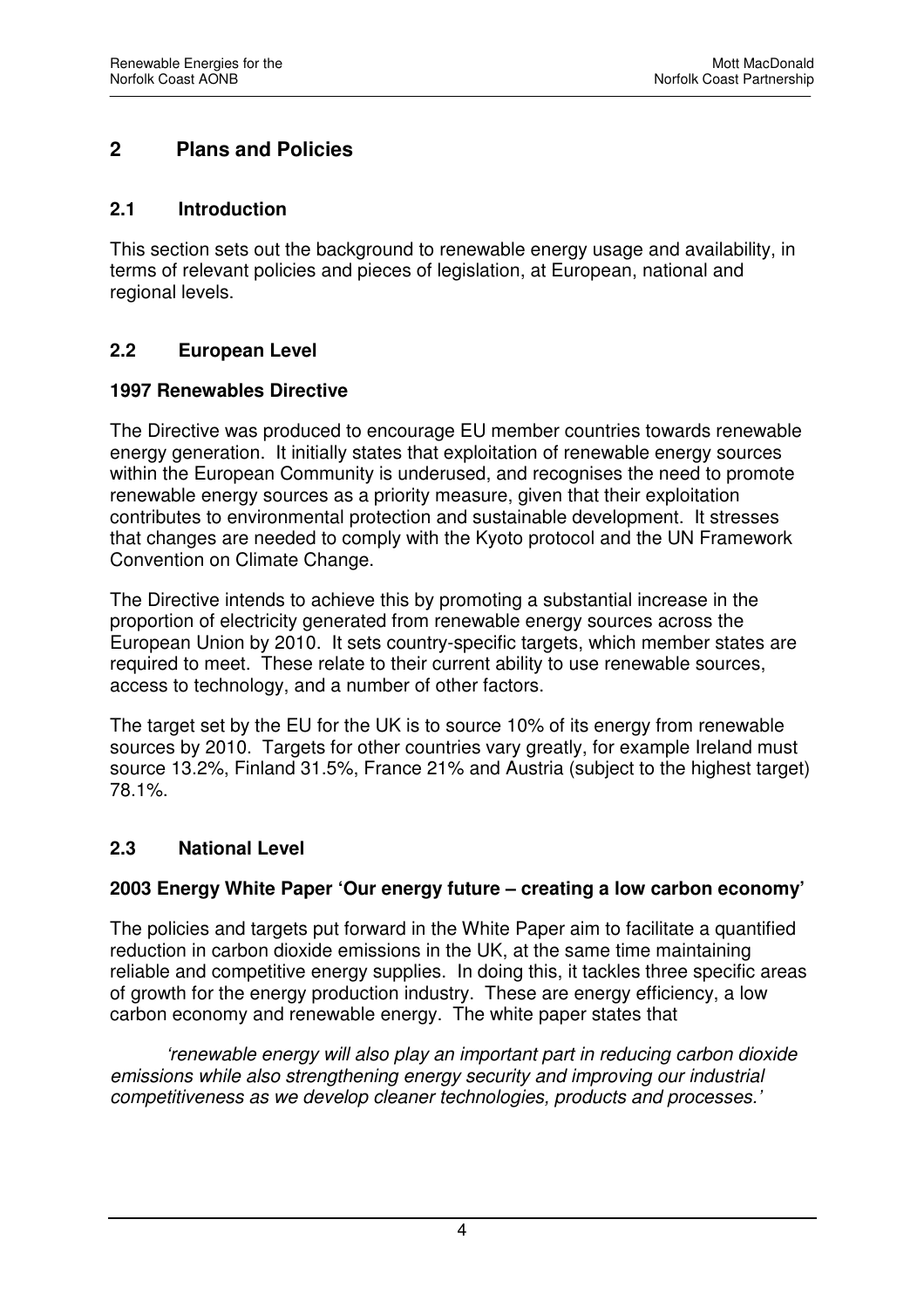The Energy White Paper will shortly be subject to a review to expand on government policy on nuclear power.

In considering renewable energy production, the White Paper committed the UK to producing 10% of all its energy from renewable sources by 2010, a target which includes provision for ongoing increases in energy consumption, as well as an overall increase in energy efficiency.

Beyond this, the White Paper highlighted the government's aspiration (rather than a fixed target) that this figured should be doubled to 20% by the year 2020. This target is as a direct result of the requirement placed on the UK by the EU Renewables Directive. Recently, an intermediate target to produce 15% of energy from renewable sources by 2015 was also established to ensure momentum for change continues between 2010 and 2020.

The above targets are intended to move the energy production industry towards to longer term target of reducing the UK's carbon dioxide production by 60% by the year 2050. This target was created as a result of recommendations by the Royal Environmental Commission for Pollution, which stressed that to achieve this, significant progress will need to be made by 2020, hence the earlier targets and aspirations.

## **Renewables Obligation**

The mechanism by which the government is enforcing the move towards renewable energy production is the Renewables Obligation legislation. The Renewables Obligation, introduced in 2002, requires all energy producers to source a specific proportion of the energy they supply from renewable sources, with a system of fines/incentives in place as a means of backing up this requirement. The fines from under-performing producers are recycled to those that meet their targets as rewards. The Renewables Obligation target for 2005/06 is 5.5%, rising ultimately to 15.4% by 2014/15.

# **Renewable Transport Fuels Obligation**

The Renewable Transport Fuels Obligation (RTFO) was proposed by the government in 2004, although was only put into action recently. It requires transport fuel suppliers to ensure that 5% of their sales in the UK are from a renewable source. It is predicted that this could reduce carbon emissions by 1 million tonnes per annum.

# **Non-Fossil Fuels Obligation**

Both of these Obligations stem from the now-defunct Non-Fossil Fuels Obligation (NFFO), which was set up to push the electricity industry towards renewable sources of energy rather than the traditional fossil fuels. It did this by providing premium payments for renewables-generated electricity over a fixed period, with contracts being awarded to individual generators. No further contracts are being issued under the NFFO, although contracts are still being honoured by the government where they meet the Renewable Obligation.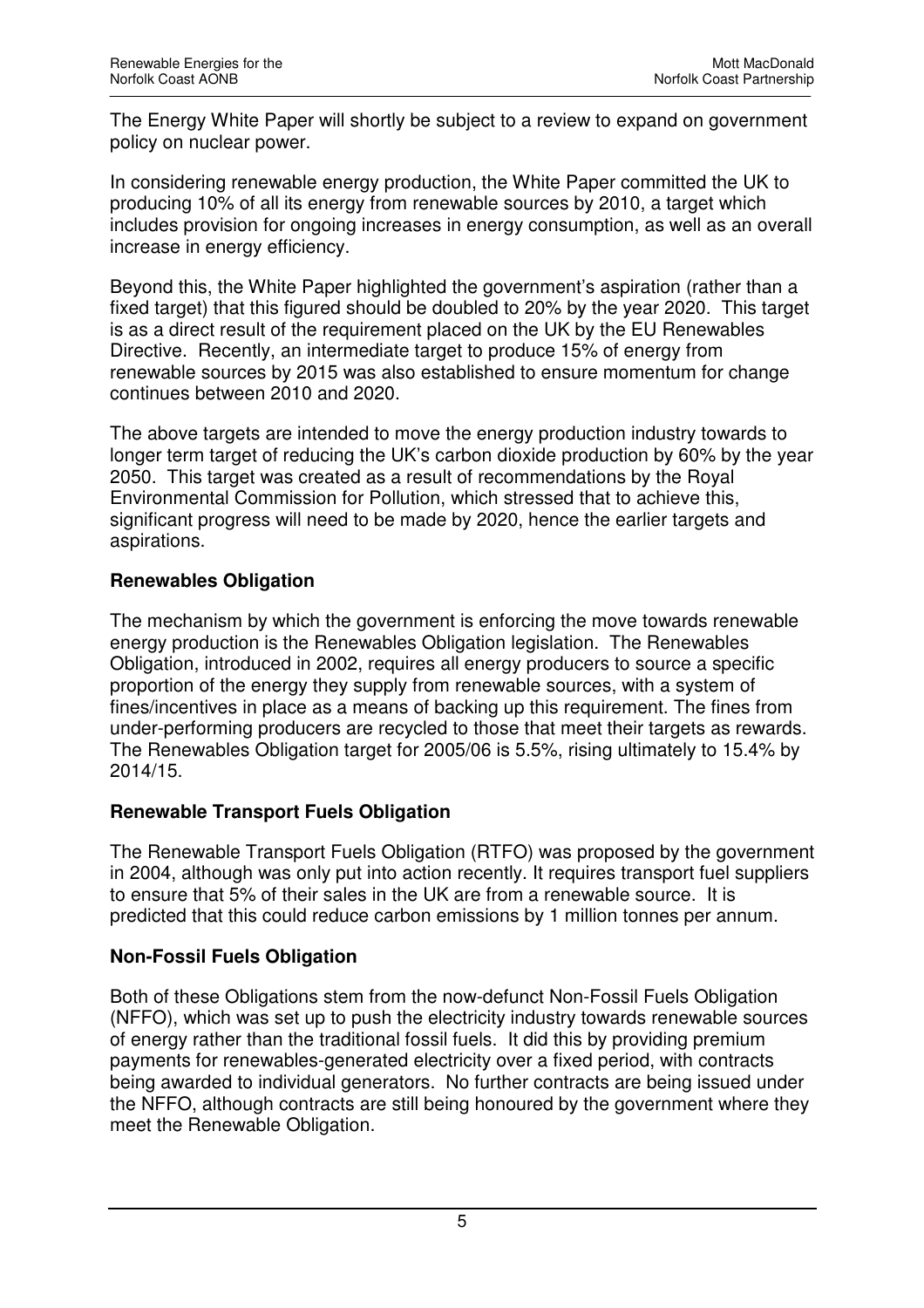## **Planning Policy Statement 22**

Planning Policy Statements are produced by the Government to set out national policies relating to land use planning in England. Planning Policy Statement 22 (PPS 22) relates specifically to renewable energy, and is aimed at encouraging planning authorities to make decisions that will assist in meeting the national targets set out in the Energy White Paper.

PPS 22 provides specific principles and guidelines for regional planning bodies and local planning authorities when considering their approach to planning for renewable energy production. It is essentially a tool for providing advice on how to balance the local impact of development of renewable energy facilities against national policy, and establishes positive steps for planning authorities to use when considering development of the industry. It includes a set of key principles for all regional planning bodies and local planning authorities to adhere to in their approach to planning for renewable energy, and then expands on these by giving specific advice on how to establish appropriate regional targets for renewable energy production.

Finally, it outlines what actions should be taken when proposals are received for developments within both nationally and internationally protected areas, green belts, buffer zones and areas of local importance. Within Areas of Outstanding Natural Beauty, PPS 22 specifically states that

*'…planning permission for renewable energy projects should only be granted where it can be demonstrated that the objectives of designation of the area will not be compromised by the development…'* 

Produced in conjunction with the Statement is the Companion Guide, a document for use by planning authorities. It is designed as a tool for translating the requirements of PPS 22 into easily-understood principles for planners and regional and local decision-makers, and as such contains a series of illustrations, case studies and guidelines.

## **Building Regulations**

Building Regulations are a comprehensive set of regulatory standards that apply to all new and improved buildings in the UK, and encompass many aspects of safety and suitability for materials and design. Within the regulations there is a section on the Conservation of Fuel and Power, which sets out requirements for all aspects of building design that must be met.

It includes requirements on minimum efficiency levels for heating systems and hot water storage, insulation of pipes and ducts, insulation of the building itself, and a multitude of other aspects, all aimed at creating a universal standard of energy efficiency for buildings.

This is linked to sustainable energy generation in that it aims to reduce the wastage of energy that buildings use, both residential and non-residential. In enforcing good practice, it ensures that energy is used efficiently and not wasted, thereby reducing the overall demand for energy that would otherwise be necessary.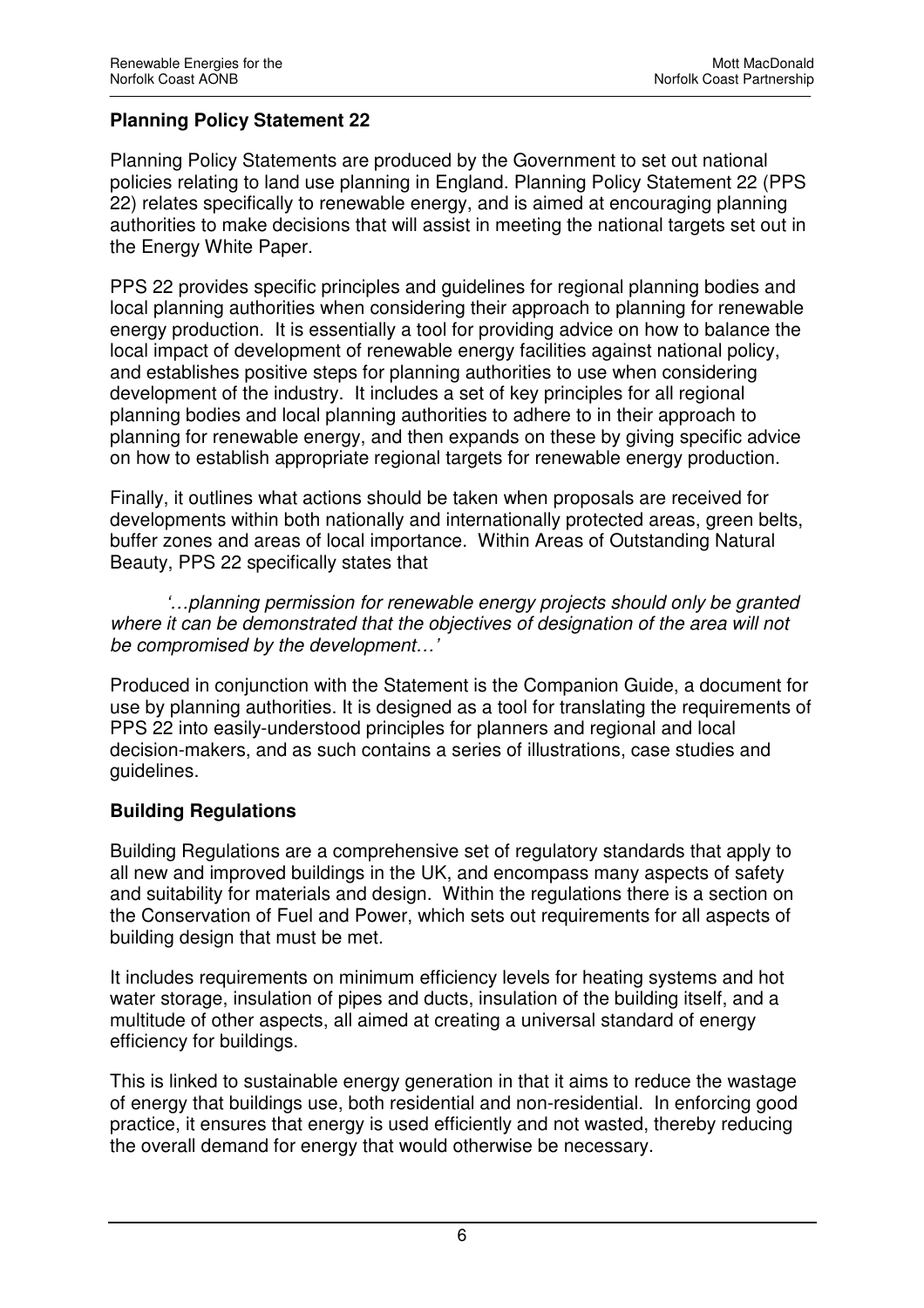## **2.4 Regional Level**

#### **East of England Draft Plan**

The East of England Regional Assembly produced in 2005 the East of England Draft Plan, a regional spatial strategy aimed at guiding development in the region for the next 20 years. It is a revision to the Regional Spatial Plan produced previously. Chapter nine of the Plan discusses environmental resources, and within it Policy ENV 8: Renewable Energy and Energy Efficiency is established.

The plan requires that

*"local development documents will contain policies for promoting and encouraging energy efficiency and renewable energy. These policies will presume in favour of, and emphasise the wider sustainable development benefits associated with, energy efficiency and renewable energy."* 

The most significant point arising from this policy is that all new developments comprised of at least 50 developments, or developments that are over 1000 sq m, must have the facility to provide at least 10% of the predicted energy requirements from renewable sources.

#### **Sustainable Development Round Table for the East of England Report: Making Renewable Energy a Reality – Setting a Challenging Target for the Eastern Region**

This report summarises findings and feedback from consultation carried out in autumn 2000 by the Sustainable Development Round Table, on renewable energy generation.

It identifies renewable energy targets specifically for this region, stating that if appropriate measures were put in place, up to 14% of energy in the East of England cold be sourced from renewables by 2010.

It then breaks this figure down into individual sources, recommending that 1300GWh/year comes from offshore wind, 1700GWh/year comes from onshore wind, 700GWh/year comes from biomass, and 600GWh/year comes from other renewable sources. The specific target for Norfolk in that 17% of its energy comes from renewable sources by 2010.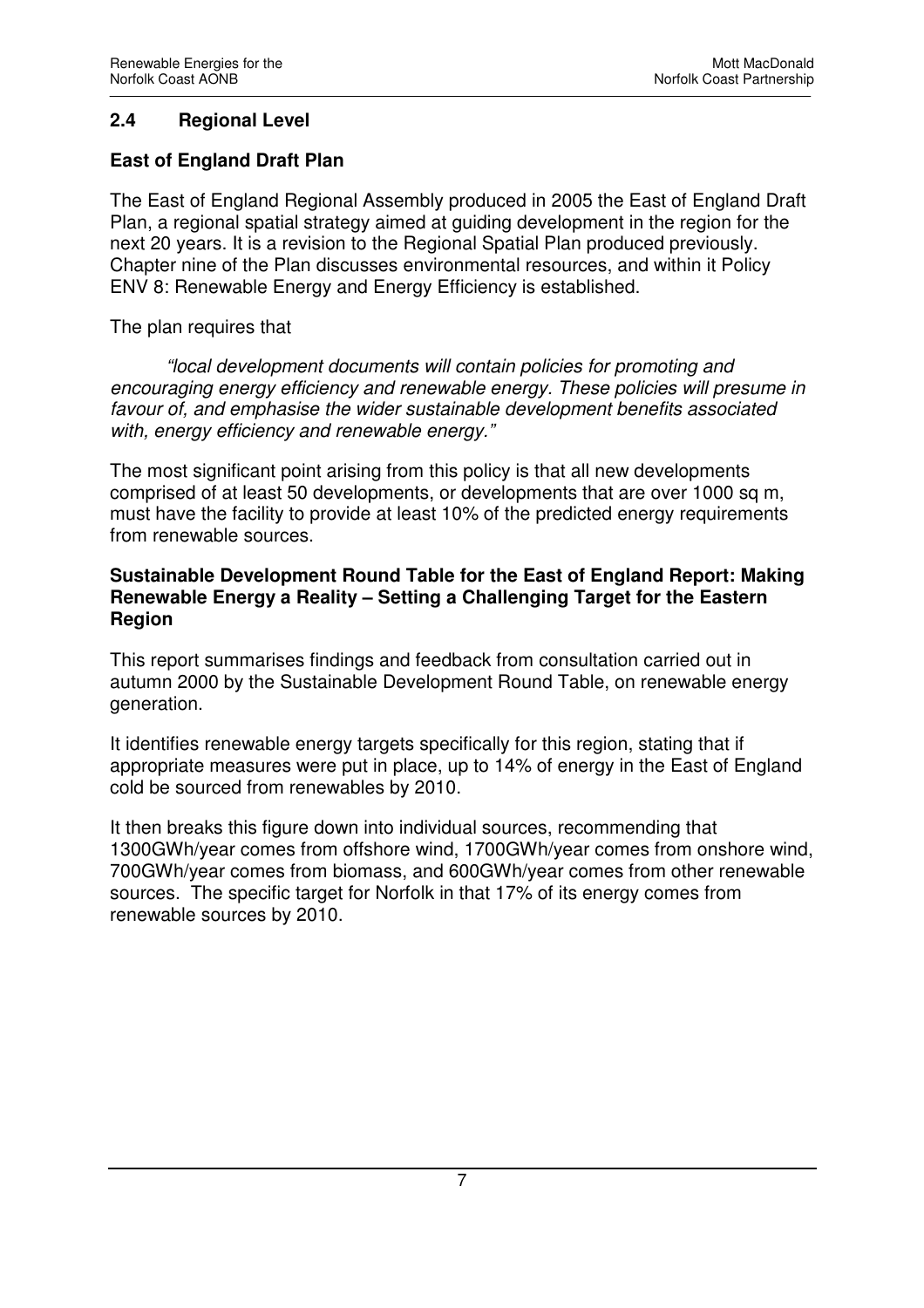# **3 Trends**

#### **3.1 Introduction**

The following section describes the UK trends in energy consumption and electricity demand, as well as the proportion of electricity generated from renewable sources. It also outlines the recent history of different types of renewable energy technologies, and outlines future changes that are planned or predicted.

## **3.2 Energy Consumption**

Energy consumption in the UK (including electricity, oil etc) has generally risen in recent decades. Figure 3.1 shows the total annual energy consumption in the equivalent number of tonnes of oil. Energy usage is very indicative of the health of the country's economy, with more prosperous times characterised by higher energy consumption, so the fluctuating economy of recent decades means that energy consumption has grown in an unpredictable manner.

The total energy consumed in the UK in 1970 was equivalent to 210 million tonnes of oil. By 1990 this figure had risen to 213 million equivalent tonnes of oil, and as recently as 2004 this figure had reached 239 million. The rise occurred partly because of society's ever-increasing demand for energy, despite a decline in largescale industry in the UK and increases in technology, both of which have allowed us to use energy more efficiently.



## **Figure 3.1: Total Energy Consumption in the UK since 1970, in equivalent million tonnes of oil. (Source: DTI - Digest of UK Energy Statistics 2005)**

Cambridge Econometrics, who were commissioned to study energy usage by the DTI, forecast that the demand for energy usage will peak and then start to decline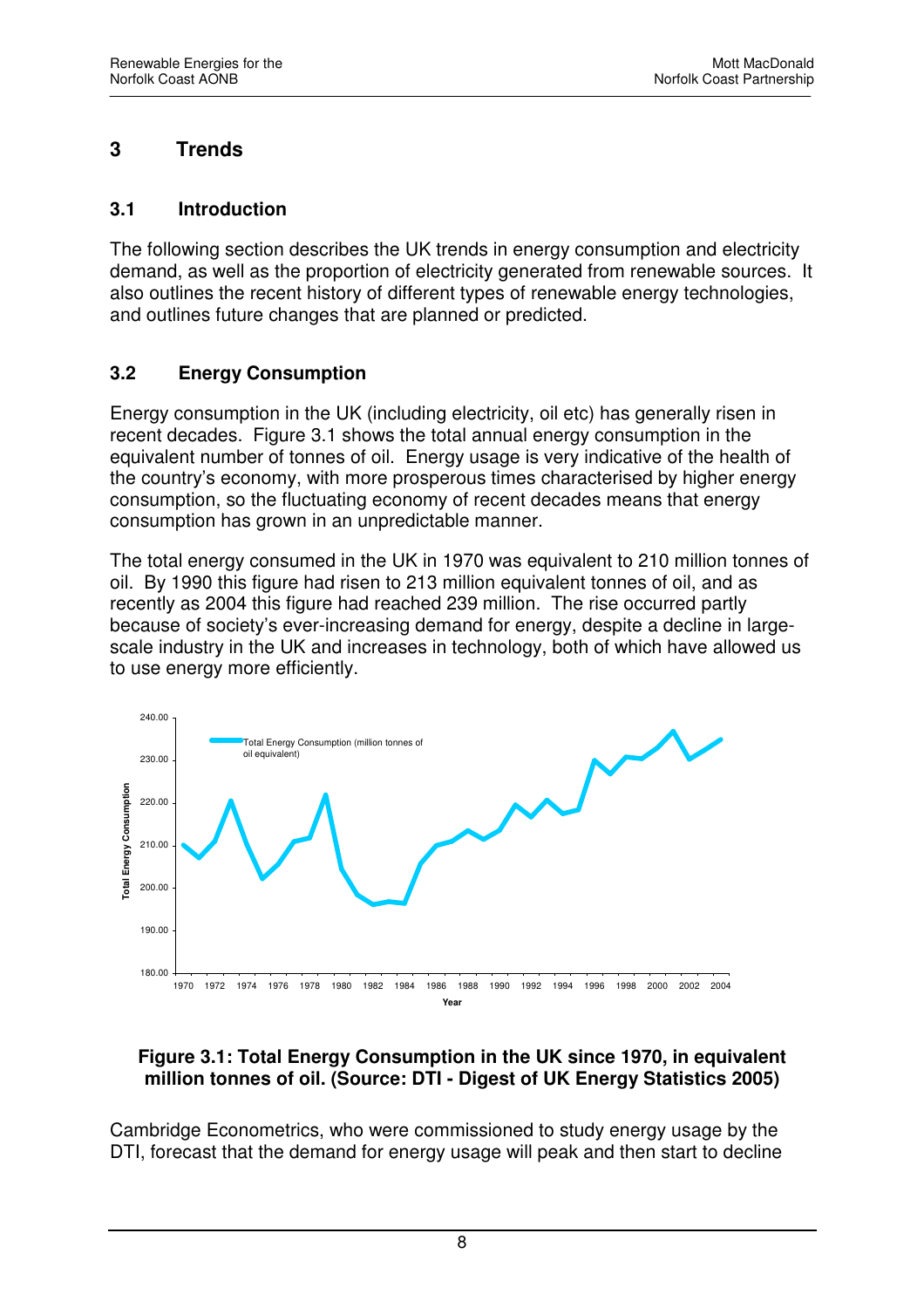within the next five years. This prediction is based partly on their assumption that the further improvements in energy efficiencies will outweigh any increase in overall demand.

It is useful to remember that energy usage fluctuates in yearly cycles, with the highest demand being during the winter months when energy for heating is necessary. In addition to this, year on year energy usage fluctuates, in a more irregular manner.

# **3.3 Electricity Generation**

The demand specifically for electricity (rather than energy as described above) also follows an upward trend, although it has risen steadily, with an annual growth of around 1.5 to 2% each year. As an illustration, the total demand for electricity in the UK in 1998 was 373,000 GWh, and by 2001 this had risen to nearly 402,000GWh.



## **Figure 3.2: Total Electricity Supply in the UK since 1970, in TWh. (Source: DTI - Digest of UK Energy Statistics 2005).**

# **3.4 Renewable Sources**

Coal, oil, and gas have been the primary fuels for generating electricity historically. Recognition of the consequences of carbon dioxide production from these sources has meant that energy from renewable sources is much more desirable, and as a result the renewable energy sector is expanding, albeit from a low base level.

In 1991 5320 GWh of electricity was produced in the UK from renewable energy sources, representing 1.64% of all electricity generated. By 2001 this had risen to 9,549 GWh, equating to 2.47% of total electricity generated, and in 2004, 14,171 GWh was generated, equating to 3.58%.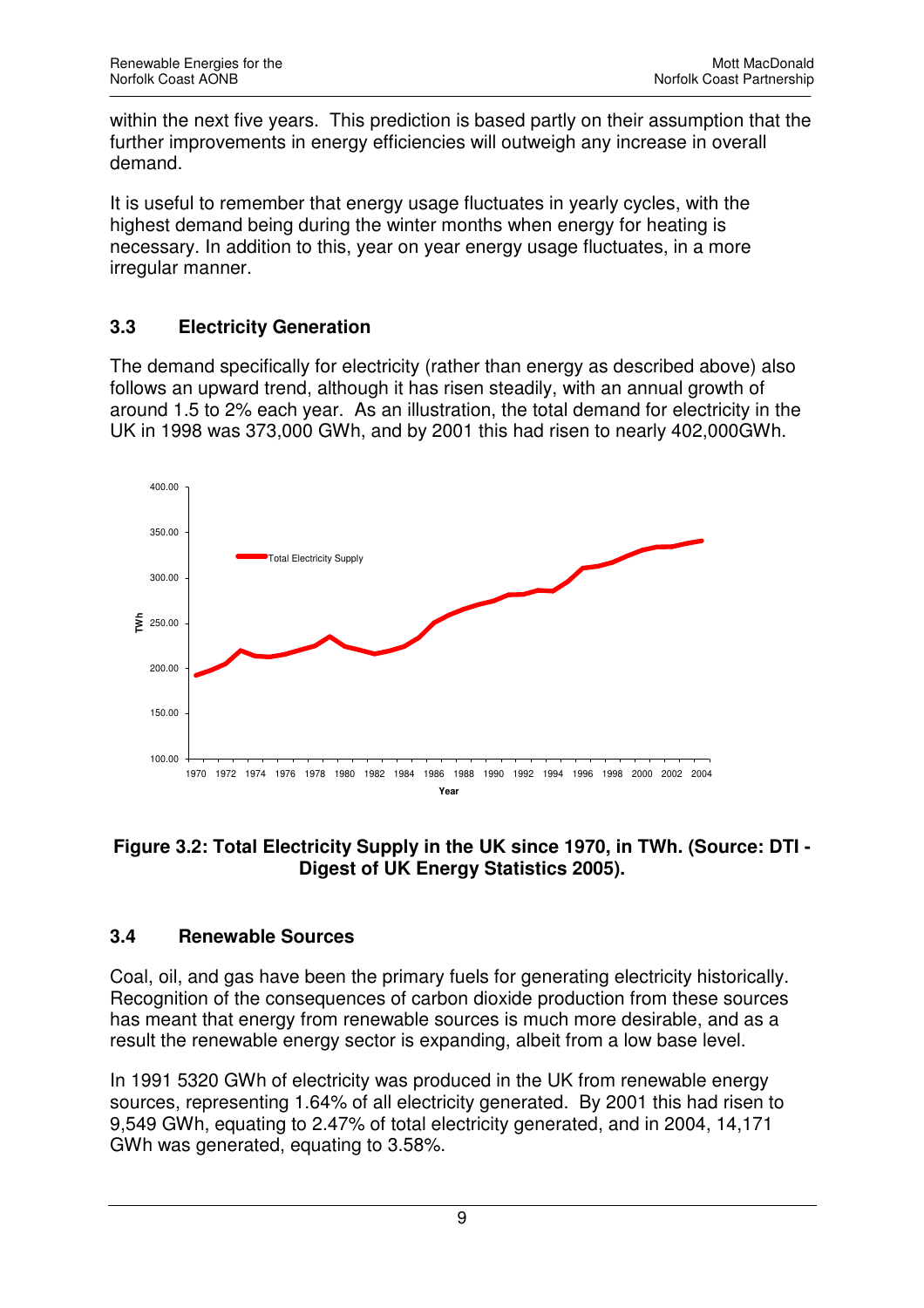Figure 3.3 shows how renewable energy has grown as a proportion of all energy generated in the UK



#### **Figure 3.3: Proportion of the UK's electricity generated from renewable sources. (Source: DTI - Digest of UK Energy Statistics 2005).**

In terms of meeting the target established in the Energy White Paper, of producing 10% of electricity from renewable sources, the government acknowledges that it is currently slightly behind target.

The sources of renewable energy, and their relative proportions, in 2004 are shown opposite. The overall proportions are shown on the left, and the biofuels category is broken down into its different types on the right. The overall total represents 3.58% of all electricity generated that year.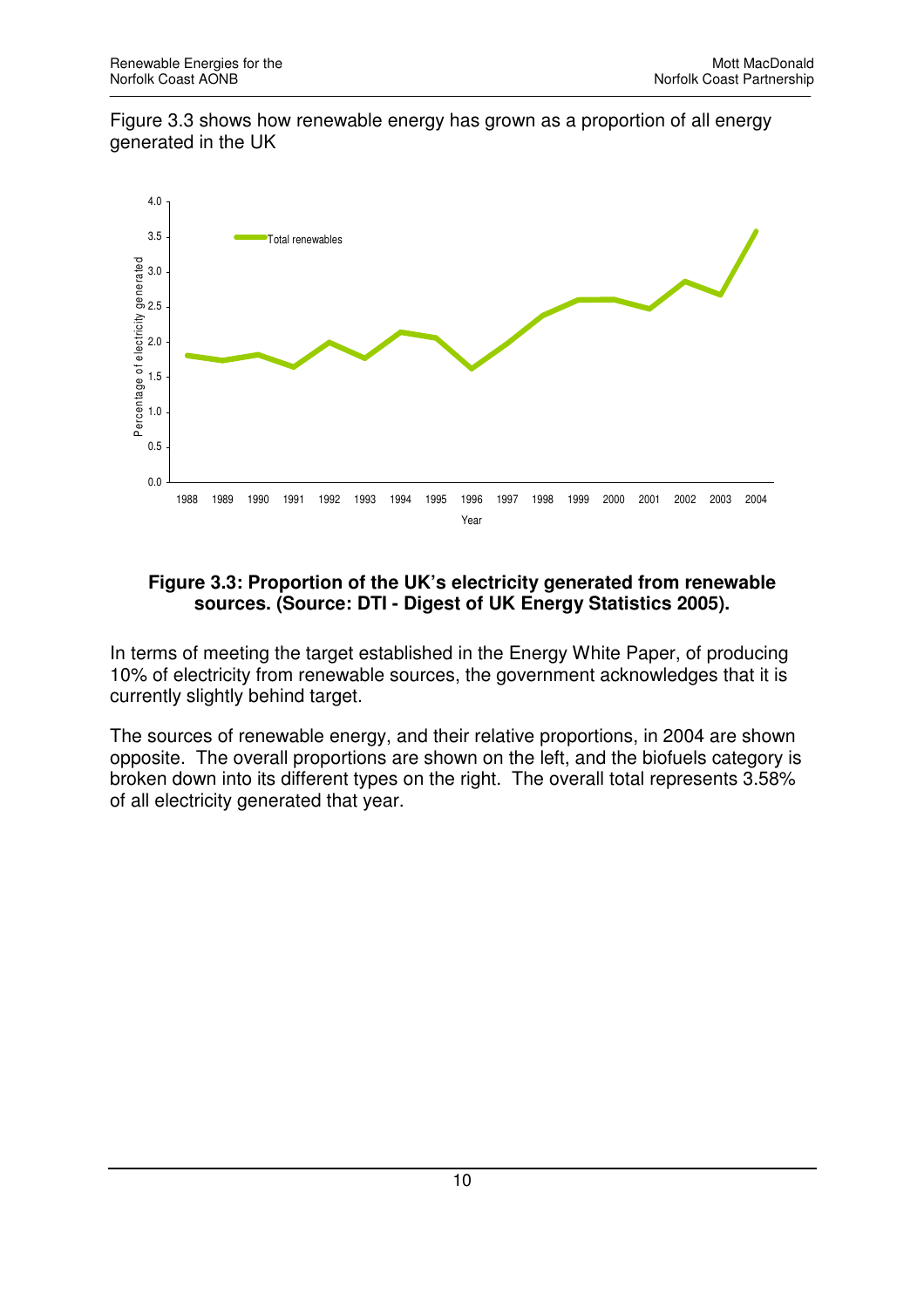

#### **Figure 3.4: Relative proportions of renewable energy sources used in the UK in 2004. (Co-firing is the practice of supplementing conventional fuels for energy generation with biofuels.)**

## **3.5 Renewable Energy in Norfolk**

In 2005, the East of England was generating 4% of all energy from renewable sources, against a target of 14% by 2010.

Norfolk was generating 62 MW of energy from renewable sources, excluding offshore wind-farms. This figure was comprised of 7 MW from onshore wind-farms, 41.5 MW from biomass, 12.5 MW from landfill gas and 1MW from sewage gas. An additional 60MW was being generated from the sole offshore wind-farm at Scroby Sands.

Below are two tables, showing existing and proposed wind-farms in Norfolk respectively, both onshore and offshore:

| <b>Existing Projects</b> | Location                  | Capacity (MW) |
|--------------------------|---------------------------|---------------|
| <b>Scroby Sands</b>      | <b>Off Great Yarmouth</b> | 60            |
| <b>Blood Hill</b>        | <b>West Somerton</b>      | 3.75          |
| <b>Ecotech Centre</b>    | Swaffham                  | 1.5           |
| Sporle Road              | Swaffham                  | 1.8           |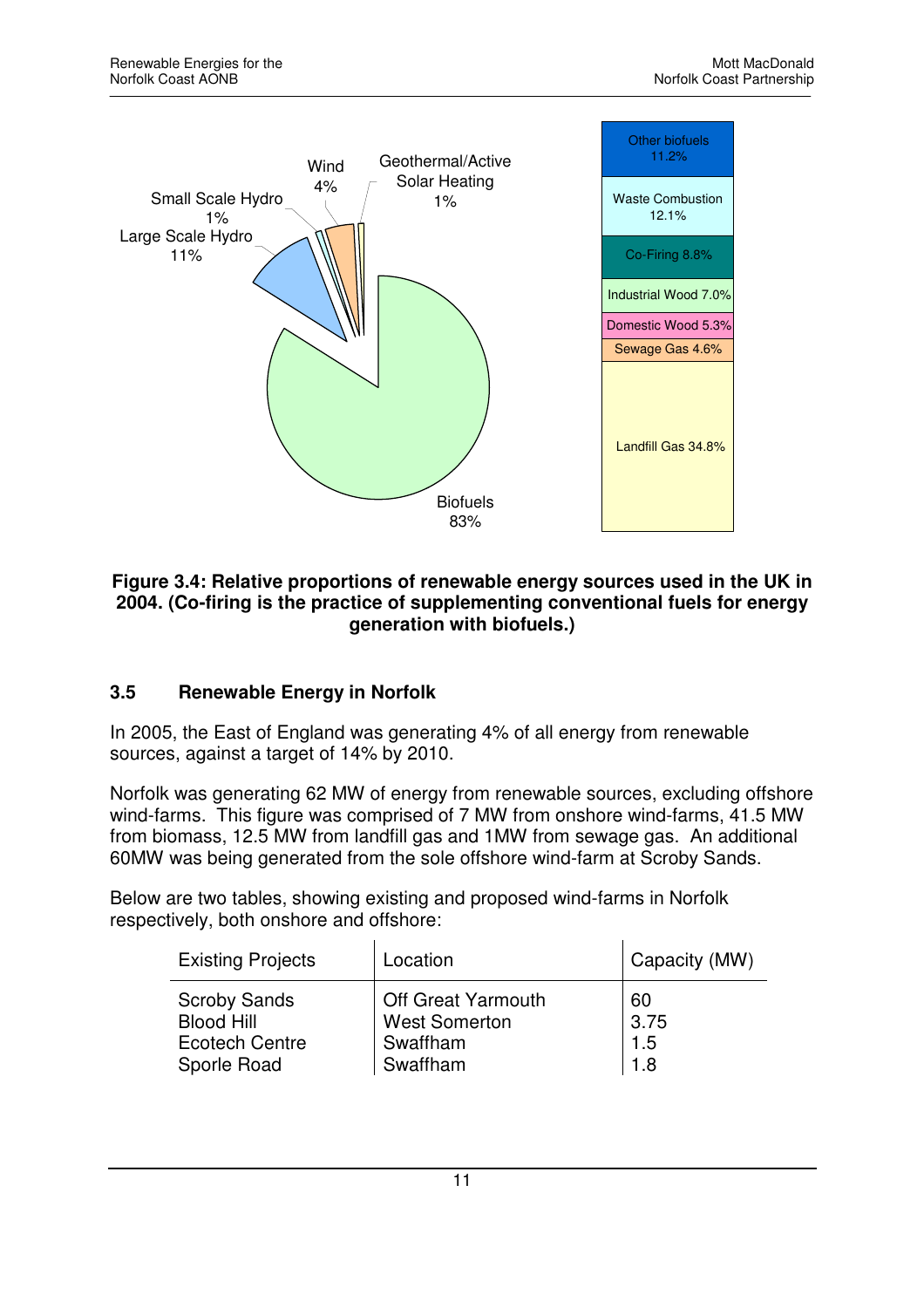| <b>Proposed Projects</b> | Location                | Capacity (MW) |
|--------------------------|-------------------------|---------------|
| Cromer                   | <b>Off Cromer</b>       | 100           |
| Cromer                   | 6.5km off Foulness      | 120           |
| Sheringham Shoal         | 11 miles off Sheringham | 315           |
| Dudgeon East             | Off Cromer              | 300           |
| <b>Docking Shoal</b>     | Off Wells               | 500           |
| Race Bank                | Off Wells               | 500           |
| North Pickenham          | Near Swaffham           | 16            |
| Wood Farm                | Shipdham                | 3.6           |
| Guestwick                | Reepham                 | 12            |

The following other renewable energy generation schemes also exist in Norfolk:

| <b>Type</b>                                                                                                                                                                                     | Capacity (MW)                                                        |
|-------------------------------------------------------------------------------------------------------------------------------------------------------------------------------------------------|----------------------------------------------------------------------|
| <b>Biomass</b><br><b>Landfill Gas</b><br><b>Landfill Gas</b><br>Landfill Gas<br><b>Landfill Gas</b><br><b>Landfill Gas</b><br><b>Landfill Gas</b><br><b>Landfill Gas</b><br><b>Landfill Gas</b> | 41.5<br>1.2<br>1.0<br>1.9<br>0.95<br>2.2<br>1.0<br>1.0<br>0.6<br>1.6 |
| Landfill Gas                                                                                                                                                                                    | 1.1                                                                  |
|                                                                                                                                                                                                 | <b>Landfill Gas</b>                                                  |

## **3.6 Sources of Renewable Energy**

## **3.6.1 Wind**

People globally have harnessed the power of wind for centuries, for powering windmills and pumps. Wind power to provide electricity started in 1888 in America, and the technology has been greatly refined ever since, particularly after the Second World War in Europe. As the efficiency of wind turbines has increased, and the technology has become cheaper and easier to manufacture, they have grown in number.

The first commercial wind farm in the UK was opened at Delabole in Cornwall in 1991, and provided 4 MW of power.

There are currently 117 wind-farms in the UK, producing 1,337 MW of electricity, and providing a reduction of over 3 million tonnes of  $CO<sup>2</sup>$  each year. In 2005, 19 windfarms were constructed, one of which was offshore, compared to 2004, when 12 were constructed, also with one of these being offshore.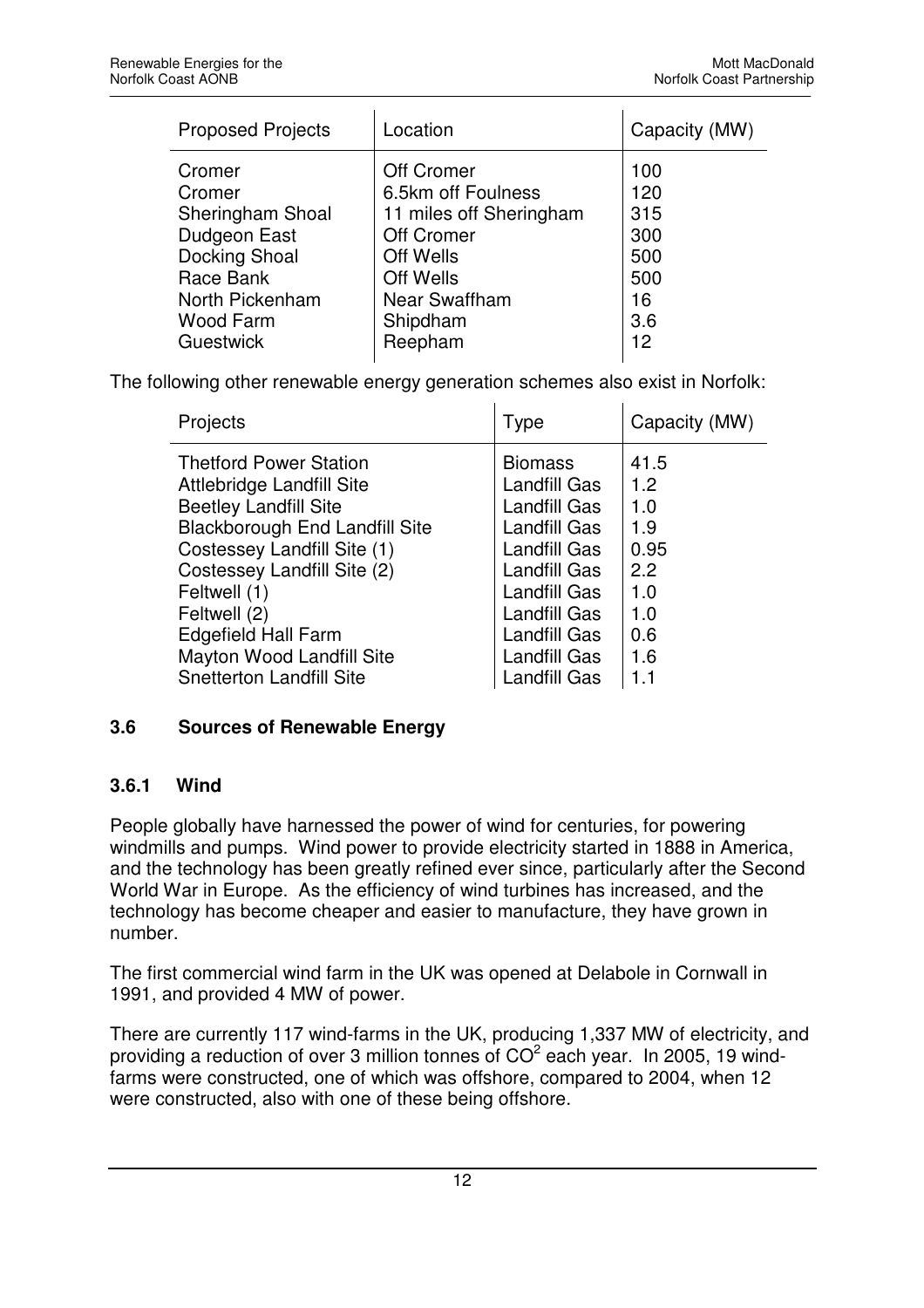There are currently 24 wind-farms under construction in the UK, which will provide an additional 778 MW, 79 consented wind-farm projects which have been given the goahead, which will provide 2,133 MW, and another 165 in the planning stages, which if all are constructed would provide a further 9,649 MW.

Off the Norfolk Coast, two new wind farms have been given consent. Both will consist of 30 turbines, one off Cromer with a capacity of 108MW and the other, in The Wash, providing up to 120MW. A further 6 sites, in the Wash area and off the Norfolk and Lincolnshire coasts, are proposed but have not yet been given consent.

All the above information relates to medium and large scale wind power, which provides significant amounts of electricity to the national grid and can cater for significant demand. It does not include small or micro scale wind power generation, which caters for limited numbers of properties, with little or no viable contribution to national electricity generation.

## **3.6.2 Biomass**

Before the industrial revolution biomass was a significant source of fuel globally. Wood was burned for heat, and vegetation was fed to horses, oxen etc as food, which were then used to carry out agricultural work and provide transport.

Biomass became sidelined as an energy source during and after the industrial revolution, as fossil fuels became more popular and the technology was developed to use it to greater effect. Globally, the current proportion of energy extracted from biomass is around 14%, and is sourced from wood fuel, animal waste and other forms of organic waste.

In the UK, biomass energy production has exhibited an upward trend. To illustrate, between 1991 and 2001, an average of 6 biomass projects providing either heat or electricity were commissioned each year. This figure rose considerably in 2003, when 17 were commissioned, and by 2004 this had risen to 58. The trend was therefore one of steady growth until 2001, when the number increased significantly.

Recent biomass installations in the East of England include Fibrothetford Ltd, a chicken litter-burning power station, which produces 38.5MW of electricity by burning 400,000 tonnes of chicken litter each year, and Ely Power Station, which at 38MW is the largest straw-burning power station in the world. A few landowners within the Norfolk Coast AONB provide fuel to this facility, in the form of miscanthus.

Biomass currently produces 41TWh/year in the UK, and the Carbon Trust suggests that this has to potential to rise to 80TWh/year in the future.

## **3.6.3 Biofuels**

Currently two biofuels are in use; bioethanol, an additive for petrol, and biodiesel, a replacement for, or additive to diesel.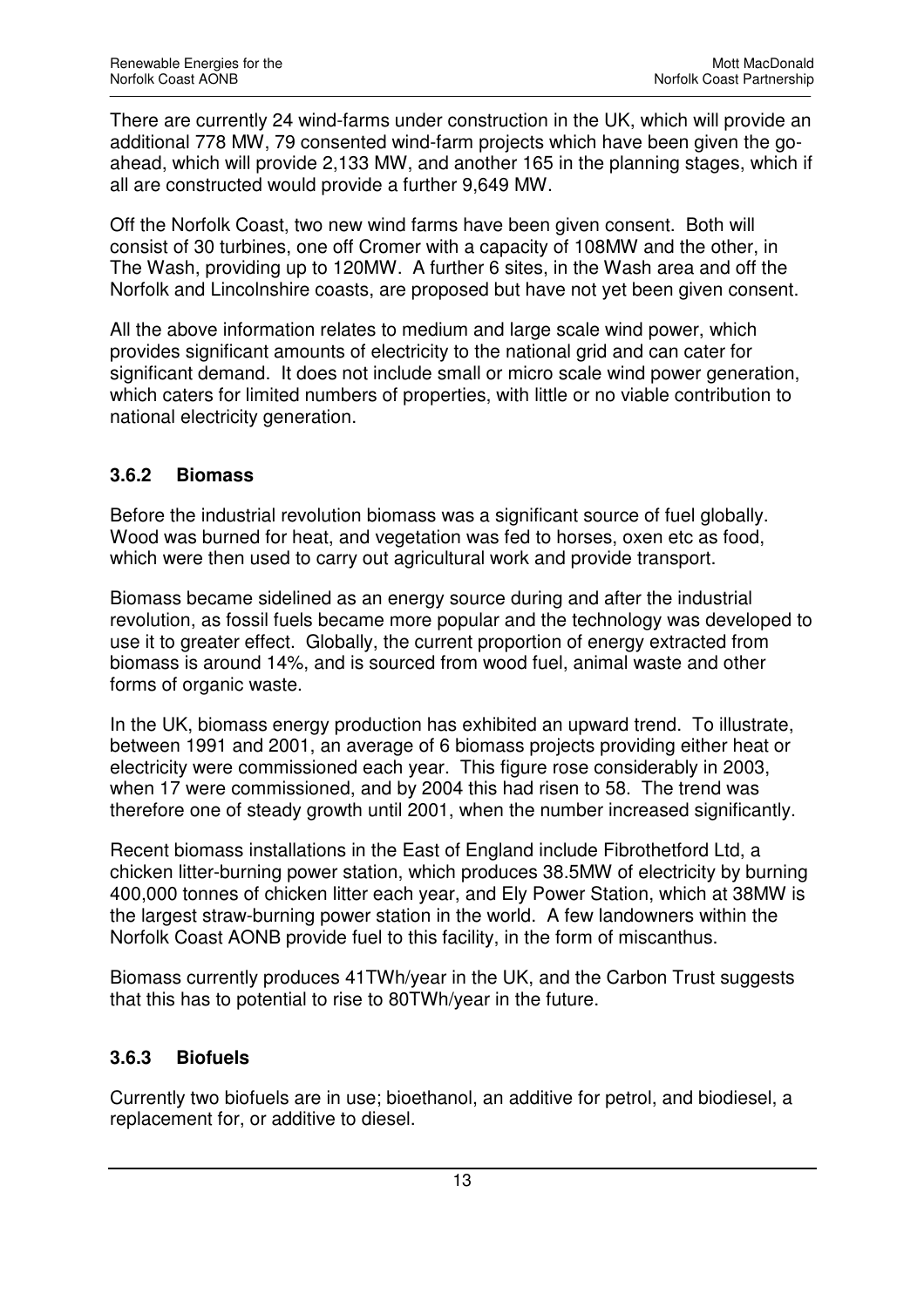In Europe in 2000, over 700,600 million tonnes of biodiesel was produced by France, Germany, Italy, Austria and Belgium collectively, and this volume of production is likely to increase following the adoption of the European Biofuels Directive in 2003. The US Clean Air Act Amendments in 1990 had a similar effect on ethanol production in the USA.

Currently in the UK the production of biofuels is limited, as they are currently more expensive than regular fuels to produce. This is likely to remain the case unless the government offers more support to this sector of the fuel industry. Most biodiesel being produced is manufactured from waste vegetable oil.

A small number of companies exist currently in the UK, producing biofuels, including Global Commodities UK Ltd, based in Thetford. The company was established in 2001, and currently have the capacity to produce 30 million litres of biodiesel per year, but following their ongoing development will have the capacity to produce 180 million litres per year. British Sugar has recently commenced construction on a bioethanol plant in Wissington in Norfolk. The facility should begin operation in early 2007, and is designed to produce 70 million litres per year, which will utilise the entire sugar beet crop grown in the UK that can no longer be exported due to a recent World Trade Organisation ruling.

## **3.6.4 Tidal and Wave Power**

Using the power of waves and tides is a segment of the electricity industry that is still in its infancy. There are only two wave energy facilities in the UK, both in Scotland. One of these is still being tested. There are currently no facilities to generate electricity using tidal movements, but testing and experimentation is ongoing.

# **3.6.5 Hydro Power**

Hydro power provides around 13% of all renewable energy globally, and has been providing electricity reliably and competitively for nearly a century. In recent times this has mostly been generated by large scale facilities, by damming large rivers and incorporating turbine mechanisms into the release channels.

Small scale facilities, capable of providing power for individual dwellings or groups of dwellings, are rare in the UK. A report by the Energy Saving Trust in November 2005 into the potential for micro-generation stated that nationally there are only 12 small scale hydro-electric generator installations in the UK. Coincidentally, this is also the recorded number of installers for this fledgling technology.

# **3.6.6 Combined Heat and Power**

In 2000 combined heat and power technology provided over 4730MW of energy. In the ten years up to this date, the increase in CHP energy production was on average 7% every year, meaning that over this period the energy production had doubled.

The government target for this sustainable energy source for 2010 is for the UK as a whole to generate 10GW, although the current prediction for actual generation capacity is only 8.1GW.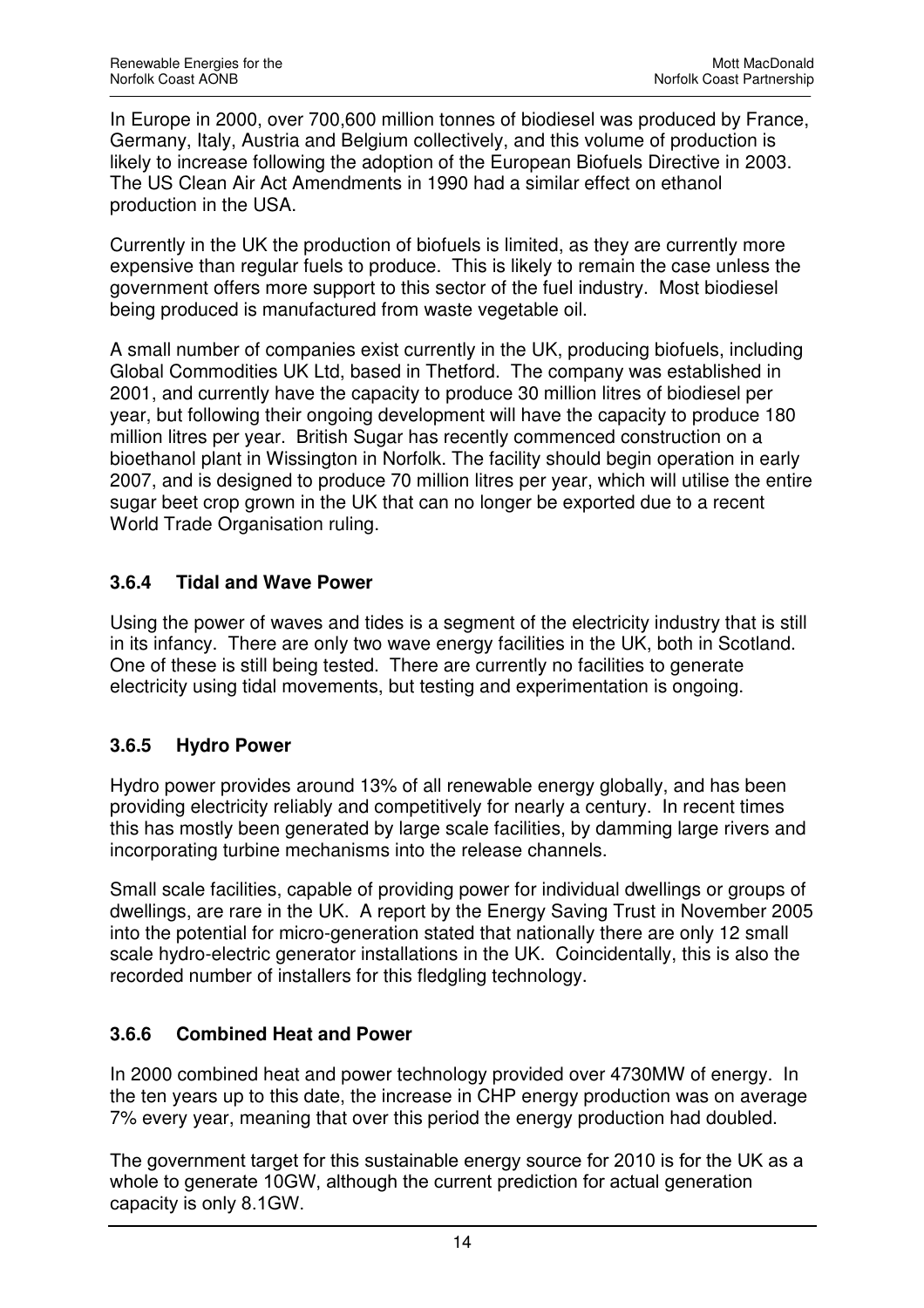# **4 Technologies and Examples**

#### **4.1 Introduction**

This section briefly outlines 11 different renewable energy technologies and their appropriateness to the Norfolk Coast AONB, where possible examples have been used. The technologies are:-

- Small/Medium Scale Biomass
- Biofuels
- Biogas
- Solar Photovoltaics
- Solar Hot Water
- Micro/Small Scale Wind
- Small/Medium Scale Wave and Tidal
- Small Scale Hydro Power
- Geothermal Energy
- Ground Source Heat Pumps
- Fuel Cells
- Combined Heat and Power

The remainder of the report will not consider large scale wind power. The issues and implications associated with this well-developed sector of the industry are wideranging and complicated, and are therefore beyond the scope of this report.

Similarly, large scale biomass, biofuel, wave and tidal power will not be considered. At large scales these technologies are likely to be unsuitable for use within the Norfolk Coast AONB, due to the size of the equipment required and associated visual impacts.

#### **4.2 Small/Medium Scale Biomass**

Biomass, unlike other renewable forms of energy such as wind and solar, has the potential for continuous generation of heat and electricity. There are two main ways of using biomass on a small or medium scale, in homes and businesses or community facilities.

The first is with stand-alone stoves, to provide space heating for a room. These can be fuelled by logs or pellets (only pellets are suitable for automatic feed). Generally, they are 6-12 kW in output, and some models can be fitted with a back boiler to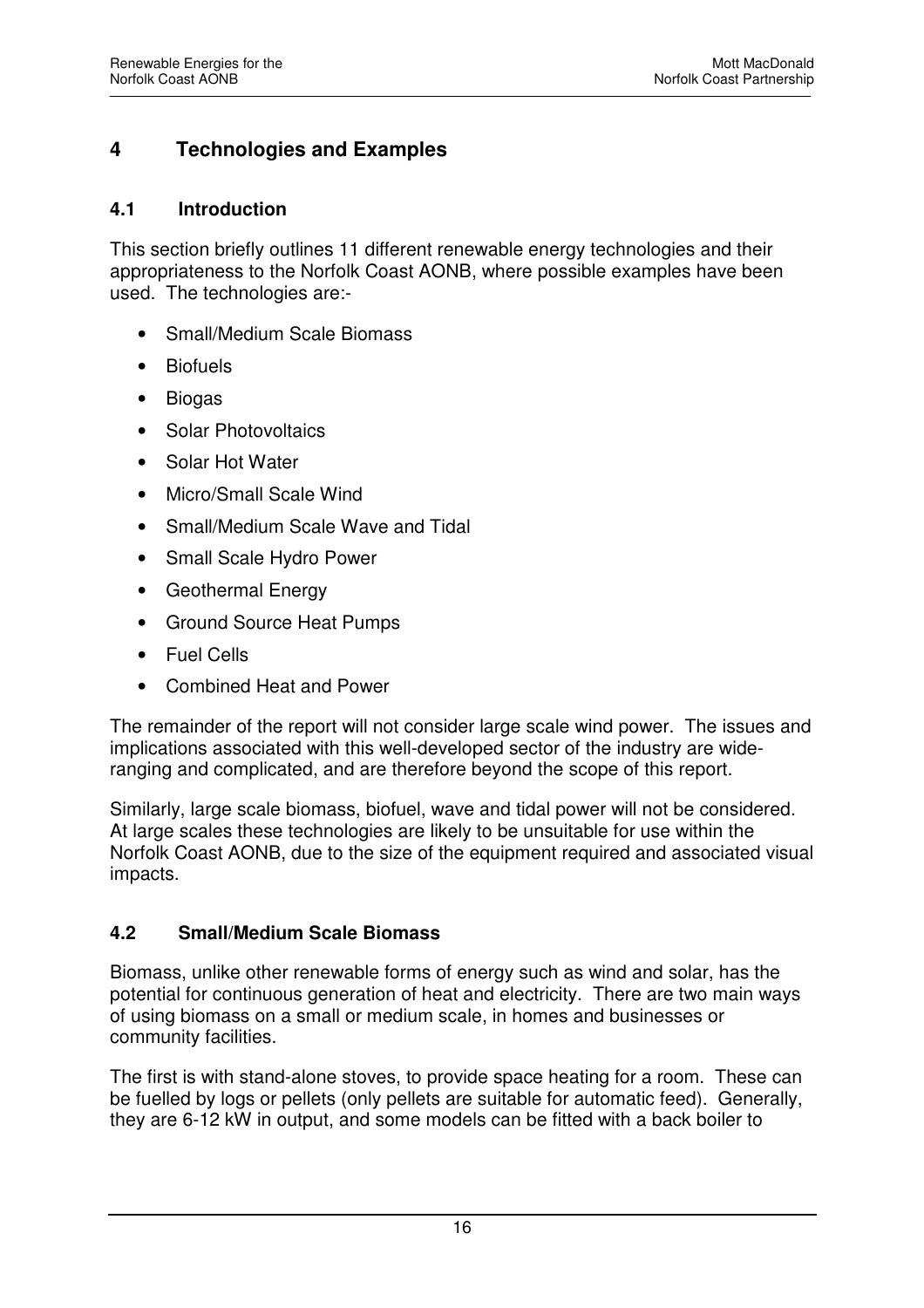provide water heating. They usually look like traditional log-burning stoves, in order that to make them suitable for use in houses.

The second is with larger biomass boilers, connected to central heating and hot water systems. These are suitable for wood in the form of pellets, logs or chips, or for other fuels like straw and are generally larger than 15 kW. The boilers are large, semi industrial-looking pieces of equipment, usually for external use. They have associated pipe work and a flue, and a hatch or opening for fuel to be put into the machine.

Small-scale biomass boilers are generally used to produce heat rather than the generation of electricity. Combined heat and power (CHP) facilities that could run on biomass would normally occur on a larger scale. CHP is considered fully in section 4.12.

A wood stove can comfortably heat a room in a home, providing 20-25% of a home's total heating needs. However, a wood boiler can provide all the space and hot water heating needs of a home, small business or community facility. A typical automated wood fuelled boiler currently costs around £4,500 and an automatic wood pellet stove around £2,500. Grants are available to assist in the purchase of these technologies.

Biomass for burning is derived from many types of organic matter. Below is a list (non-exhaustive) of fuel types that are currently used in the UK:

- Willow (grown in short rotation coppice)
- Other planted tree species (e.g. poplar)
- Woody materials gained from woodland management
- Straw, and other crop stalks (from corn, maize, rape etc)
- Miscanthus, and other non-native grass species
- Wood pallets and other untreated wood products
- Other construction waste
- Animal waste, particularly chicken litter

Some of these fuels can also be used in the production of biofuels and biogas, each of which are described in subsequent sections.

Woodland-sourced fuel would usually take the form of wood pellets, wood chips or wood logs. Some form of storage will be required for all fuels, which may take up a considerable amount of space, and the boilers themselves, particularly those used for heating larger buildings, will take up space too.

Despite providing a cheap source of heat and/or electricity, burning biomass also has its limitations. Unlike some other renewable energy sources, burning biomass does not eliminate the production of carbon dioxide emissions.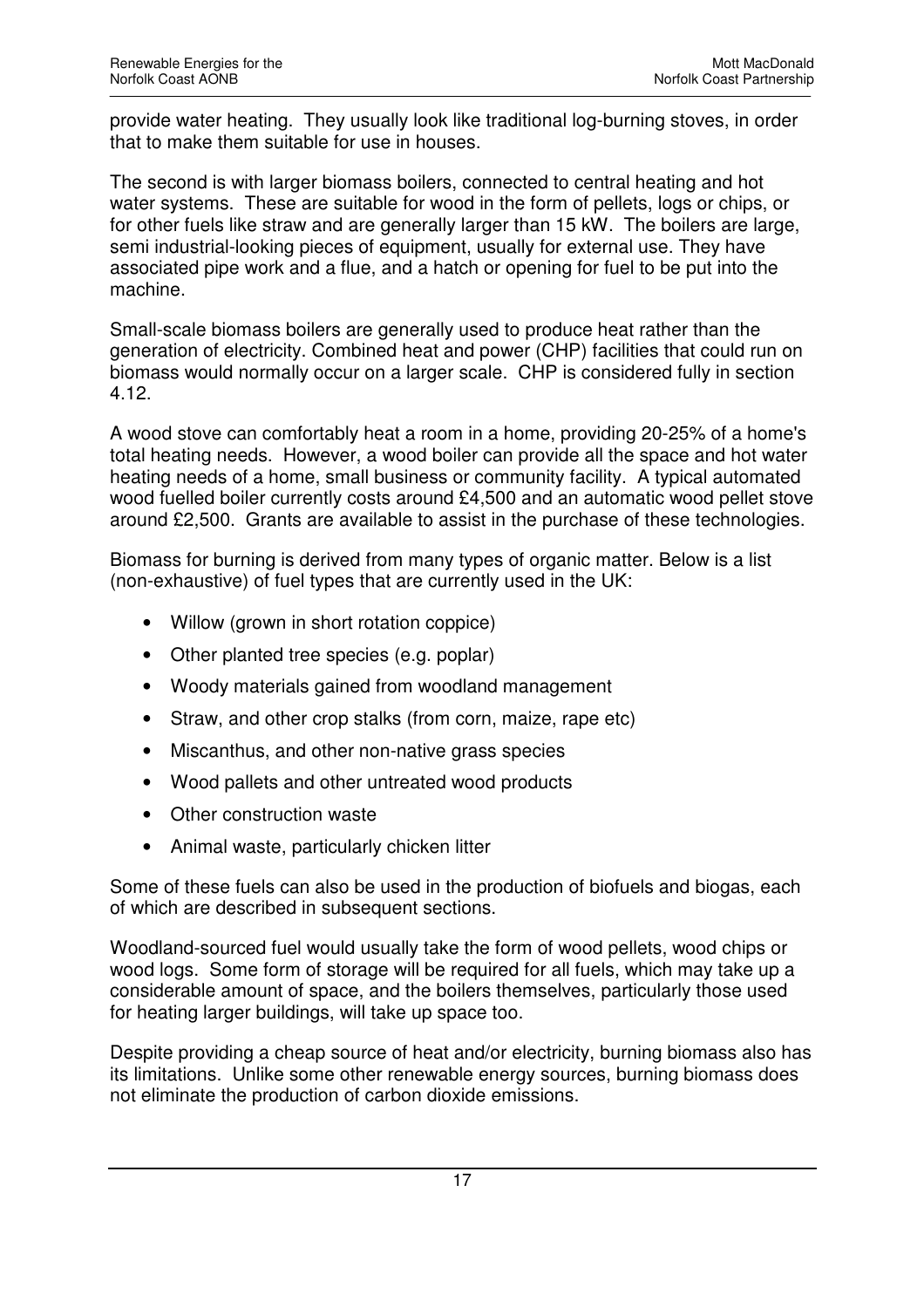Despite the emissions, calculations show that the carbon dioxide created by burning the fuel in biomass boilers is roughly equal to the carbon dioxide absorbed by the vegetation as it grows. This approximate equilibrium means the system of energy generation is termed as being carbon neutral, one that does not create extra carbon dioxide, unlike conventional energy generation methods such as oil and gas.

Biomass will require transportation from source to point of use, which will create additional carbon dioxide emissions that will increase with distance. A local market is therefore desirable.

## **Energy crops as Biomass**

Short rotation coppicing (SRC) is the most efficient way of growing willow. Willow is relatively easy and cheap to plant. Once the stems reach about 2m in length they are cut down and transported to their destination. Yields are known to vary due to soil and climatic conditions and quality of the plants. Short rotation forestry has also been trialled but on a much smaller scale, currently it is not considered as a major source as a biofuel. The willow would normally be chipped or pelleted for use in domestic heaters, while for larger scale power stations little further processing is required.

Miscanthus is a member of the grass family and is grown using conventional agricultural methods and harvested annually. One advantage of miscanthus is that it is fairly cold tolerant, to the extent that it can grow in temperatures that many arable crops would not be able to survive in.

Other grasses such as reed canary grass (which can be harvested between 2 and 4 times a year) are further examples of energy crops. One disadvantage of these additional energy crops is that some species are very invasive and known to take over wetland sites. Both miscanthus and canary grass would normally be used in large scale power stations rather than small scale operations. Ely Power station has successfully burnt miscanthus to generate electricity.

In recent years, forestry products have become more widely available for energy production, due to declining requirements for timber in construction and the production of paper. Forestry materials available for biomass fuel arise as a result of other forestry activities. Much of the timber in the UK is sent to sawmills. Saw dust, a by-product of the mills, can be pelleted to be used in domestic and small scale community/business heating systems.

Growing, cultivating and burning biomass as a renewable energy source are activities that are applicable in principle for use within the Norfolk Coast AONB.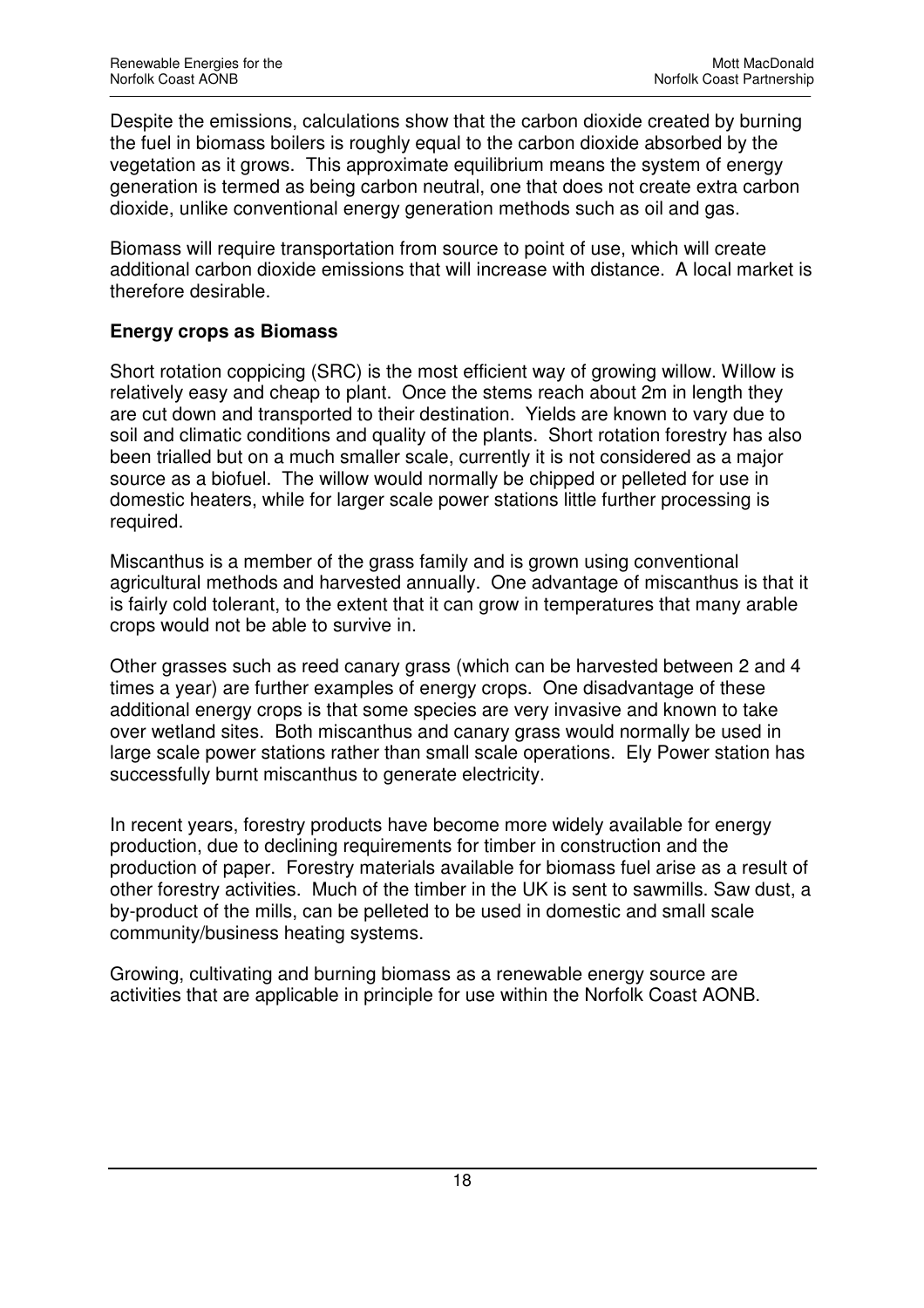#### **4.3 Biofuels**

Biofuels are a renewable source of energy for use in transportation. Using biofuels in vehicles can cut overall carbon dioxide emissions by replacing fossil fuels. The two biofuels are bioethanol and biodiesel. There are a number of sources that can be used for biofuel production, as listed below: (Please note this list is not exhaustive)

- Wheat
- **Maize**
- Sugar beet
- Rapeseed oil
- Waste vegetable oils from the catering industry
- Willow (grown in short rotation coppice)
- Other planted tree species (e.g. poplar)
- Miscanthus, and other non-native grass species

Bioethanol is mainly produced by the sugar fermentation process; other processes, such as pyrolysis of organic woody material, also exist but are less widespread. The main sources of sugar required to produce ethanol come from fuel or energy crops. These crops can be grown specifically for energy use and include corn maize and wheat crops, waste straw, willow and poplar trees, sawdust, reed canary grass, cord grasses, sugar beet, miscanthus and sorghum plants. Research is ongoing into the use of municipal solid wastes to produce ethanol fuel.

Ethanol is a clear and colourless liquid, biodegradable, low in toxicity and causes little environmental pollution if spilt. Ethanol does however burn to produce carbon dioxide and water.

Biodiesel is an alternative fuel similar to conventional diesel and can be produced straight from vegetable oil, animal oil/fats, tallow and waste cooking oil. The largest possible source of suitable oil comes from oil crops such as rapeseed, palm or soybean, although in the UK rapeseed represents the greatest potential. An advantage of biodiesel is that modifications to cars are not required, although currently vehicle manufacturers do not allow more than 10% of biodiesel to be used without warranties becoming void.

At present most biodiesel is produced from waste vegetable oil sourced from restaurants, chip shops, industrial food producers. As the oil is considered to be waste material it is often sourced for free. It does however require sieving to remove impurities before it is converted to biodiesel. Another option is to manufacture oil straight from the agricultural crops. However, it is not currently commercially effective to do this.

Existing commercial-scale biofuel plants are very large units, and are very industrial in appearance. However, the process, and therefore the required facilities, can be scaled down to a more discreet size where appropriate.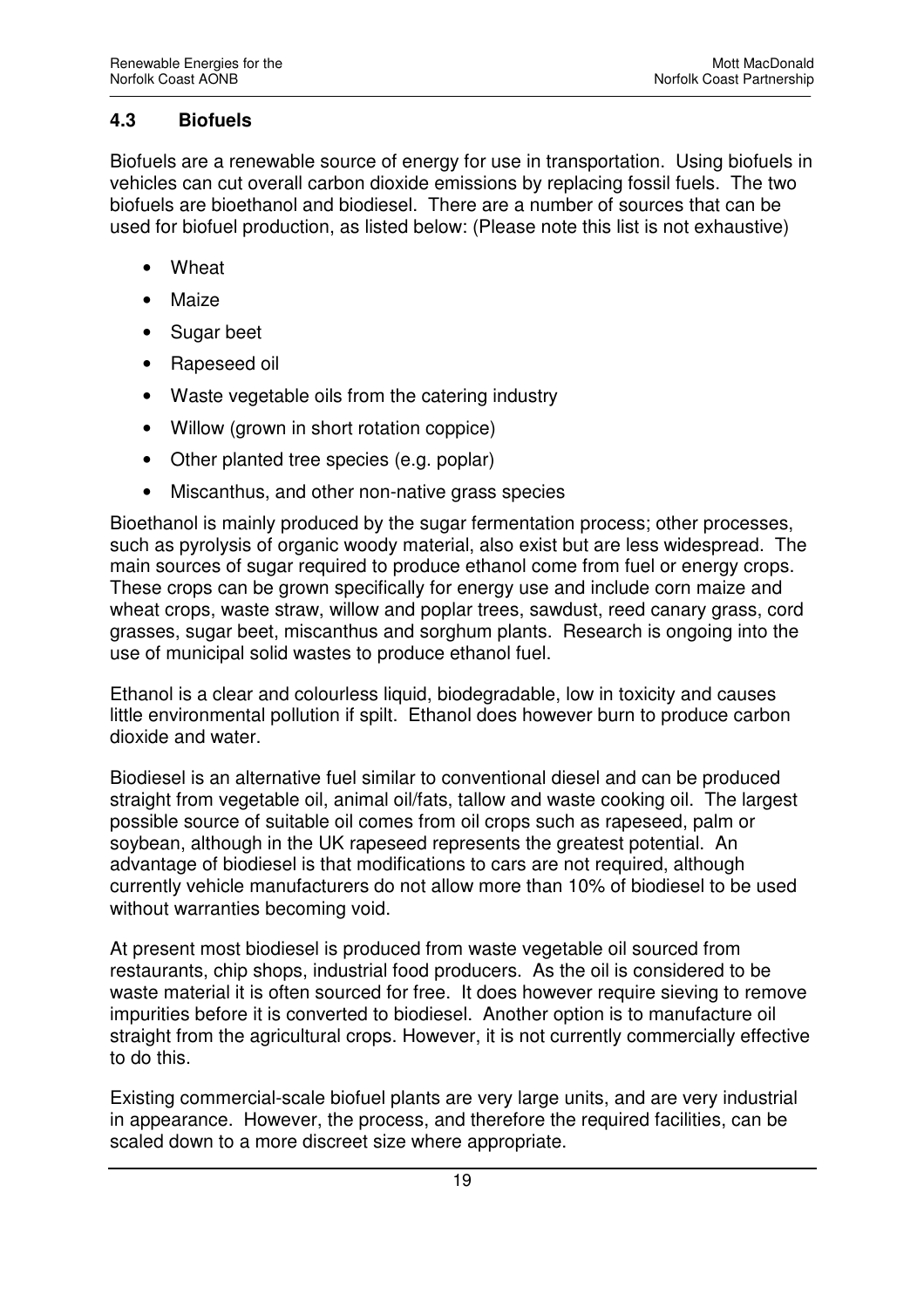Biodiesel can even be produced on a small scale in individual households, for use in private vehicles, also by using waste vegetable oil. The technique very simply uses a water butt or similar large scale container and a few additional pieces of equipment, at a very low cost.

The main environmental benefit of biodiesel is that it can be described as 'carbon neutral'. This means that the fuel produces no net output of carbon in the form of carbon dioxide.

The use and manufacture of biofuels are suitable for use within the AONB, provided the manufacturing facilities are not large scale.

## **4.4 Biogas**

Biogas is a source of energy that can be harvested during the natural decomposition of organic matter. The process, called anaerobic digestion, is done without oxygen being present, and produces a usable gas, as well as an effluent that can be used as fertilizer. Biogas can use the following sources as fuel:

- Animal waste
- Sewage/slurry
- Domestic food waste
- Food waste from processing
- Municipal waste (from landfill sites)

Commercial scale biogas plants initially contain received waste in closed tanks, which are subject to bio-filtering, which reduces/eliminates unpleasant smells. The mixture is then moved to a heating tank, where its temperature is increased to 70°C, for one hour. This process kills any diseases present, as well as any seeds, to ensure that by-products are suitable for re-use by farmers.

Next, the mixture is kept at 37°C as anaerobic digestion occurs. The resultant methane is captured and cleaned, and used either as a source of heat, or to fire a generator to produce electricity. In the latter scenario, the water that is used to cool the generators can be fed through a heat exchanger to provide hot water for heating. The waste is then returned to farmers, to use as fertilizer on their land.

These plants have a number of large cylindrical silos/tanks, typically 10 metres in diameter and 10 – 15 metres in height, with associated buildings where the pipe work, burners etc are housed.

The UK's first biogas plant, Holsworthy Biogas, opened in Devon in 2004, and provides electricity to the national grid, and hot water to a local school, health centre, hospital and local homes.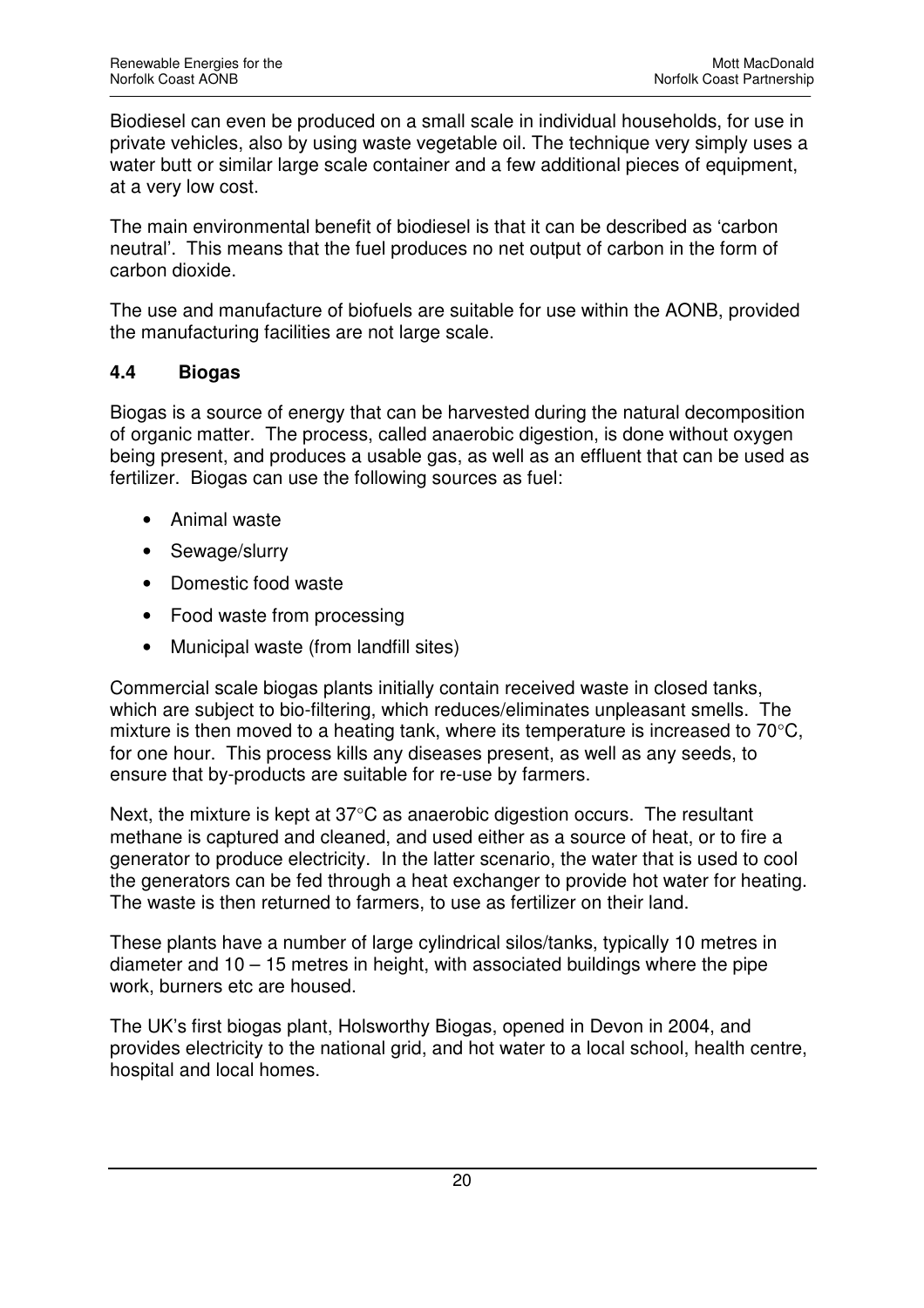The principle is also valid at smaller scales, suitable for individual farms, as illustrated by the recent installations of digester systems at seven dairy farms in southern Scotland. The collected animal waste is subject to anaerobic digestion in on-site facilities, and the resultant biogas is burnt off to provide heating and hot water. In some cases combined heat and power technology is also installed, to allow electricity to be generated. (See section 4.13 for more on CHP).

Pastoral farms usually have large silos for storage of animal waste. The additional equipment for harvesting biogas is made up of an extra, smaller silo for digestion to take place, with associated boiler and pipe work.

Biogas can also be harvested from the rotting of food waste. The same company that provided the farms with digester equipment, Greenfinch, is also working with South Shropshire District Council on a successful scheme that digests food waste from 1200 households to create a source of biogas.

This energy-from-waste philosophy also applies to capped landfill sites, which produce biogas as part of the natural decomposition process, which is tapped as part of the required venting system. In the past the gas has simply been burnt off in flares, but is increasingly being recognised as a valuable additional source of energy.

The availability of raw materials means that biogas technology is very suitable for use in the AONB.

## **4.5 Solar Photovoltaics**

Solar Photovoltaic systems (solar electric power) produce electricity from special photovoltaic panels, normally placed at roof level. There are two types of systems; large, rectangular panels that bolt directly on to the building over the existing roof tiles, and fully integrated systems that replace normal roof tiles with photovoltaic tiles. Both are fairly discreet facilities, although they are very reflective, which makes them noticeable over standard roofing materials. The total area of panel required for an average house may be between 2 and  $6m^2$ .

Photovoltaic panels contain one or two layers of semi conducting materials which, when light shines on the panels, create an electric field across the layers, causing electricity to flow.

The electricity produced is stored in special batteries for immediate or later use. Solar PV is suitable for urban and rural environments and over a year can provide a household with 30-50% of its electricity needs. Electricity is generated in the form of a direct current (DC) and can be used in that form or converted to an alternating current (AC) for household use. The electricity can also be exported to the national grid. A typical installed system can cost between £10,000-20,000.

An example of the successes of this technology is at Langdon Beck Youth Hostel, in Teeside. The hostel is in one of Britain's largest Areas of Outstanding Natural Beauty.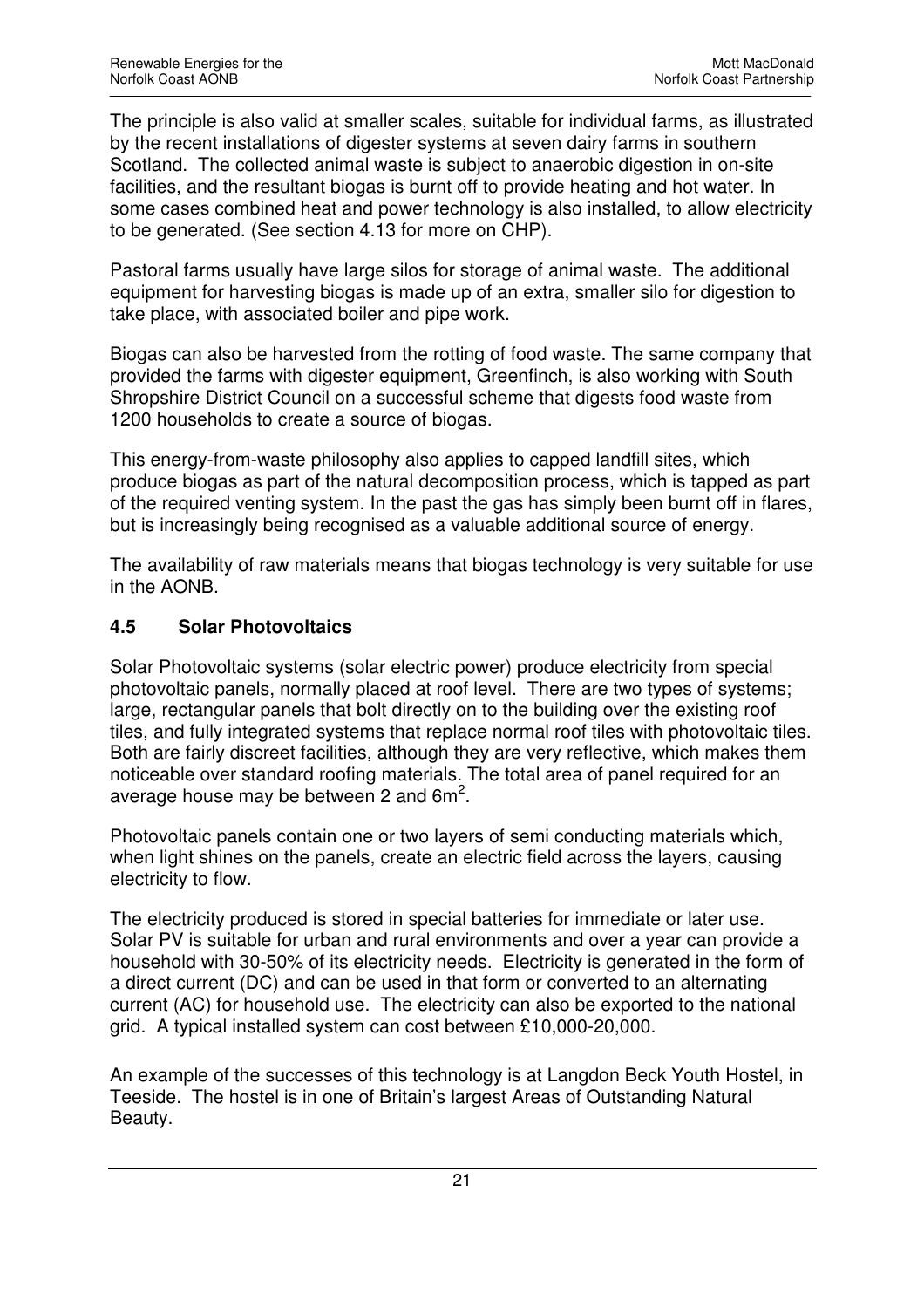A proportion of the electricity required for the Hostel is generated directly from the sun through photovoltaic panels on the roof (a solar hot water panel also provides domestic hot water). The system was installed in 2002 and produces about 20% of that required for the operation of the hostel.

Some of the advantages of solar photovoltaics include:

- silence during operation
- high level of reliability,
- low maintenance
- a lifetime of 30 years or more

As the energy source is universally available, and the installation of panels is applicable to all buildings, solar photovoltaic technology is suitable for use within the AONB.

#### **4.6 Solar Hot Water**

As stated in the previous section radiation from the sun can be harnessed directly in three different ways. This section of the report will consider 'active solar', i.e. the energy from the sun is used to heat water.

Most people understand solar hot water to mean rooftop solar water heaters. This is probably the most common form in Europe.

In northern European due to the colder climates particularly winter frosts, the most appropriate system is flat panels mounted on roof tops. This system is composed of three main parts, the panel on the roof, the storage tank and a pumped circulation system. Solar water systems depend on radiation rather than direct sunlight therefore it remains effective on duller days.

The panels are essentially very shallow, black glass-covered trays with a capillary pipe network within them. All the internal pipe work is obscured by the black glass, so all that is visible is the flat glass panel, typically between 2 and  $6m^2$ . Slight adjustments or additions to the heating system will be required inside the building, but these are usually in the loft-space or cupboards, so no internal components will be visible.

A second similar solar heating system is where the water storage tanks are stored on roofs over the panels. This system is seen throughout the Mediterranean. However, in the UK this type of system is unsuitable due to freezing temperatures in winter.

Water is piped in a contained system to panels (or solar collectors) on the roof. Panels should face south or close to south and lie on a pitched roof that will provide the natural angle to face the sun. Once the sun has heated the water to the required temperature the circulating pump starts moving the hot water around the system. Through a heat exchanger, water contained in a normal domestic hot water cylinder is then heated. To prevent the water freezing, non-harmful antifreeze is added to the water. Research suggests that this type of system is believed to supply 40-50% of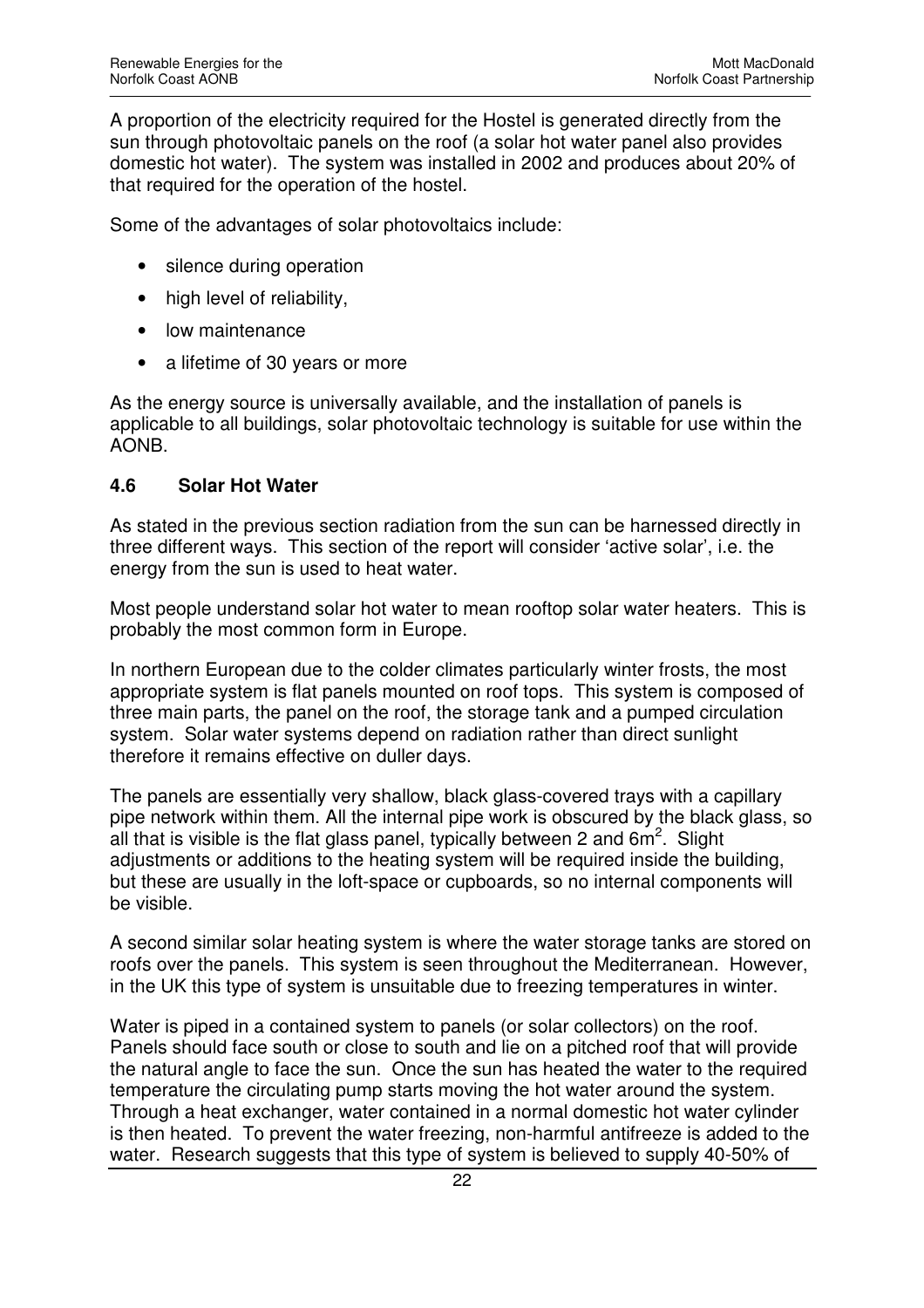the hot water requirement for a typical house; most of this will be in the summer period.

| Household size<br>(no of rooms) | Total panel area<br>(m <sup>2</sup> ) | Typical volume of water that<br>can be heated (litres) |
|---------------------------------|---------------------------------------|--------------------------------------------------------|
| $1-2$                           | 2.5                                   | 160                                                    |
| $3 - 4$                         | 3.5                                   | 195                                                    |
| $4 - 5$                         | 4.5                                   | 245                                                    |
| $5-6$                           | 5.5                                   | 294                                                    |

Below is a table that gives typical indications to the area of the panels required for various household sizes:

A well designed and installed solar heating system is likely to be reliable and safe and will typically last for 20-30 years.

A variation on the standard flat panel design is now available, called the evacuated tube system. This comprises of a series of 100 to 150mm diameter tubes laid adjacent to each other to form a panel. This design has an increased productivity over the flat panels, which only work at full efficiency when the sunlight falls on directly on them, perpendicular to their surface. This only happens when the sun is directly overhead at midday. However, the curved surface of the tubes means that the sunlight falls perpendicular its surface for most of the day, so they work at their optimum rate for a much longer period each day.

The typical cost for an installed solar water heating system is £2,000 - £3,000. However, this will vary depending on the size of the collector, type of system, the existing hot water system and the type of roof. Evacuated tube panels are slightly more expensive. A standard DIY system is likely to cost between £500 and £2000; this is substantially less than that required to convert a property. As with solar photovoltaic panels, solar hot water technology is applicable for use within the Norfolk Coast AONB.

# **4.7 Micro/Small Scale Wind**

Micro and small scale wind turbines are considered to be turbines that are generally sufficient only to power a small number of buildings/commercial businesses, with an output of up to 10kW.

Wind as a resource is an almost ever-present feature of our weather. There are virtually no areas within the UK that these turbines could not physically be used because of a lack of wind, however some areas are more suitable than others. Turbines require a minimum wind speed of 7mph to be able to generate electricity, and are at their optimum output at speeds between 9 and 36mph.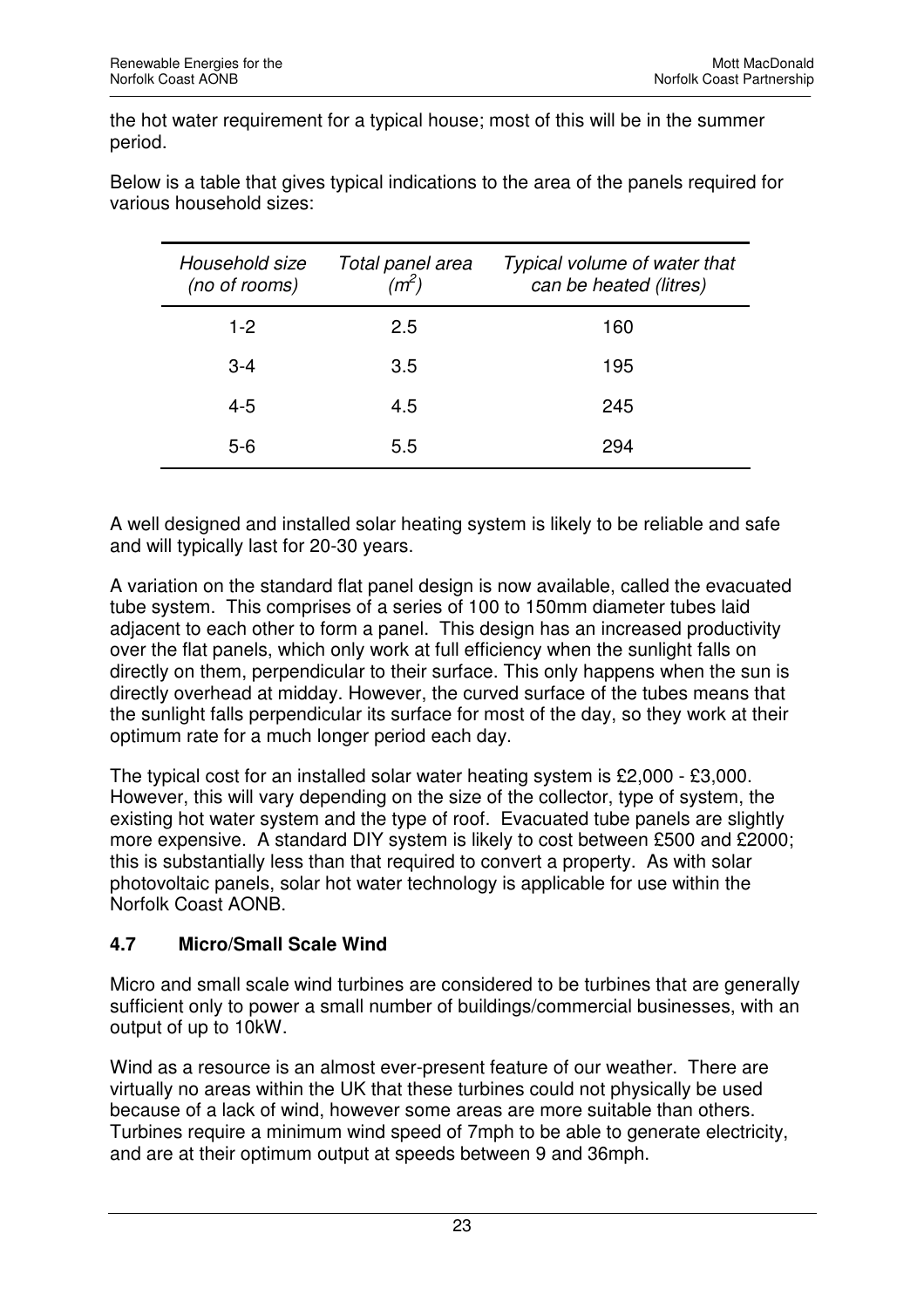Small scale wind turbines have been used to generate electricity countrywide for several decades now, and have been favoured where mains electricity is not available. This means they have usually been installed at remote houses/communities, or for charging batteries on boats, caravans etc. More recently they have been employed to power telephone masts, telephone boxes and remote traffic monitoring equipment.

Micro/small scale wind turbines typically have a set of blades between 1 and 3 metres in diameter. They can be free-standing, on a pole, between 5 and 12 metres in height, or mounted on a short pole on the top or side of a building, 2 to 4 metes above the roofline. A small unit or set of batteries would be required inside the building, although these are discreet, and can be easily installed in the loft-space or in a suitable-sized cupboard.

The technology for small and micro scale wind turbines is similar to that of large scale turbines; the wind turns the blades, which turns the turbine unit located behind the blades in the main head of the structure. As described above, the electricity produced can then be stored in batteries, as well as being used immediately by the consumer.

The electricity generated can also be sold back to electricity companies. This feature of the system allows a useful degree of flexibility, because at some times the turbine will generate more electricity than can be used, creating an excess, which is supplied to the National Grid. In return, when more power is required than can be provided by the turbine, particularly in periods with little or no wind, the consumer can use electricity from the Grid instead. The system is set up to allow a seamless, uninterrupted switch between the two supply sources.

The installation and running costs of micro or small scale wind turbines, and the fact that they need rechargeable batteries to be included within the system if not connected to the Grid, means that they are currently not competitive with the cost of a freely available mains supply. However, the increasing awareness of their benefits in terms of carbon dioxide emissions and other environmental implications means that they are becoming much more widely used, in a variety of situations.

This sector of the industry is currently in its early stages, which means that the cost of wind turbines is still too high for major commercialisation to be achieved. The ongoing system of available grants will still be necessary for the short term, to support uptake. It is predicted that the increasing demand for the systems, and everimproving technology will mean that the sector will become viable without grants and incentives in around ten years time, when uptake should increase further still.

Companies such as Windsave offer generation systems than can be installed, and plugged straight into the mains of a house, downstream of the electricity meter, to offer significant reductions in utility bills. When considering financial investment of around £1500 for purchase and installation of the system, the average payback period is around five years.

Micro and small scale wind turbines may be subject to planning permission, depending on location, size, proximity to others etc. This process will take into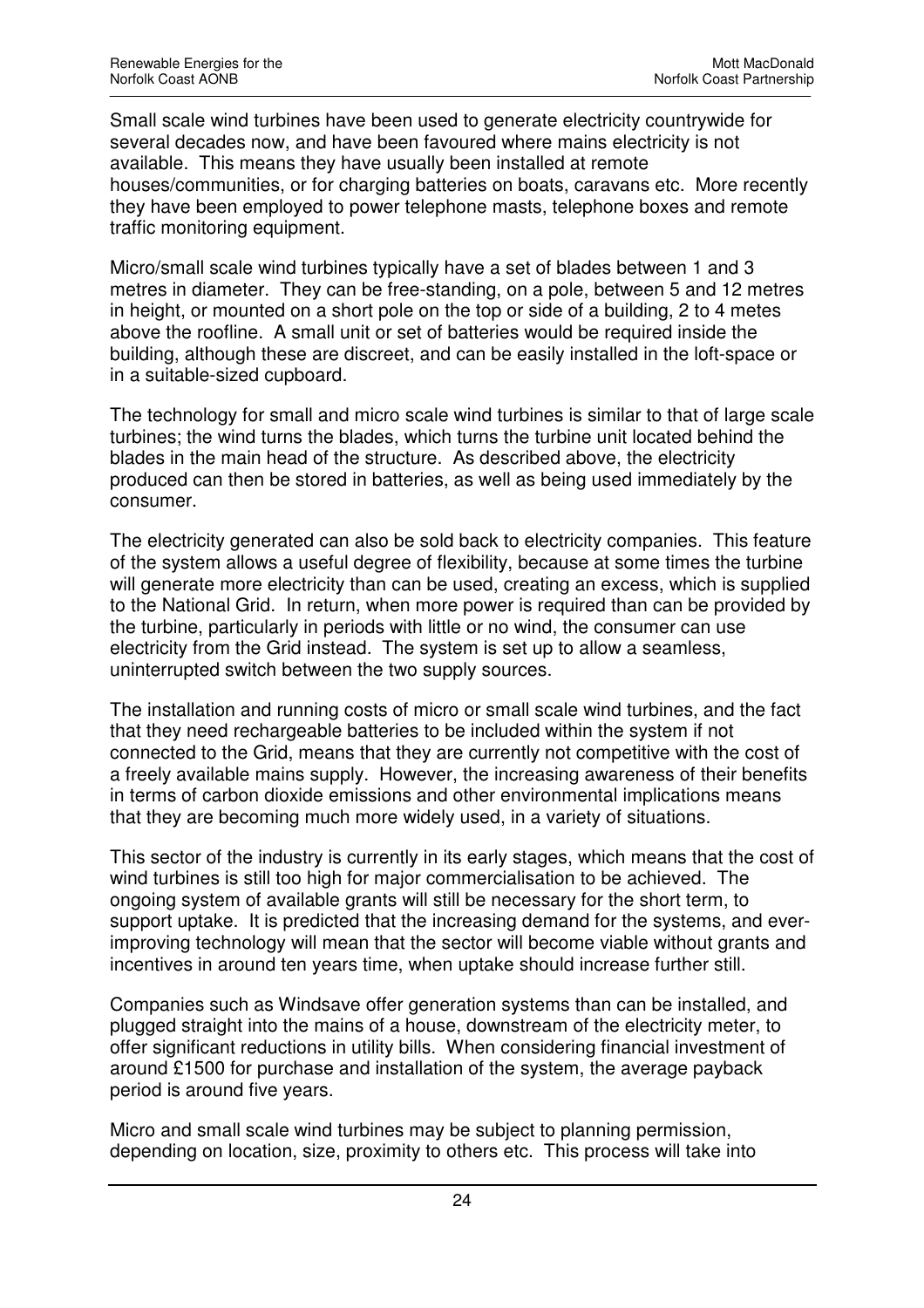account, among other things, impacts on the community caused by noise and visual intrusion, therefore planning and approval are likely to be greater obstacles in sensitive areas such as the Norfolk Coast AONB than in other locations. New features such as wind turbines would, in some people's opinions represent significant damage to the appearance and character of the area, and this would potentially make achieving acceptance difficult. However, PPG22 states that planning authorities should look favourably on applications for creating renewable supplies of energy.

Well-planned applications for micro or small scale wind turbines, where all potential impacts are predicted and minimised, would benefit the users greatly, providing a virtually free source of electricity with zero carbon dioxide emissions. This renewable source of energy is very much an option for utilisation within the Norfolk Coast AONB.

## **4.8 Small/Medium Scale Wave and Tidal**

Both tidal and wave energy represent predictable, continuous sources of energy that are increasingly being harnessed to generate electricity. Although being situated in similar environments, the way they generate electricity is very different.

Tidal electricity generation takes advantage of the difference in water levels between high and low tides, which represents an enormous amount of potential energy. By using the moving water in either direction to turn turbines, electricity can be generated with no emissions and no pollution.

Wave energy can be used in many ways, by many types of devices. Some use floats out at sea and use the constant oscillation caused by riding the waves to provide movement of mechanical part, which then turn turbines. Others are fixed installations on the coast, and use the energy of the waves breaking on them to force air through turbines. Others are fixed to the sea bed, usually in shallow areas, and use the energy of the waves to move a wing or blade, which in turn operates a turbine. There are a myriad of design variations on the basic types described above.

There are limited locations around the globe where either wave or tidal movements are great enough to gain useful amounts of energy from. Tidal fluctuations are greatest around temperate latitudes. Wave energy distribution is more variable, but the North Atlantic is acknowledged as having high enough wave energy for electricity generation. This means that both sources of energy are potentially suitable for use around the coast of the UK.

A well-known example of tidal energy for electricity generation is La Rance tidal scheme in Brittany, Northern France. Within the industry this is described as being medium scale, having a capacity of 240MW. To put this in context, the Scroby Sands wind farm off the Norfolk coast, comprised of 30 individual large scale turbines, has a capacity of 60MW. The La Rance scheme is essentially a barrage across the tidal Rance estuary, which allows the incoming tide through unrestricted, and then uses its outgoing movement to generate power.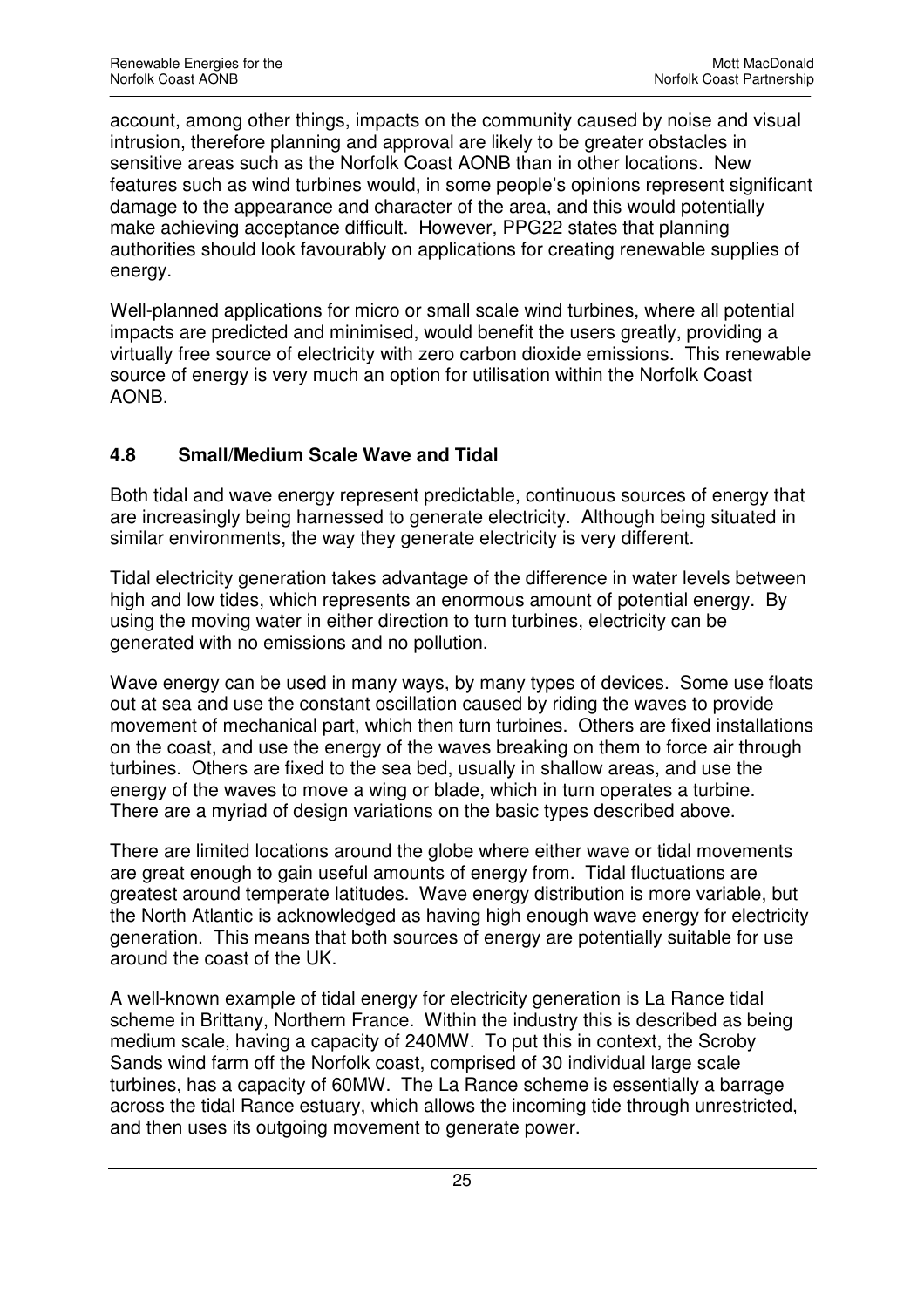Construction of the UK's first commercial scale wave energy facility is to be started shortly, off Milford Haven in Wales. It is due to be completed in spring 2007 and will have a capacity of 7MW.

Although large scale tidal energy may be viable due to the presence of tidal streams off the North Norfolk coast, small and medium scale wave or tidal electricity generation, suitable for providing power for small communities, is not currently a feasible proposition for use on the coast of the AONB. The technology is in a fledgling state, and so it is felt that it would not be economically viable for any projects other than testing/research facilities .

Because of this, small and medium scale wave and tidal electricity generation will not be considered further, as at present it is not considered to be appropriate for use within the Norfolk Coast AONB.

## **4.9 Small Scale Hydro Power**

Small scale hydropower, as with small scale wind, works on exactly the same principle as its full scale counterpart. The potential energy of water stored at height is converted to electricity as it falls or flows downhill, by turning turbines, either directly or indirectly.

With typical efficiency values of between 70 and 90%, hydropower is the most efficient of all renewable energy sources. Water flow is highly predictable as a resource, exhibiting regular cycles throughout the year, and short-term fluctuations in availability occur very slowly, typically over hours or days, which compares favourably with wind availability, which can fluctuate greatly in minutes.

Layouts and designs for hydropower scheme can take several forms. A barrage can be built, effectively damming the river and using constant the through-flow to turn a turbine. Or a separate channel called a mill leat can be dug, which diverts a portion of the flow to a turbine unit. Alternatively, a penstock can be constructed, which is similar to the leat in principle, but diverts a portion of the flow from the river by way of a pipe, which is then fed into a turbine unit.

The proportion of flow that remains within the river is called the compensation flow, and is usually at least 90% of the total flow, to ensure minimal environmental impacts on the river integrity downstream of the facility.

It is important when planning a hydropower facility that its viability is fully assessed, in order to determine whether or not the proposition is economically viable, and whether the location has the potential to generate a usable amount of electricity. The latter point relies on both sufficient water availability and a large enough head of water to take advantage of, ideally in the form of a weir or waterfall.

The above factors therefore dictate that the use of this technology within the Norfolk Coast AONB is an unrealistic proposition based on current technologies. The topography of the area is such that sufficient head of water is unavailable, so using turbines with any degree of efficiency would be virtually impossible. Further, East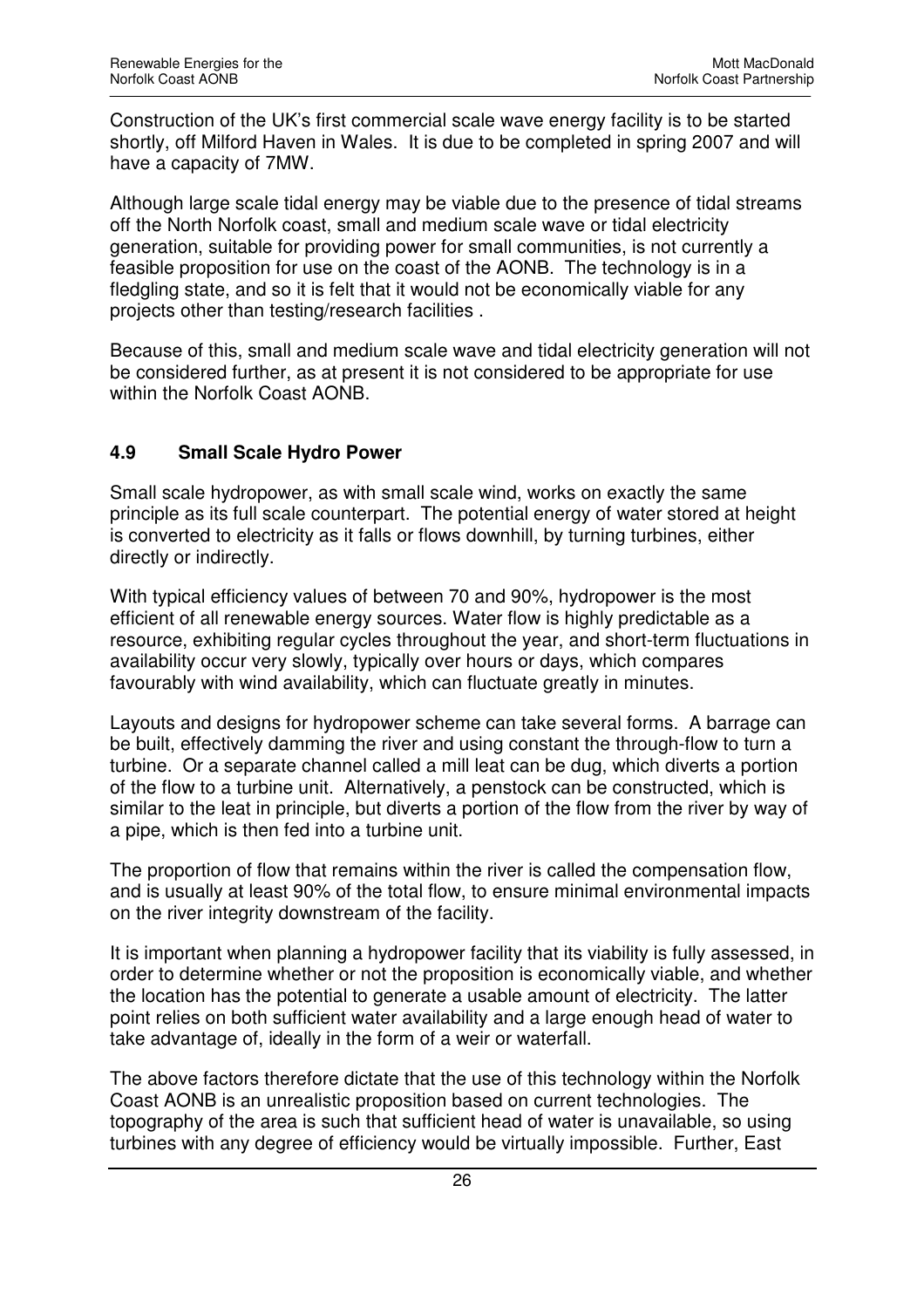Anglia is within the rain shadow of the more mountainous western parts of England, meaning this is one of the driest parts of the country.

Small scale hydropower is not believed to be a viable renewable source of energy for the AONB, therefore it will no longer be considered within this document.

## **4.10 Geothermal Energy**

Geothermal energy is energy that comes from within the earth, and is therefore the only renewable energy source that is entirely independent from the sun. There are three different ways of harnessing this energy; directly, as a source of heat, or indirectly, as a means of generating electricity.

The three methods of gaining heat from the earth are based around the depth from which the heat is extracted. Deep drilling, to depths of around two miles, can provide water of at least 400 °C, which is ideal for using, as steam, to turn turbines in electricity generators or in other industrial processes.

A second method, to access the heat in the uppermost layers of rock and soil, is by using ground source heat pumps. This is described fully in the following section.

The third method is to take advantage of the locations where the earth's heat is available at the surface. These locations occur at the edges of the tectonic plates that comprise the earth's surface, and are characterised by volcanic activity and earthquakes that result from the gradual movement of the plates, and the consequent build-up of pressure.

With the exception of ground source heat pumps, the scale of engineering required means that geothermal energy generation facilities is usually very large, and serve whole districts or even regions, as illustrated below.

A geothermal power station has been in use in Larderello in Tuscany, Italy since 1904. It takes advantage of steam produced where water meets the hot rock a short distance under the surface, and currently produces over 700MW, and following a refit that is in progress will be capable of producing more than 1200MW. The increasing generation capacity illustrates how forward-moving technology can take advantage of a continuous source of energy in a more and more efficient manner.

An example in use of geothermal energy in the UK is the Southampton district heating scheme. A 1.8km borehole was drilled in 1981 by the Department of Energy for research purposes, which was then handed over to the city council for development as a district heating scheme.

The borehole taps a 200 million year old geological formation that holds saltwater at 70°C, and uses a heat exchanger to pass heat to freshwater for heating and domestic hot water for various public buildings and private residences. The excess salt water is, in this case, pumped into Southampton estuary, although this is not the norm – more modern systems re-inject the pumped water back into the rock.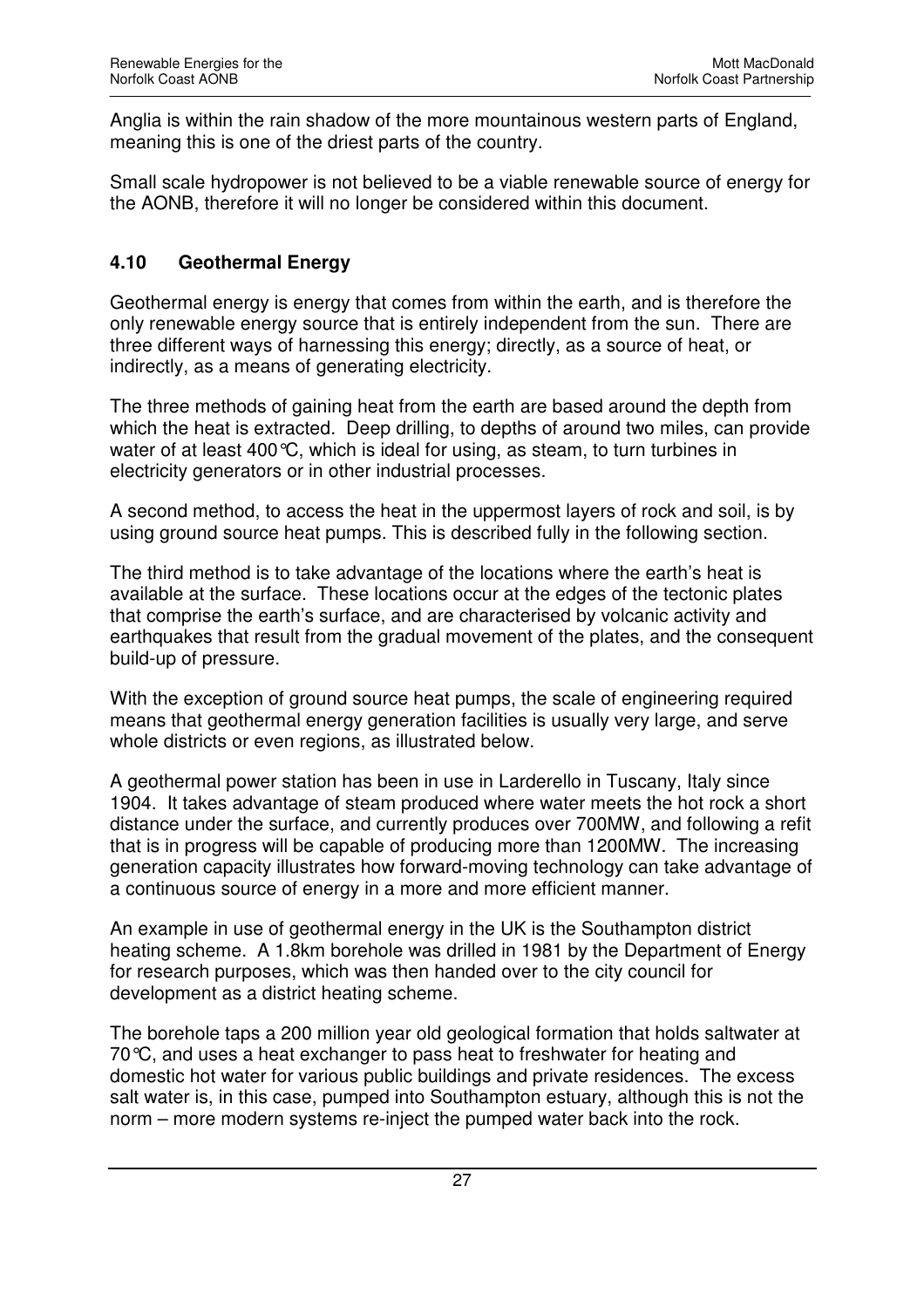There is limited scope for taking advantage of geothermal energy in the UK, as there are only a small number of areas where the geology contains hot water close to the surface to be usable. These are in the North Pennines, Derbyshire, and parts of southern England.

Therefore, aside from the use of ground source heat pumps, which are described in the next section, geothermal energy is not considered to be a viable energy source for use within the Norfolk Coast AONB.

## **4.11 Ground Source Heat Pumps**

Heat pumps work by transferring heat energy from one place to another, within a self-contained system. Fluid within the system is pumped to the heat source, where it changes from a liquid to a gas. The gas is then pumped round the system to where the heat is required, and is condensed back to a liquid, a process which releases energy in the form of heat. The heat source can be air, water or the ground, or even waste heat from industrial processes. Ground source heat pumps are those that extract heat specifically from underground.

Unlike most other renewable sources of energy, a small amount of electricity is required to drive the pumps that move the liquid/gas around the system, but the ratio of energy gained to energy required is at least 3:1. The user of the system is recommended to sign up to a supplier of electricity that uses renewable sources, so the whole system becomes one of zero emissions, and therefore totally sustainable.

The energy gained from ground source heat pumps is ideal for domestic heating, especially underfloor heating as it requires a slightly lower temperature water than conventional heating systems. It can also be used to heat domestic hot water for washing, bathing etc. Heat pumps can be installed internally in residential buildings, as they take up little more space than a conventional gas-fired boiler.

The International Energy Association's Heat Pump Centre provides example of residences and businesses using ground source heat pumps. One illustration is of a large single-family house in West Grinstead, Wiltshire, which installed a system in 1997. It provides space heating for nearly 300m<sup>2</sup> of living space, and domestic hot water. The annual performance factor for the property, comparing energy output to input is 3.16, and in the summer, when used mostly for providing domestic hot water this figure is still 2.5.

This heat pump has associated emissions of 3600 Kg  $CO<sub>2</sub>/year$ . This can be compared to the calculated emissions of other systems that could be used to heat this property; a modern oil-fired boiler would create  $6390$  Kg  $CO<sub>2</sub>/year$ , or a gas-fired boiler 4260 Kg CO<sub>2</sub>/year. A 100% electric heating system would create 8590 Kg  $CO<sub>2</sub>/year.$ 

The systems are also suitable for larger, non domestic properties. A further example is of Charlestown Junior and Infant School in Cornwall, where a ground source heat pump is used to provide all heating and cooling requirements. Compared to its' previous direct electric system for heating and cooling, running costs are down by 50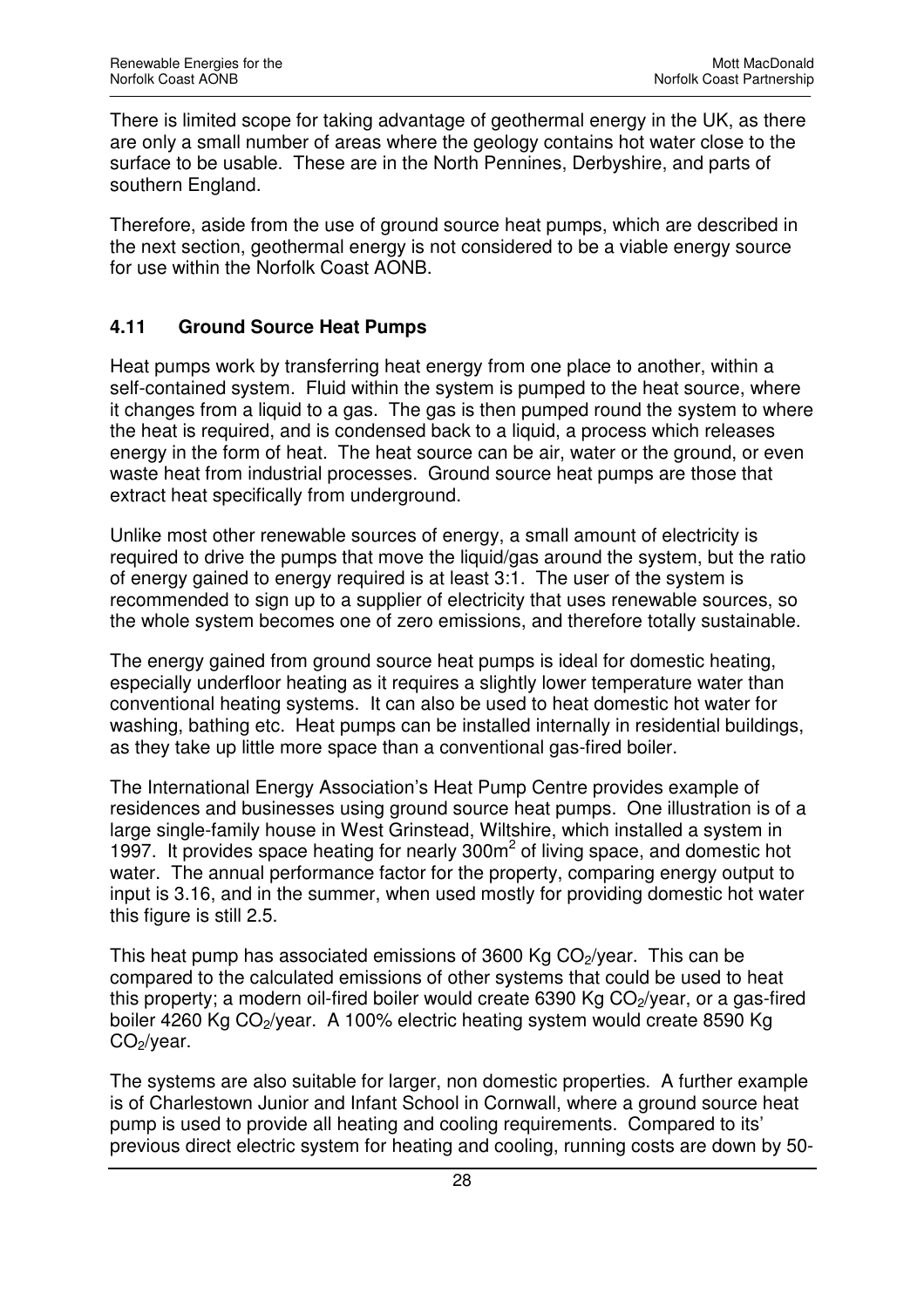60%, and carbon dioxide emissions in providing energy are down by between 60 and 70%.

Ground source heat pumps are currently the cheapest option when considering small-scale renewable energy production. The benefits of ground source heat pump technology, and their universal application in terms of location, means that they could be suitable for use within the Norfolk Coast AONB.

## **4.12 Fuel Cells**

Fuel cell technology is currently in its early stages of development, but is progressing rapidly. It is becoming increasingly associated with transport and vehicles, although these are not the exclusive uses of fuel cells.

It is important not to confuse fuel cell use in vehicles with hybrid/dual-fuel technology, which is simply a way of increasing fuel economy of conventionally-fuelled vehicles. Hybrid vehicles do this by combining the use of conventional fuel with electricity, which is either generated by the forward momentum and/or braking energy of the vehicle, or is supplied by regular recharging. Batteries are used as storage devices for the electrochemical energy. Fuel cell technology requires no recharging and no batteries, just a fuel, a variety of which can be used.

No matter what type of fuel is used, the basic chemical principle utilised in fuel cells is the same. The reaction that occurs on a molecular scale is as follows: hydrogen and oxygen are combined, and react with each other to produce electricity, heat and water. No other products result from this reaction, and this represents on of the main attractions of fuel cell technology - the total absence of any unwanted emissions or pollutants.

The basic construction of fuels cells consists of two electrodes, one anode (positive) and one cathode (negative), with an electrolyte in between that carries the electric charge between the electrodes. The type of electrolyte varies, and fuel cells are categorised by the type of electrolyte that is used.

The different types illustrate the origins of the technology, for example alkaline fuel cells use an alkaline such as potassium hydroxide, and were originally developed by NASA for use in space shuttles. This type is now used almost exclusively in spacecraft and submarines. Other types of fuel cell are ideal for use in large scale operations such as power stations.

On a smaller scale, direct methanol fuel cells use pure methanol as fuel, and are ideal for use as small, portable sources of energy. Proton Exchange Membrane fuel cells are flexible in power output so can meet a varying demand easily, and operate at comparatively low temperatures. This type of fuel cell is therefore ideal for use in vehicles, buildings and other small scale situations. In vehicles, this type of fuel cell is at least twice as efficient as an internal combustion engine, and most major vehicle manufactures regard this technology as its natural successor.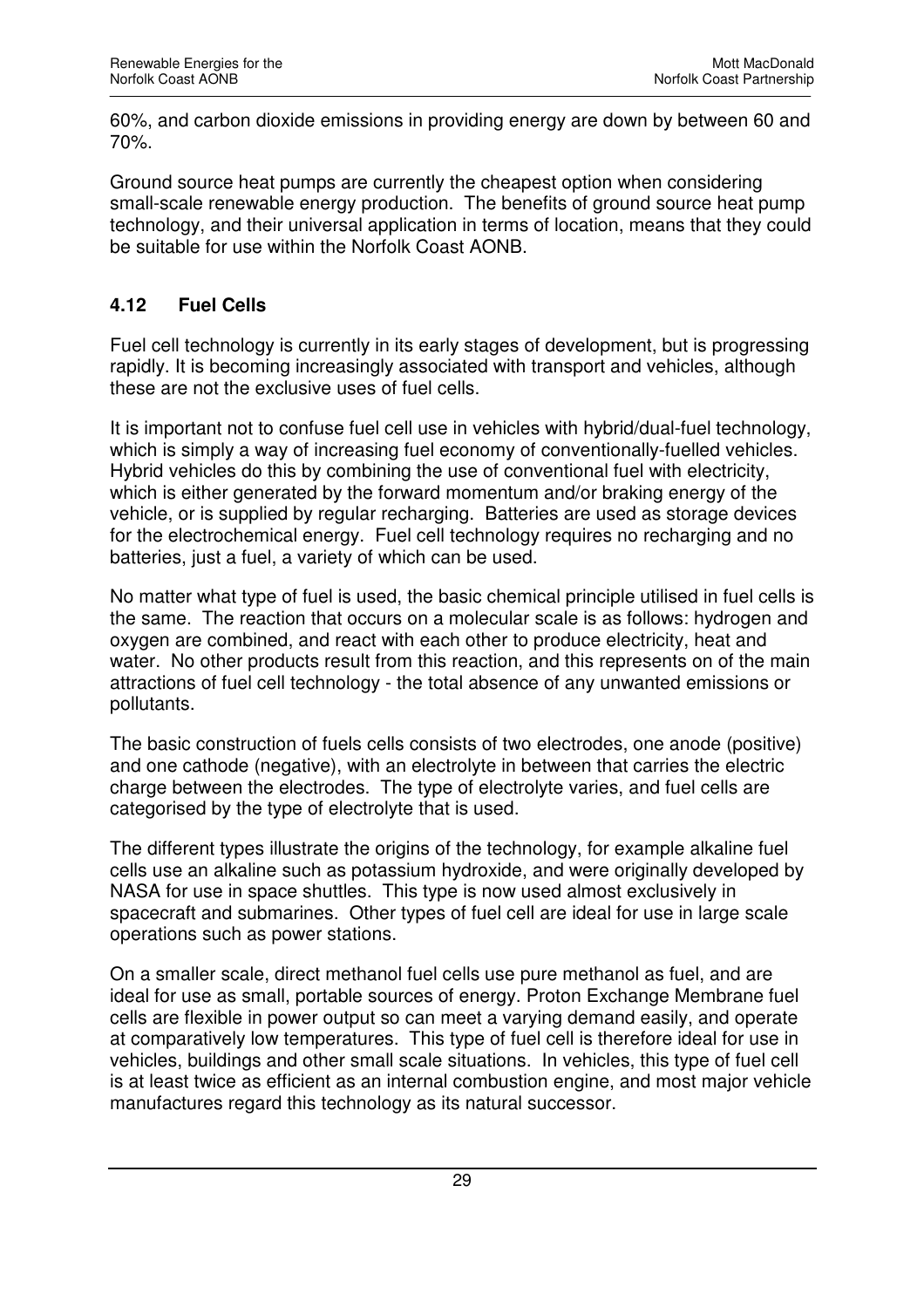There are numerous materials that fuels can be produced from. Whereas the technology surrounding the cells themselves is well-developed and usable, creating the fuel is still difficult. Further, it is important that the fuel comes from a sustainable material via non-polluting procedure, if the benefits of fuel cell usage are not to be contradicted. It is this aspect of the technology that is currently under-developed and requires the most pushing. Once the two complimentary aspects are easily accessible and at a reasonable cost, fuel cell usage will become much more everyday in energy production.

The use of fuel cell technology is being tested around the world. A project called Clean Urban Transport for Europe (CUTE), whereby the EU has allocated €18.5 million to nine cities across Europe; the money financed integrated tests of fuel cell buses to be carried out, within the existing public transport systems. In London, three buses were running on locally-produced fuel, with the aim of proving that this technology is applicable, reliable and emission-free.

The results were promising, especially in terms of reliability, as after initial tentative trials were carried out, the three buses were all put into full time duty, replicating the work done by the conventional buses. The trials came to an end in December 2005, with no further announcements on their success, or whether they were likely to be repeated.

To facilitate the above scheme a BP filling station, which would have allowed the fuel cell buses to refuel close to their working routes, was denied planning permission by the local government in Romford on the grounds of national security, suggesting that the hydrogen fuel station could represent a significant target for terrorist attacks. BP appealed to get the decision overturned, stating that they have thousands of LPG stations that represented just a big a risk, and these were installed all over the country.

Aside from any logistical problems, or limited access to fuels, fuel cells represent a technology that is ideal for use within the Norfolk Coast AONB. Fuel cell usage would undoubtedly benefit the AONB and its communities, and, assuming that the fuel came from a sustainable, non-polluting source, the entire system would be free of emissions. As commercialisation develops, and the availability of the fuel cells increases and the fuels becomes cheaper, fuel cell usage will become more widespread and common.

## **4.13 Combined Heat and Power**

Combined heat and power (CHP) technology is not a renewable energy source like all of the other technologies described so far. Instead it is a set of techniques to make energy generation methods as efficient as possible, by ensuring that as much of the unused waste energy as possible is utilised.

Conventional electricity generation, for example by means of a coal-fired power station, is generally only 30 - 50% efficient. This means that of all the energy created by burning the coal, less than half is actually used to generate electricity, with the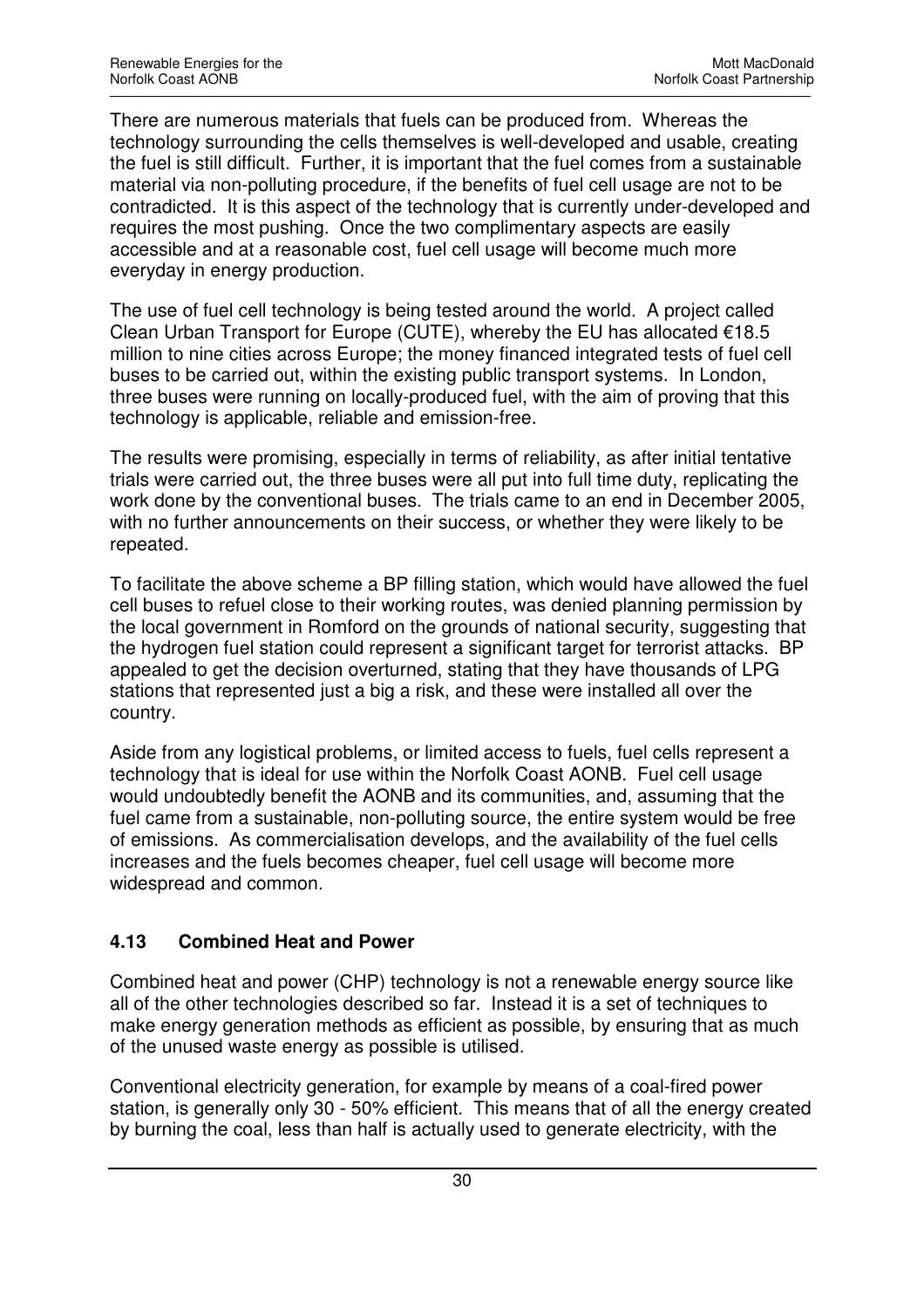remaining energy being lost as waste. By capturing the waste energy and making it available for use, the efficiency of the power station can rise to between 70 - 90%.

The above example cites a large scale power station, but combined heat and power technology can be employed in many instances where power alone is generated currently, at any scale. It is usually done by the installation of a heat exchanger, which absorbs the exhaust heat that is created during power generation, and transfers it to a water supply, which can then be used for heating, hot water supply or even to generate more electricity, if the temperature is high enough.

Existing CHP facilities in the UK produce 30% less  $CO<sub>2</sub>$  by weight than an equivalent coal-fired power station, and the constantly improving technology means that modern installations could increase this figure to 50%.

CHP technology can be in one of four forms; a steam turbine, a gas turbine, a combined cycle system or a reciprocating engine. Most of these systems do not use renewable energy, around 65% use gas for fuel, for example. This suggests that perhaps CHP technology should not be regarded as a renewable energy technology; it is primarily a more efficient way of using existing fuels, whether conventional or renewable. Only 2% of the fuel used in CHP generation in 2004 was from renewable sources, although there is no reason why this should not be increased in the future.

When considering CHP in relation to renewable energy in the Norfolk Coast AONB, for inclusion in biomass boilers, biogas plants etc, the required equipment would be internally located, rather than as a separate unit. Therefore CHP facilities will mean slightly larger versions of the non-CHP equipment.

As a means of becoming more energy efficient and less wasteful, CHP technology is very much an applicable technology for use within the Norfolk Coast AONB.

#### **4.14 Summary of Technologies suitable for the Norfolk Coast AONB**

The following renewable energy sources and technologies may be suitable for use within the AONB:

- Small/Medium Scale biomass
- Biofuels
- Biogas
- Solar Photovoltaics
- Solar Hot Water
- Micro/Small Scale Wind
- Ground Source Heat Pumps
- Fuel Cells
- Combined Heat and Power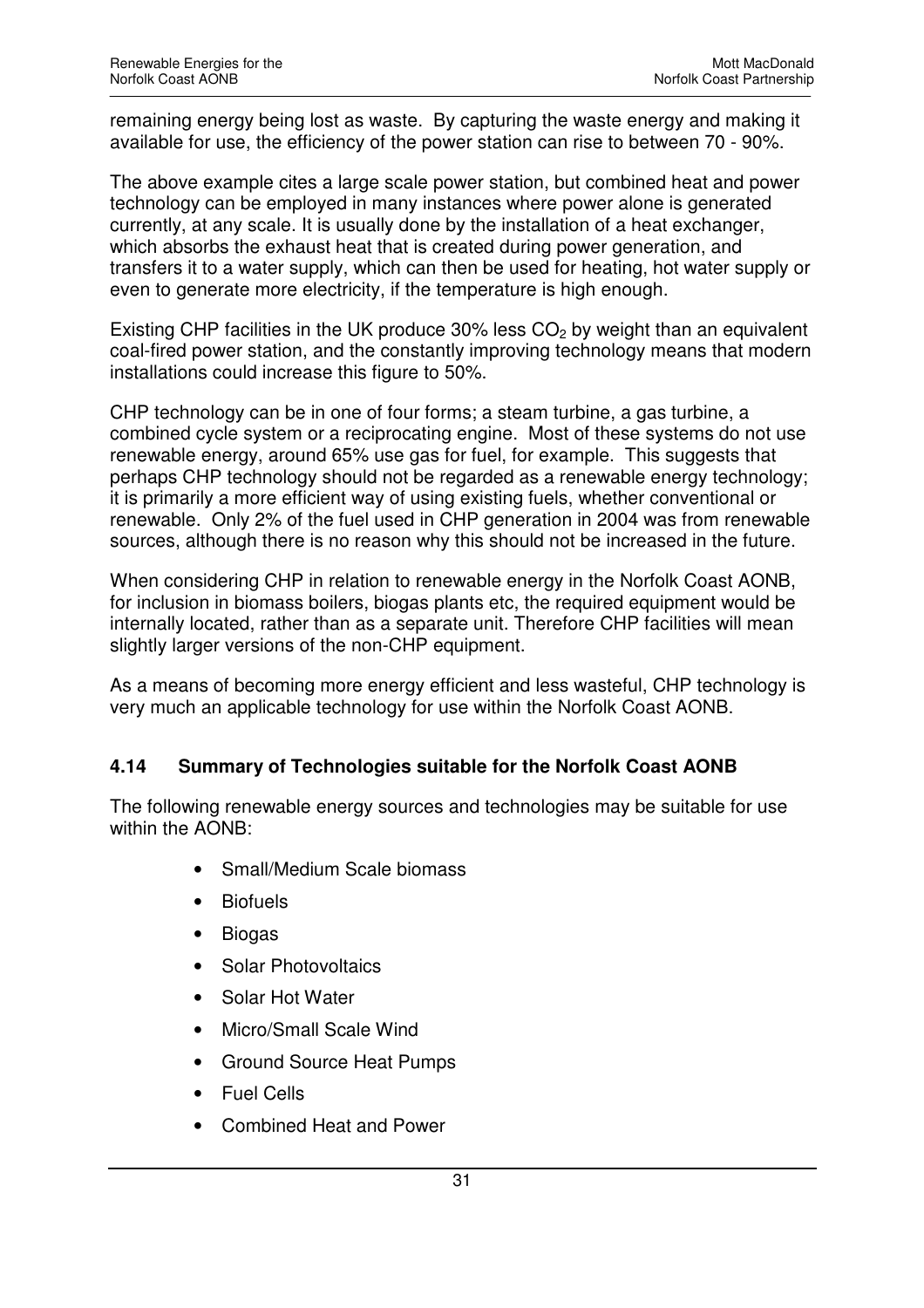## **5 Impacts**

In this section, the impacts of each of the suitable technologies are identified and assessed. The effects on the landscape of the AONB are considered, as well as other factors such as biodiversity and wildlife, the built environment, cultural heritage, employment, the community and cost.

#### **5.1 Small/Medium Scale Biomass and Biofuels**

Biomass and biofuel technologies are both complex issues, which have two distinct aspects that may cause impacts within the Norfolk Coast AONB.

The first aspect, which is perhaps the most significant, is that their use requires an ongoing need for fuels to be grown. Growing these fuels, either biomass for burning or crops for conversion to biofuels, is an issue that is likely to have implications for large swathes of the countryside, affecting it's appearance, character and use. As growing biomass and biofuel crops are so similar, their impacts are considered together.

The second aspect is the actual use of biomass and biofuels within the AONB. Unlike above, biomass and biofuels are used in very different circumstances, and are therefore likely to have differing sets of impacts and effects. They are therefore considered separately.

## **5.1.1 Growing Fuel Sources**

The numerous types of fuels that can be used for burning in biomass boilers and for converting to biofuel means that this is a very broad subject, and the specific impacts will depend on the circumstances, location and fuel type that is grown. Fuels may be harvested from sources that already exist, or new sources may be planted. Again, both of these scenarios will have different impacts, so are considered separately.

## **(i) Existing Biomass and Biofuel Sources**

Ongoing rural practices, such as woodland management and harvesting existing crops, produce materials and by-products than can be used as biomass and biofuels. These products are often either underused or regarded as waste, and so discarded. Instead, they could be utilised, as a free renewable energy source, reducing or eliminating the need to pay for conventional fuels.

#### **Biomass from Habitat Management**

Existing woodland management activities provide a plentiful supply of wood that is available to be chipped, dried and then burnt as biomass. Where an existing fuel source such as this can be utilised, there need be no negative impact on the biodiversity, landscape and appearance of the countryside, as no change to the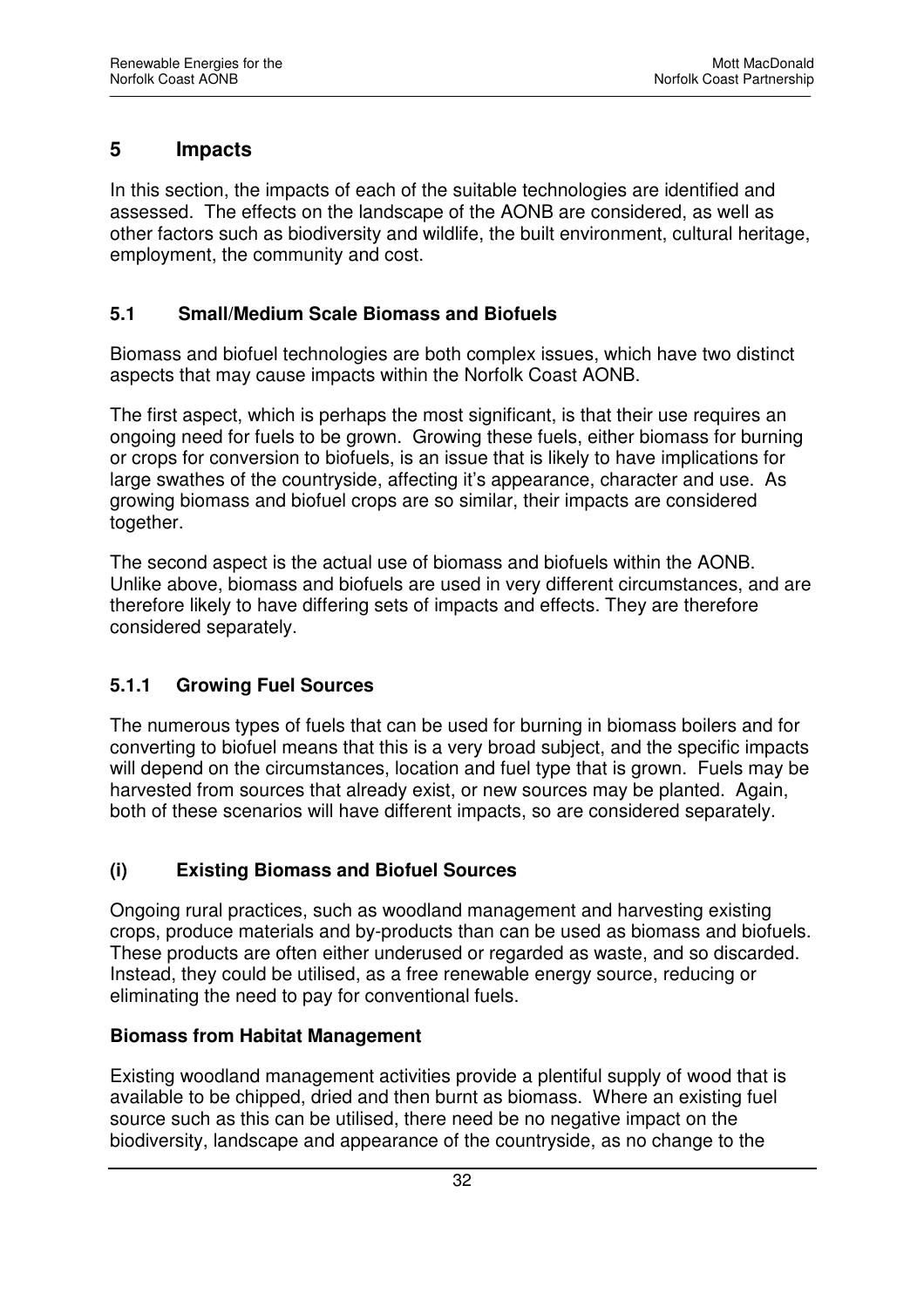practice is required. For example, an active woodland management programme is carried out by the National Trust at Sheringham Park. The biomass material gained by thinning etc. is used in their biomass boiler to provide heating. Such practices are in fact likely to offer some benefits, as outlined below.

Operations such as this often produce more biomass than can be used solely by the landowner, and this situation means that two options for further improvement may be open:

Firstly, the excess biomass could be made available to the community for burning on their own properties, creating positive impacts in terms of increased revenue for the landowner, and in encouraging the use of sustainable fuels within the local community. Secondly, the landowner could install more biomass boilers, elsewhere on their property, to take advantage of the freely-available fuel source. One or both of these options could realistically be put into action.

As evidence of the above point, several farms in the AONB, including Copys Green Farm and the Bayfield Estate, currently use biomass boilers. In some cases additional boilers are being planned because they have been so successful, to take advantage of the renewable energy source as it is cheaper than conventional energy and uses a freely-available fuel.

Woodland management is beneficial for woodland ecosystems, encouraging greater biodiversity, benefiting wildlife and improving overall woodland integrity. Where this ongoing process is already in place, no real positive impact can be attributed to its arrival. However, if the practice was encouraged among landowners who do not currently manage their woodlands, it could have a positive impact on comparatively large areas of important, and currently undervalued, habitat. Using these areas as a source of biomass will support the economic viability of their management.

Areas of ancient woodland, of which there are several within the Norfolk Coast AONB, are a valuable part of its rural cultural heritage, so any improvements to these designated areas created by improved management could have a positive impact.

Although woodland management uses existing material as fuel, the necessary purchase of additional equipment for chipping or pelleting the wood may require a significant cost to be borne. The opportunity exists for farmers and landowners to group together in co-operatives, to spread the cost of purchasing such equipment, as its use by each farmer would be intermittent. This would mean that the cost could be shared, increasing the financial viability of the prospect, and perhaps even promoting further community spirit among landowners within the initiative. Larger areas of planting would increase the financial viability of purchasing such equipment.

## **Biomass from Agriculture**

A further example of a source of biomass being available as the by-product of an ongoing process, is that of straw that is left after harvesting. In East Anglia up to 80% of straw is surplus to existing requirements, and so could be seen as a valuable cost-free source of energy. It may be the case that the cost saving gained by burning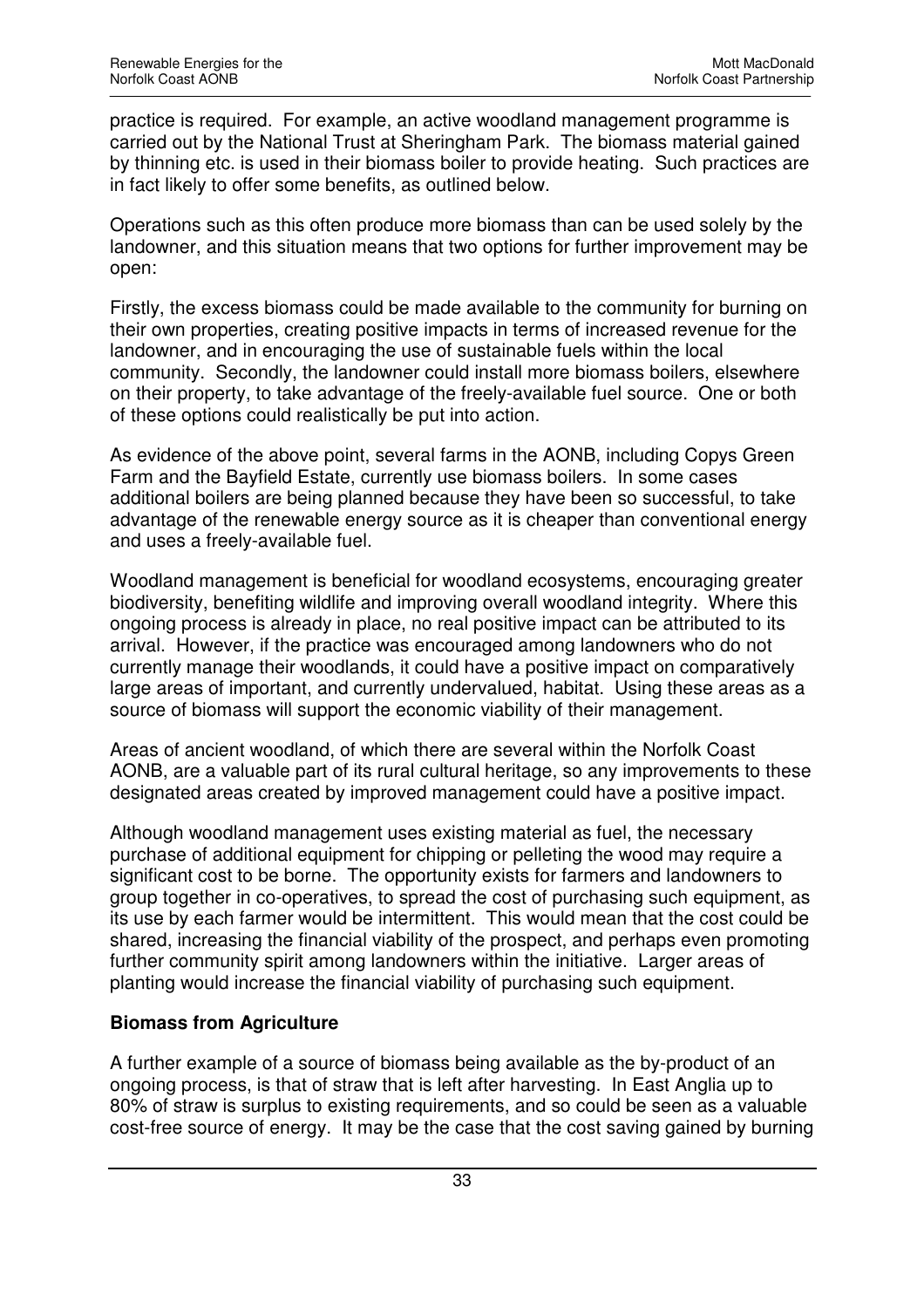the straw instead of paying for conventional fuel is greater than the value of the straw as livestock bedding, or as nutrient enrichment if ploughed back into the fields.

The use of surplus straw would mean there would be no negative impact on the landscape, biodiversity or cultural heritage of the AONB assuming no expansion of straw cropping, as the process is already being employed and no changes would be required. Conversely, the costs of running the farm could be reduced, and it may add weight to the financial viability of farming, where currently there is very little incentive due to the very low prices that crops achieve at market. This could have associated positive impacts of employment within the community.

Sugar beet, like many other arable crops, currently achieves low prices at market. However, the expanding biofuel market may mean that an alternative market becomes available, stimulating competition and therefore increasing prices. A specific trigger for this may be when the Wissington bioethanol plant becomes operational in 2007.

Like the earlier examples, sugar beet is already grown in the AONB, so no regime change need take place. Because of this, no adverse impact would be imposed on the landscape, assuming no significant expansion of planting occurred. Also in common with the previous examples, it may result in increased financial viability of farming, benefiting the landowners and their staff.

## **(ii) New Biomass and Biofuel Sources**

If no suitable existing areas of crops are available, or the existing fuel sources are not sufficient to support energy production in a sustainable manner, landowners may choose to create new areas of planting.

New areas of planting for biomass or biofuel crops have the potential to greatly affect the landscape of the Norfolk Coast AONB. These impacts will depend on a number of interlinked factors, each of which will either reinforce or counteract the others. Each instance of proposed planting within the AONB is likely to have a different set of circumstances associated with it, so no fixed rules can be applied. Each case should therefore have its impacts quantified individually.

#### **Location and Visibility**

A primary factor relating to the impact on the landscape will be the chosen location of the new planting area. For example, an exposed, elevated area will be much more readily observed than a sheltered, screened valley bottom, and may therefore be subject to much greater impact. However, as described above, a number of other factors will also influence the overall impact, so it is not simply that case that one type of location would be suitable for new areas of planting, whilst others would not.

#### **Landscape Value and Character**

It is also vital to consider the landscape value of the area that new planting will replace. Generally, a positive impact would be felt if the new planting is of higher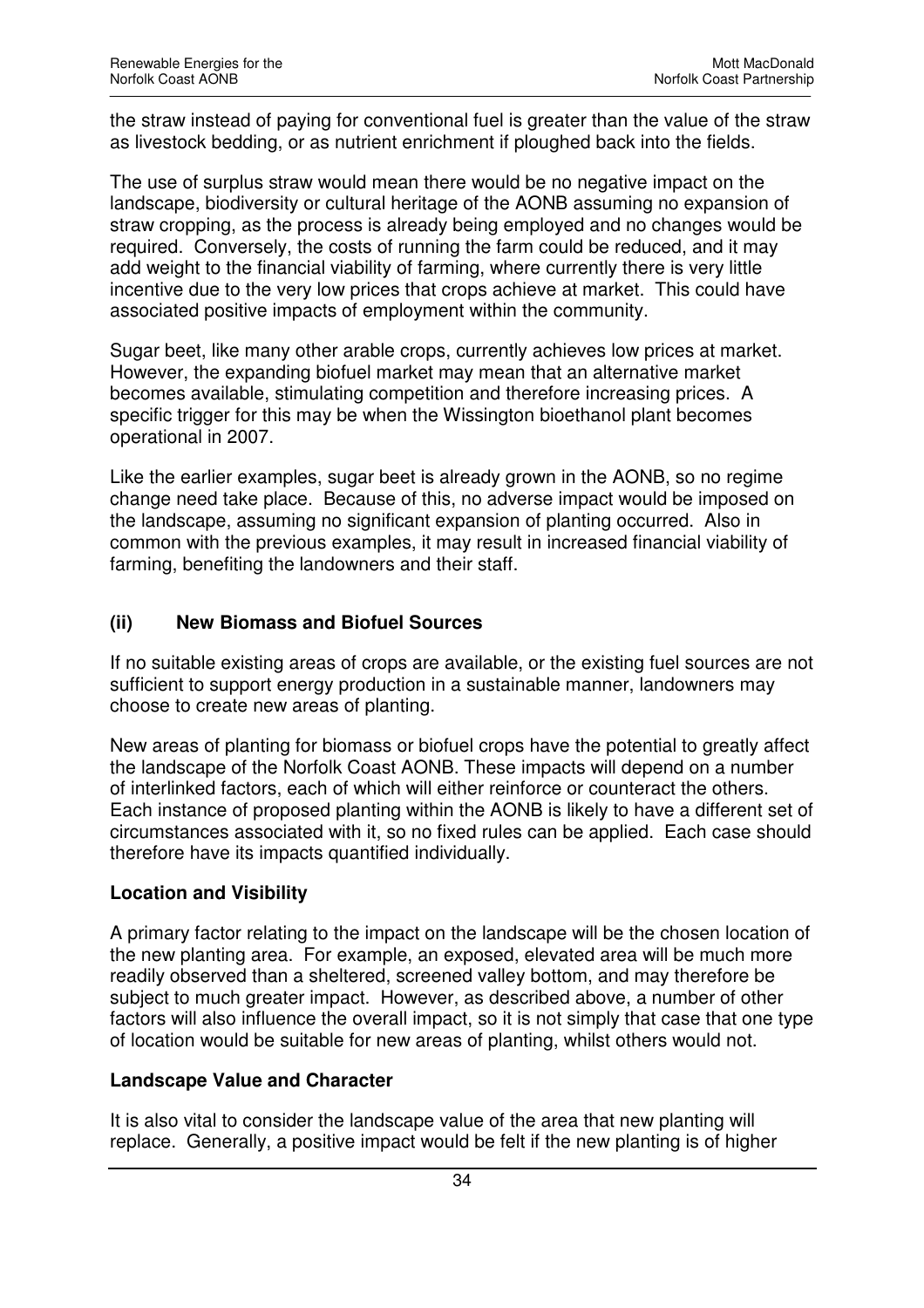landscape value and character than that it is replacing, and a negative effect would be felt if the opposite is true. So although planting in a valley bottom may not be easily seen, new planting in it could replace an area of high landscape value, and so have an overall negative impact.

#### **Size of Planting Area**

The amount of land given over to biomass planting is likely to correlate with the magnitude of impact caused. Generally speaking, the larger the area, the greater the impact on the landscape will be, either positive or negative. Again, this factor will be interlinked with all others, as a large area of poplar coppice may have more of a positive impact on the landscape than a smaller one. Conversely, a large area devoted to rapeseed may arguably have more of a detrimental effect on the landscape than a smaller one.

As biomass and biofuels take off and become more popular, it is reasonable to expect landowners to increase their output of these crops to cater for the expanding market. The impacts of larger-scale operations will be similar to those of small-scale schemes, only larger in magnitude.

#### **Type of Vegetation Planted**

The type of vegetation planted will markedly influence the impacts at each type of location. As illustration, areas of additional conventional crop like sugar beet or wheat are already present and are likely to be readily accepted as part of the natural landscape, so are perhaps suitable for more open, easily viewed areas. On the flip side, less common, less traditional crops like miscanthus or canary grass are more likely to be considered as out of character. Their location is therefore something to be considered carefully.

#### **Biodiversity**

Also in reference to vegetation type, some areas may be more sensitive to detrimental impacts than others. Willow grows well in damp conditions, and is therefore a prime candidate for planting in river valleys and on floodplains.

River valleys and floodplains areas are particularly sensitive within the AONB as they contain a high number of County Wildlife Sites, which are afforded a good level of protection. Also located in river valleys are large areas of floodplain grazing marsh. These marsh areas, although marginal in terms of agricultural value, are important habitats, and are recognised as a priority habitat in the Norfolk Biodiversity Action Plan. Their value for wildlife and biodiversity is high, so any loss of such areas would have a negative impact.

Habitats that are not afforded protection like County Wildlife Sites are still likely to have some value for biodiversity, so the existing habitat value should be compared to the habitat value of the proposed planting. New areas of biomass would have a positive impact on biodiversity if it replaces habitat of lesser value, for example by planting areas of coppice in arable fields. Conversely, planting would have a detrimental effect if it were to replace a habitat of a greater value, perhaps by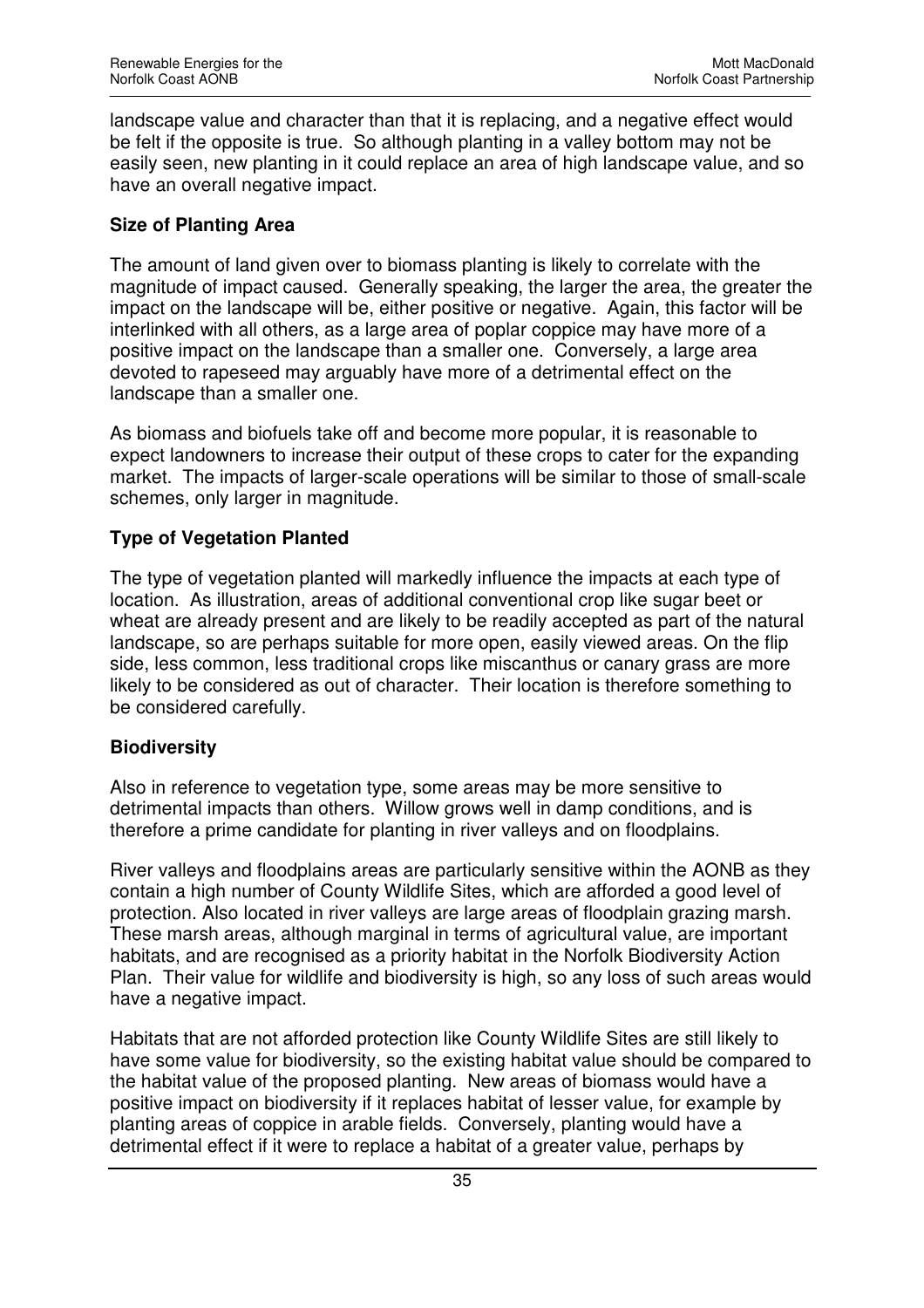growing wheat as a source of straw to burn, in a species-rich, unimproved grassland meadow.

#### **Costs**

New areas of planting would need to be replanted or managed at regular intervals, which could incur an extra cost, in terms of time and man-power. This need not be a negative impact of growing biomass – any farm activities that prevent the ongoing trend of redundancy of existing farm workers should be a positive effect of the system.

Each time replanting takes place it is also likely to have an associated cost impact, although this should be offset against the cost saving gained by eliminating requirement for conventional fuel. The overall effect should be one of financial saving, especially if the biomass burnt in the boiler is a by-product that would otherwise be wasted or used in a less financially-sound manner.

#### **Logistics/Vehicle Movements**

An extra, detrimental impact that may be caused by the likely increase in transportation as the biomass industry expands. As commercial biomass operations become more widespread, more vehicles movements will be required to distribute the product between source and point of use.

The type and size of vehicle, and the frequency of journeys, will all depend on the distance to be travelled. Transporting biomass long distances is likely to involve occasional journeys for large HGVs, whereas transporting biomass to local markets can be done more frequently, meaning that smaller lorries/trailers could be used.

A local supply chain of growers and users should mean that large HGV journeys are minimised, and should therefore have much less of an impact than transporting biomass great distances.

#### **Summary**

In summary, new areas of crops for biomass of biofuel have the potential to greatly impact on the landscape and appearance of the Norfolk Coast AONB. There are a great many factors that will influence the associated impacts, each of which are likely to be different for each individual area of planting. No fixed rules can therefore be applied, and each case should be individually assessed. The following factors should be considered in each instance:

- Availability of existing fuels
- Location/visibility of area of planting
- Landscape value/character
- Size of area
- Type of crop
- Biodiversity value of habitat to be replaced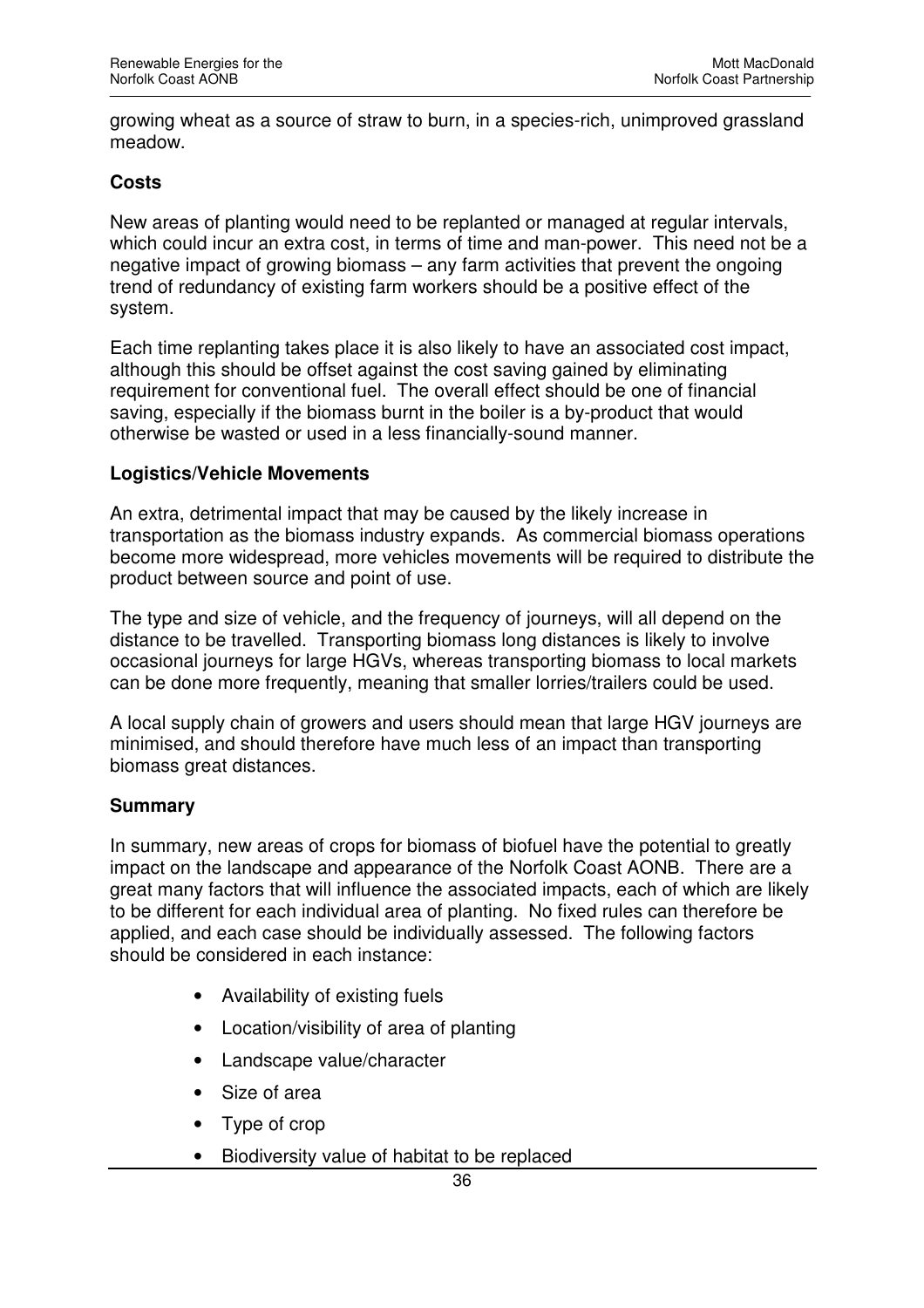- Protection status
- Suitability of physical conditions e.g. soil, hydrology
- Cost of equipment required
- Cost of replanting, if necessary
- Proximity of market, and level of demand.

The complexity of the issues surrounding biomass and biofuel cultivation means that specific, accurate predictions should be carried out on a case-by-case basis. The depth of work required to assess the subject sufficiently is beyond the scope of this report. Further work in a separate follow-up report would therefore be beneficial, in order to provide a more comprehensive set of predictions into all probable impacts.

## **5.1.2 Using Biomass**

Biomass boilers themselves need have no major impact on the landscape or the built environment in which they are located. Their very nature means they are not likely to be used within urban/semi-urban residential buildings unless at a very small scale, such as log burners etc. Instead, biomass boilers are more suited to larger scale building complexes such as farms, factories and schools. The layouts of such locations lend themselves to the installation of external equipment, and tend to generate less sentiment about their appearance than private residences. Externallylocated boilers in these types of locations should not detract from their appearance in any significant way.

Biomass boilers can also be installed inside buildings, and where this is the case, very little visual impact would be felt. A chimney or flue will be required, but can be incorporated into the fabric of the building, or its size kept to a minimum.

If done sensitively, the installation of biomass boilers need have no detrimental impact on listed buildings or conservation areas, especially if installed internally, however, consent for the alterations is likely to be required.

There may be a localised negative impact on air quality, as the burning will produce carbon dioxide and other emissions. However, assuming that the fuel has been dried to sufficiently low moisture content, and the burner is operating at a suitably high temperature, the amount of emissions should be low.

## **5.1.3 Using Biofuels**

The biofuel industry is currently in the early stages of development. This means that in the near future both bioethanol and biodiesel could be employed as supplements to conventional fuels, rather than as complete substitutes. Initial proportions of biofuels use are likely to be only 5-10%, resulting in only a marginal reduction in emissions produced. As the technology evolves and becomes more readily accessible, the proportion of biofuels to conventional fuels will increase, and emissions per vehicle km will consequently decrease.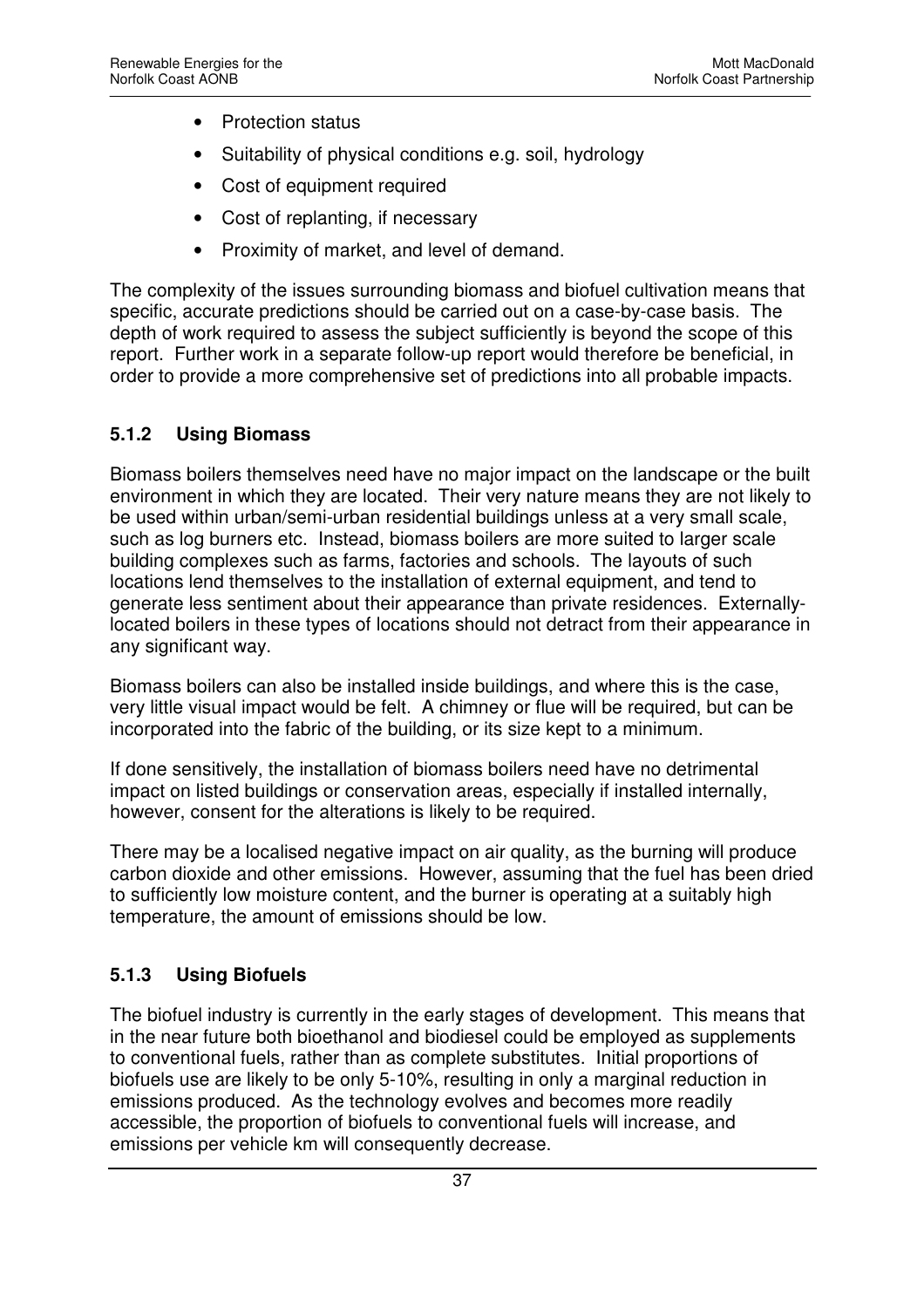The initial use of biofuels will have very few impacts within the Norfolk Coast AONB, as their use will not require significant alterations to, or replacement of, existing vehicles engines. As the technology evolves, more and more vehicles will be built that are capable of using higher proportions of biofuel. As this trend progresses the resultant carbon dioxide emissions should decrease.

The conversion of crops to biofuels is easily achieved on a small scale, so it is likely that biofuel facilities would be constructed within the AONB, most likely within rural or light industrial settings. Small scale operations could be undertaken by landowners to covert their own crops to biofuel for private use, or slightly larger, more commercial enterprises may be established, producing enough biofuel for sale locally.

If a biofuel conversion plant were installed in existing buildings, no adverse impacts would be imposed on the landscape. However, if new buildings are required, their design, location and size would need to be considered carefully in order that they did not have negative impacts. New buildings would be subject to the regular planning permission process, which should go some way towards ensuring their suitability to the proposed location.

If of a sufficient size, biofuel manufacturing facilities may have the potential to offer new employment opportunities within the Norfolk Coast AONB, both directly at the conversion plants, and indirectly, by promoting the viability of the farming industry, as described in section 5.1.1 (ii).

Further positive effects from manufacturing biofuels locally would include the reduced requirement for transporting biofuels from outside the AONB. This would lessen the frequency of large fuel tanker journeys within the area, as the fuel source and final market would be located close to each other. As with biomass use, a local market for a product greatly enhances its sustainability.

## **5.2 Biogas**

The utilisation of waste organic products to produce biogas would have a number of positive impacts within the Norfolk Coast AONB, most notably the financial savings for farmers that would be created by the reduced need for conventional heating fuels.

At a farm by farm scale, using animal waste or crop waste such as beet tops, the required apparatus is likely to be smaller and more discreet than the existing silos and waste storage facilities, so it is likely there would be no significant impact on the rural landscape. The fuel source would reduce or eliminate the need for conventional fuel to be paid for, and the main by-product of the process, the burnt waste, can be used as a fertilizer, further reducing the running costs of the farm.

The establishment of larger, commercial operations, perhaps to process domestic food waste, would require significant new construction to take place, including the large storage silos and digesters. Such a development would have to be located away from built up areas, and may be considered to have a considerable negative impact on the landscape.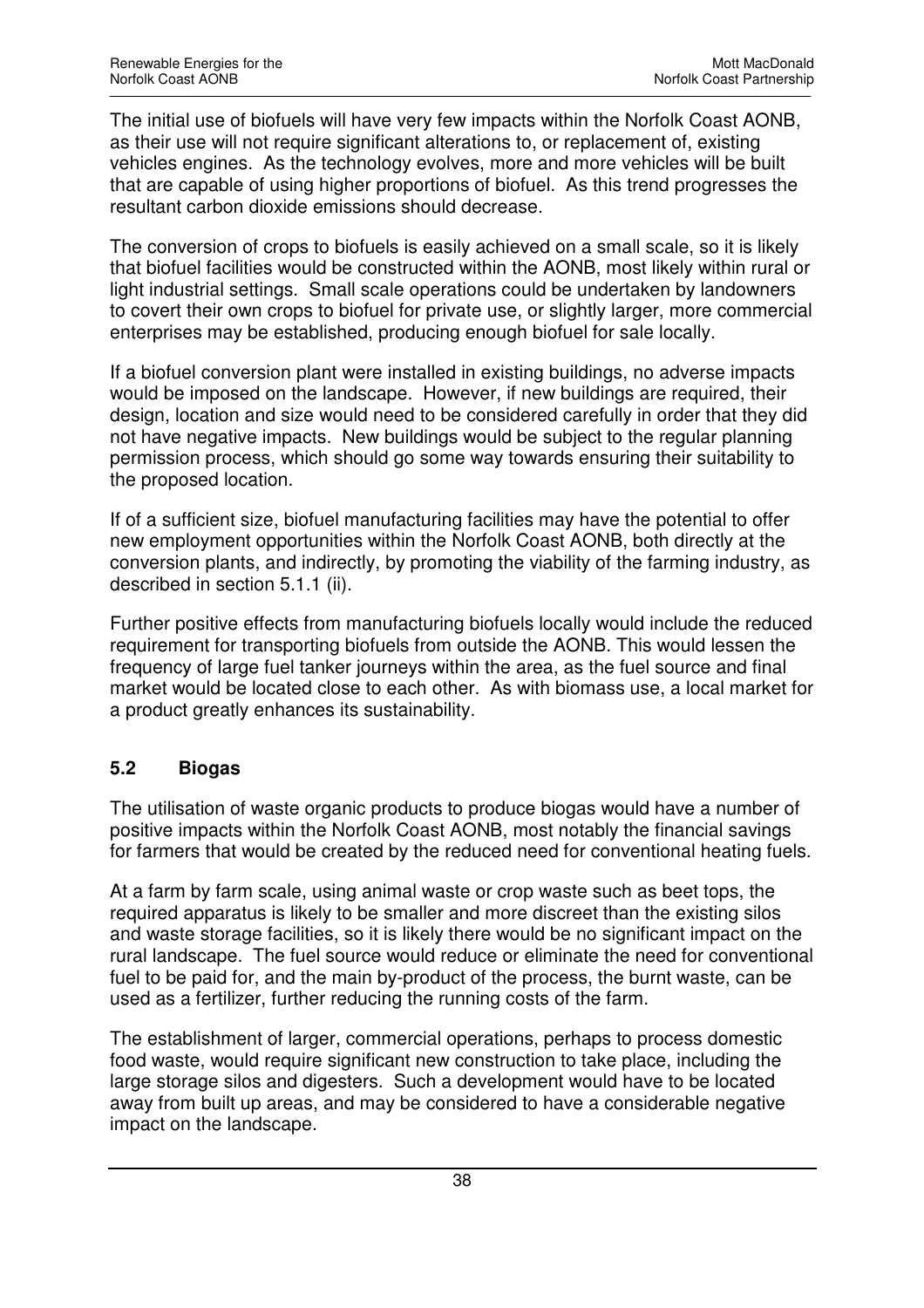However, in its favour, the set-up could appear very similar to a conventional farm complex, so need not appear totally alien within the landscape. Sensible positioning and appropriate screening with vegetation to hide the low level apparatus could result in a discreet facility capable of providing gas and electricity to a fair-sized local community.

Such an arrangement would provide farmers with a local use for their animal or crop waste, or residential areas a use for food waste, and the by-product of the process would represent a local source of fertilizer.

## **5.3 Solar Photovoltaics and Solar Hot Water**

Solar photovoltaics and solar hot water systems are very similar in usage and appearance, and so can be considered together when assessing their impacts.

In relative terms, solar panels are small scale features when considered in the wider scale of the overall landscape of the AONB. The scale of the impact of such features is likely to vary depending on the where the solar panel is located on a property or garden and how it is viewed by others. If the new style solar panels system are installed the impact is likely to be negligible as the panels replicate roof tiles.

Perhaps the only potential for visual impact caused by the panels is the reflection created by the sunlight bouncing off their highly reflective surface. The glare would be localised, and would move during the day due to the transit of the sun across the sky.

The use of solar panels on listed buildings is likely to be highly restricted, as they are likely to detract greatly from the integrity and appearance of the building on which they were mounted. Instead, their use within the grounds of the building could be investigated.

While solar photovoltaic panels are expensive because of the silicone content, solar hot water panels are one of the cheaper renewable energy technologies to install, and in the future should get cheaper still. Following installation, both are virtually free of running cost, and provide a free energy source. This means that owners need spend less money on conventional energy supplies.

Solar panels produce no carbon dioxide emissions, and so are very beneficial in this respect. They can go some way to reducing the carbon dioxide emissions created by households or businesses, which would otherwise be created by conventional energy generation methods.

## **5.4 Micro/Small Scale Wind**

In common with solar panels, wind turbines can provide a virtually cost-free source of energy, so allow their users to significantly reduce their spending on electricity, whilst being totally free of carbon dioxide emissions.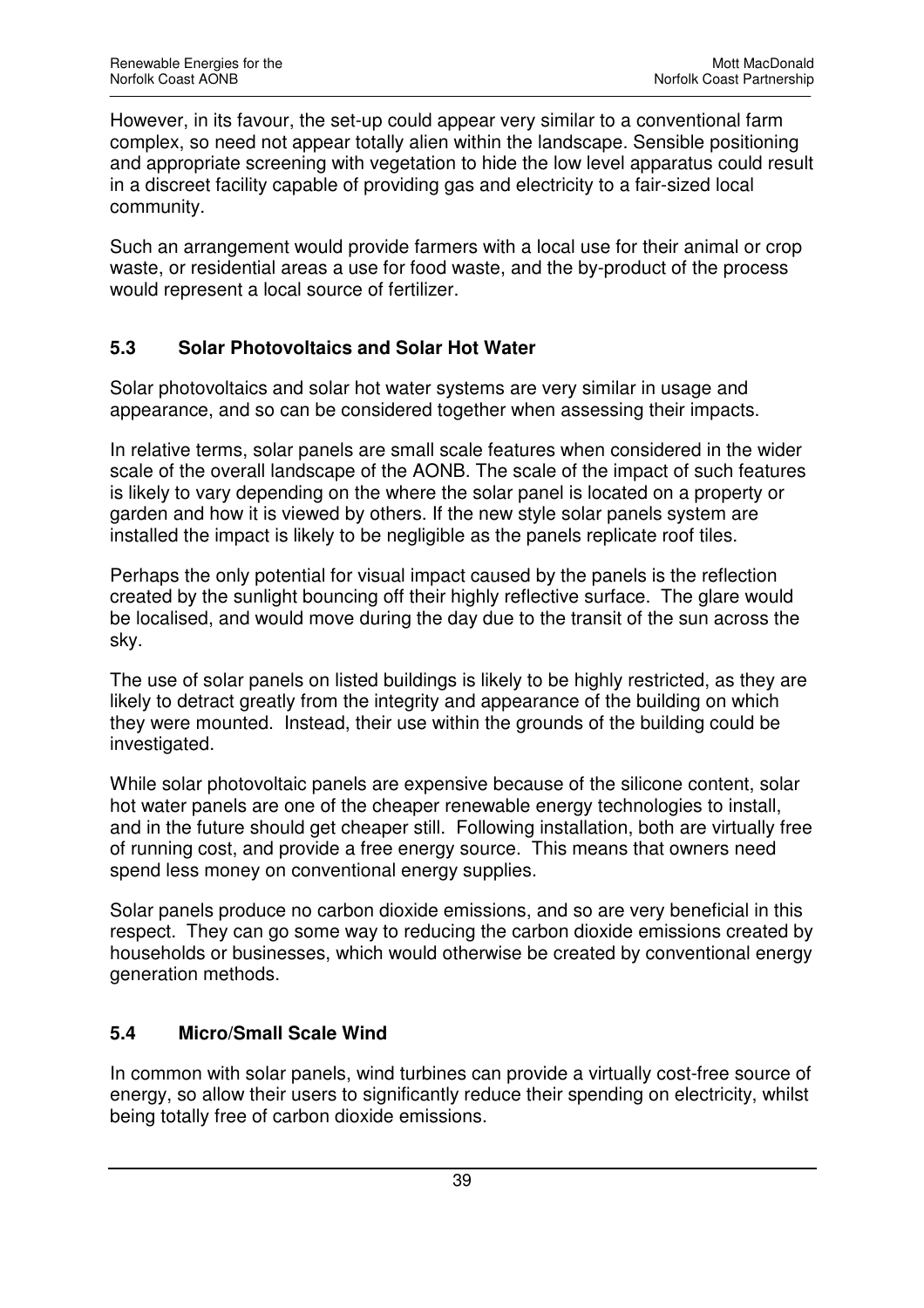Wind turbines require a clean, uninterrupted air-flow, and therefore must be erected in an open area or at a significant height, which makes them prominent within the landscape, both in rural and built environments. This is likely to mean a significant visual impact, one that is likely to generate mixed views and opinions as to their acceptance within the AONB.

More specifically, the use of wind turbines may not be entirely compatible with areas of notable cultural heritage, such as conservation areas and listed buildings. Their erection could have significant detrimental impact on the character of buildings that are currently very traditional in appearance, and so their use within these areas is likely to be met with some resistance. The traditional, rural nature of the AONB is one of its main assets, and should therefore be protected as far as possible.

Wind turbines may be more suited to areas that are less traditional in appearance, where resistance to their erection is likely to be much less. Locations such as semiindustrial estates, newer buildings on the edges of residential areas, farms etc are all far more appropriate, as the turbines would affect the setting to a much lesser extent.

## **5.5 Ground Source Heat Pumps**

Heat pump technology is intended for installation within buildings, and an individual unit consisting of pump and heat exchanger need take up little more room than a conventional gas-fired boiler. Therefore no visual impacts would be felt within the rural landscape or the built environment. In addition, there need be no negative impacts on listed buildings if the installation is planned and carried out carefully.

The installation of the pipes in the ground will mean some temporary disturbance, but on completion this aspect too should have no visual impact. Digging the trenches for the pipes could impact upon any below-ground archaeology present, and it is also important to remember that areas can be designated as Sites of Special Scientific Interest specifically for their geology as well as for their biodiversity value, so could be damaged if trenches were dug.

Burying pipes straight down into the ground, rather than horizontally underneath the surface, in a borehole, is an option to reduce potential impacts, but this has a much higher associated cost.

The systems permit the use of a free heat source, which can easily replace existing conventional heating systems. This means that running costs are low, although they are not totally eliminated as a supply of electricity will still be required to operate the pump that drives the system. As a consequence, heat pumps provide heating whilst producing a lot less carbon dioxide emissions than conventional systems.

Heat pump systems are the least expensive renewable energy technologies to install at a building scale, and should therefore have the shortest payback time.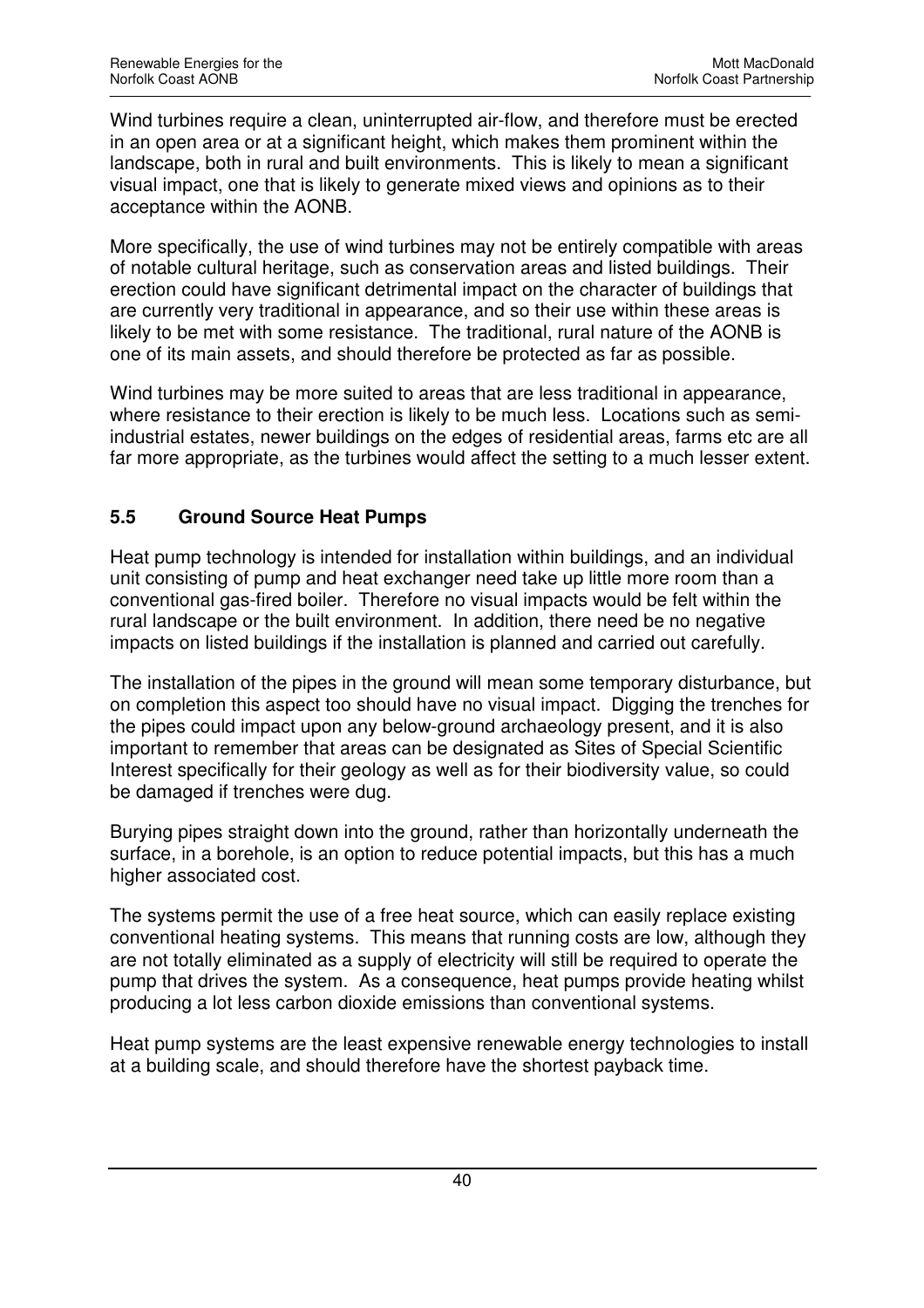## **5.6 Fuel Cells**

The introduction of fuel cell technology would have few detrimental impacts within the AONB. A number of positive impacts would be felt; vehicular carbon dioxide emissions would be reduced, and vehicular noise would be reduced. However, the requirement for new fuel stations may have negative impacts on the appearance and character of the built environment.

However, the use of fuel cells within the AONB is not currently a feasible proposition, due to the sector being at such an early stage of development. Although fuel cells have recently been proved as a usable, useful technology in pilot schemes and studies, they are enormously expensive to buy, and fuel availability is strictly limited. Fuel cell technology is not likely to be cost-effective in the short to medium term within the AONB.

## **5.7 Combined Heat and Power**

Combined heat and power (CHP) technology is designed to compliment all energy generation technologies, both conventional and renewable. When CHP is applied, it can be incorporated into the main body of the equipment, and therefore need have very few additional impacts than the technology that it is based on.

CHP will allow greater efficiency to be achieved, or a second type of energy to be generated, so will increase the financial benefits for its employers where utilised by reducing dependence on conventional energy supplies.

## **5.8 General Comments**

As a general rule, small-scale renewable energy technologies impact upon individual buildings, and often on the built environment as a whole. Conversely, the rural landscape is affected by larger scale operations, as well as by growing fuels for biomass and biofuels. Wind turbines are perhaps the exception to this rule, as they need open areas for effective operation, whether in rural or built environments, and are therefore installed at height in readily observed positions.

All the described technologies have associated set-up and installation costs, some higher than others, which must be borne in mind. The varying costs, combined with the variations in the amount of energy produced, mean that payback periods will differ. This will undoubtedly influence the rates at which the public chooses to invest in them.

In addition, the equipment will require significant amounts of energy to be invested in obtaining the required raw materials and subsequently in their manufacture, which some may argue detracts from their sustainable credentials. The cost in energy terms often corresponds with the necessary financial outlay, for example solar photovoltaic panels are particularly expensive, because of the requirement for silicon, which is difficult to obtain and therefore high in cost.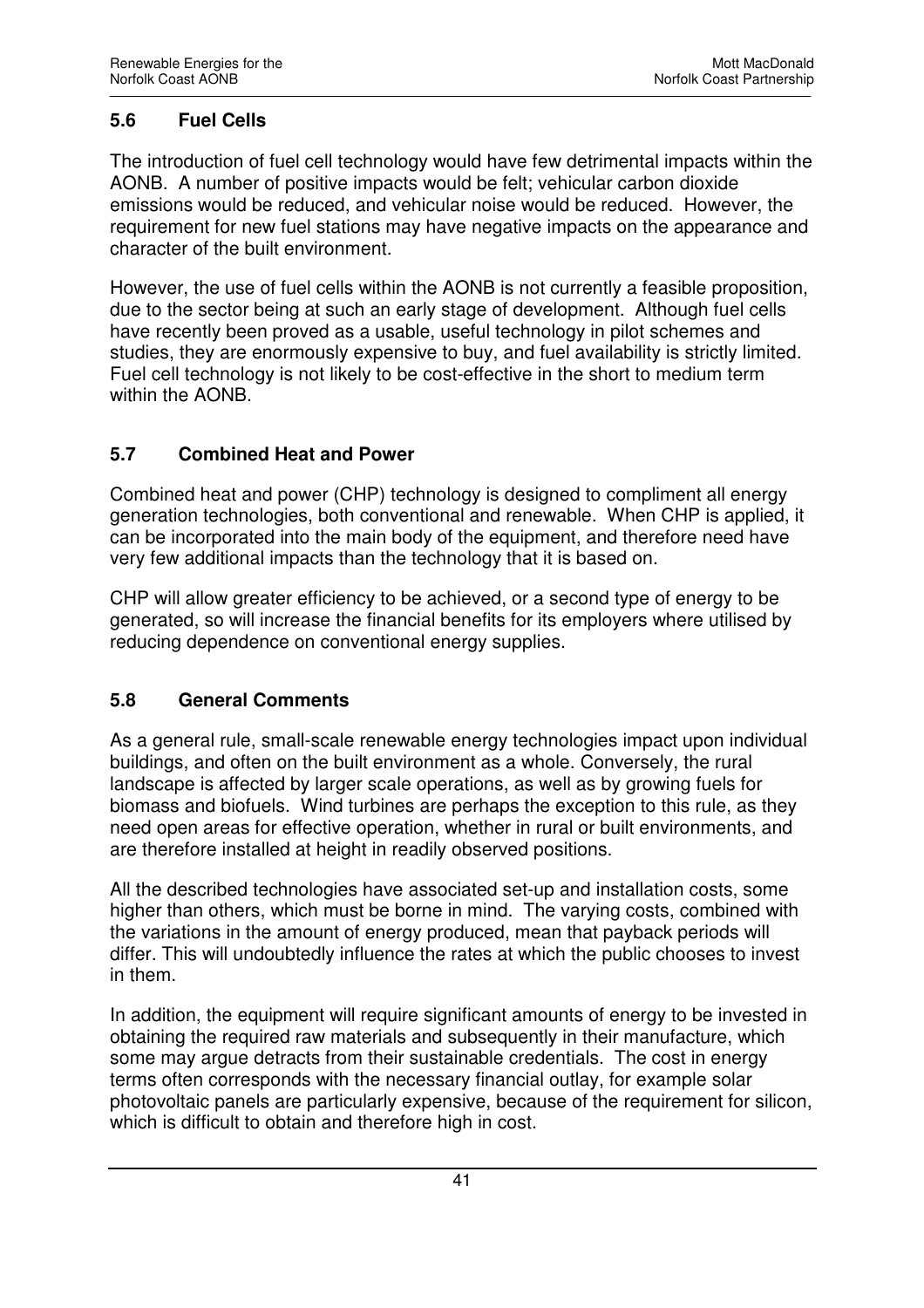Aside from the growing of biomass and biofuels, potential employment opportunities associated with renewable energy technologies within the AONB are limited. New employment sectors would only become a possibility if any of the technologies experience sufficient demand to warrant local installers/maintenance companies being set up. However, this is unlikely in the near future as the use of renewable energy is such a limited characteristic of the AONB currently. Any increase in employment would happen slowly, and total numbers even as their use becomes widespread may not be abundant.

Similarly, only the growing of biomass and biofuels are likely to have an observable impact on biodiversity within the AONB. The use of other renewable fuels will undoubtedly reduce net carbon dioxide emissions from the area, and therefore play a very small but valuable role in reducing the effects of global climate change, with consequent indirect positive impacts on biodiversity.

The incorporation of renewable energy technologies into new buildings is a much more efficient process, and is therefore cheaper and more economically viable than as retro-fit installations.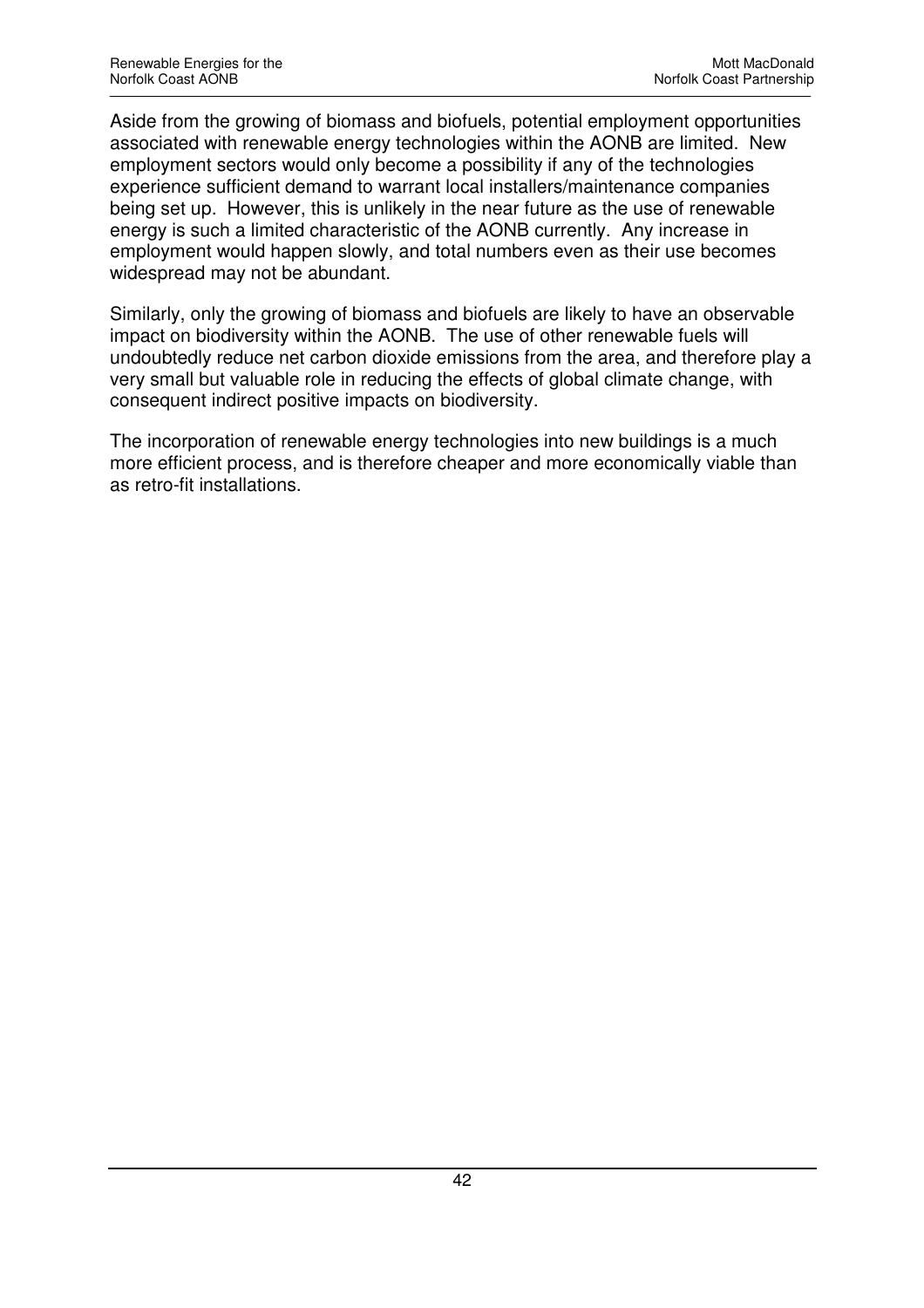# **6 Principles and Recommendations**

By identifying and predicting the potential impacts of the individual technologies, the formulation of a series of principles and recommendations has been possible. By adopting these, the Norfolk Coast Partnership would be able to evaluate proposals for renewable energy technologies in a consistent and informed manner, to the benefit of the AONB and its contained communities.

#### **6.1 Small/Medium Scale Biomass and Biofuels**

#### **Future Work**

The multitude of factors that affect the impacts of growing crops for biomass and biofuels, and their inherent complexity and interaction, equate to a level of required detail that is beyond the scope of this report. Therefore, in order to predict the impacts more accurately and in finer detail, the production of a detailed follow-up report specifically into biomass and biofuel production within the AONB would be very beneficial.

This in-depth study should allow a greater level of detail to be achieved, which could then be used to accurately predict the specific impacts of these renewable energy sources being grown within the Norfolk Coast AONB. The starting point for such a piece of work could be a detailed matrix that compared all the different fuel types, and assessed each related issue in detail, which could then be complimented by further, explanatory text.

#### **Local Supply Chain**

Where biomass is grown for commercial purposes rather than just for use by the landowner, local users should be sought. This will maintain the sustainability credentials of the system and keep transport impacts to a minimum.

#### **Co-operatives**

Encourage the establishment of co-operatives between landowners, whereby required peripheral equipment such as wood-chippers and pelleting machines are shared. The sharing of costs for the purchase of equipment would be beneficial for all members of the co-operative.

## **6.2 Biogas**

Farm-scale systems for the extraction of biogas from animal waste should be recommended for application within the AONB. This source of biogas will allow the waste to be used productively, and will reduce heating fuel costs for farmers. The byproducts are also usable as fertilizer.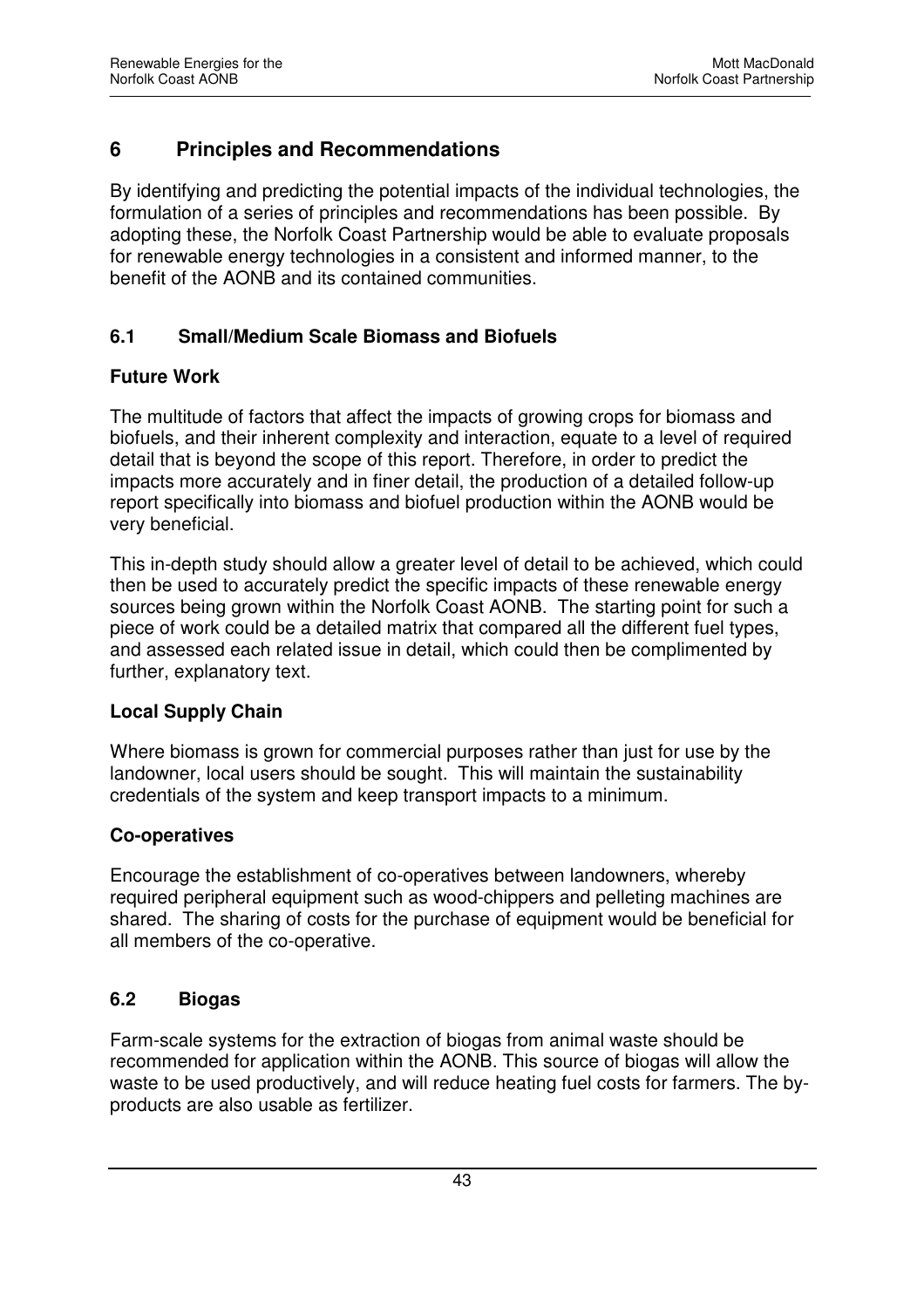Commercial-scale biogas plants, whatever the fuel source, should be permitted, providing the visual intrusion into the rural landscape of the AONB can be mitigated against to an acceptable level.

## **6.3 Solar Photovoltaics and Solar Hot Water**

Solar panels, both photovoltaic and hot water, should be allowed and encouraged on buildings within the AONB, except listed buildings, assuming that they will integrate with local design and landscape impacts have been considered. Planning permission must be obtained.

Planning authorities could be briefed to provide advice on alternative, more appropriate renewable energy technologies for use in association with listed buildings.

Where solar photovoltaic systems are proposed, the use of tiles that can be incorporated into the construction of the roof should be encouraged over the large, single-piece panels, in order that visual intrusion is kept to a minimum.

#### **6.4 Micro/Small Scale Wind**

Wind turbines should be permitted and encouraged, but must be sensitively sited within the Norfolk Coast AONB, in order that their visual impact is kept to an absolute minimum. Planning permission must be obtained.

Stand alone turbines should be encouraged for use away from more urban areas, to ensure that impacts on the built environment are minimised.

Where new non-residential developments are proposed, wind turbines should be encouraged as a means of generating electricity.

## **6.5 Ground Source Heat Pumps**

The installation of ground source heat pumps should be permitted and encouraged in all instances. Assuming no archaeology or valuable habitats will be damaged, there are virtually no negative impacts associated with this technology, partly due to the fact that they can be installed internally, and take up no more room than a conventional boiler.

## **6.6 Fuel Cells**

No feasible principles can be established relating to fuel cell technology due to its prohibitive cost and its early stage of development and accessibility.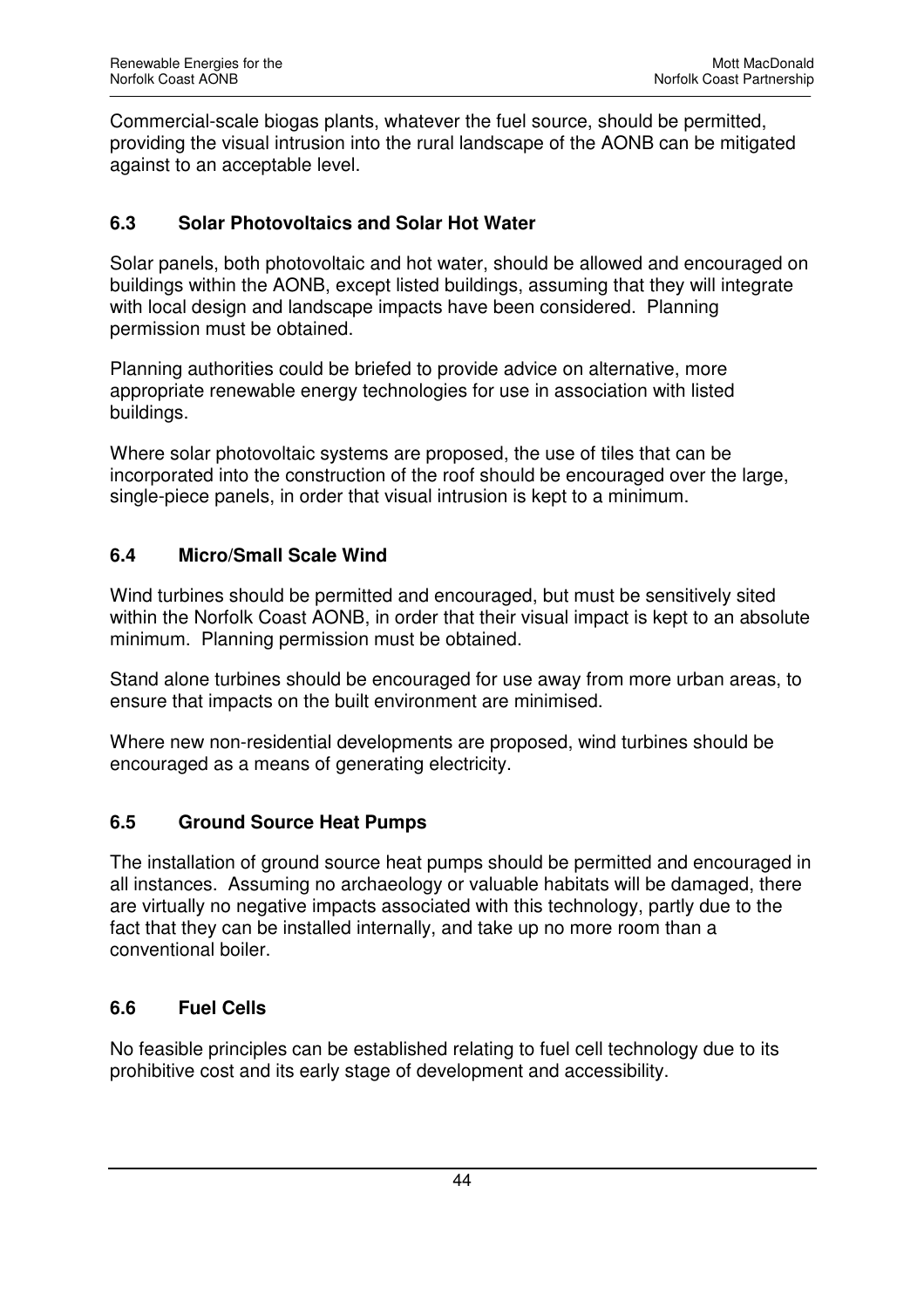#### **6.7 Combined Heat and Power**

Where renewable energy technologies are installed within the AONB, combined heat and power capabilities should be promoted and encouraged.

CHP should also be heavily promoted where other, conventional energy sources are used, in order that efficiency and productivity are as high as possible, and that the minimum of wastage occurs.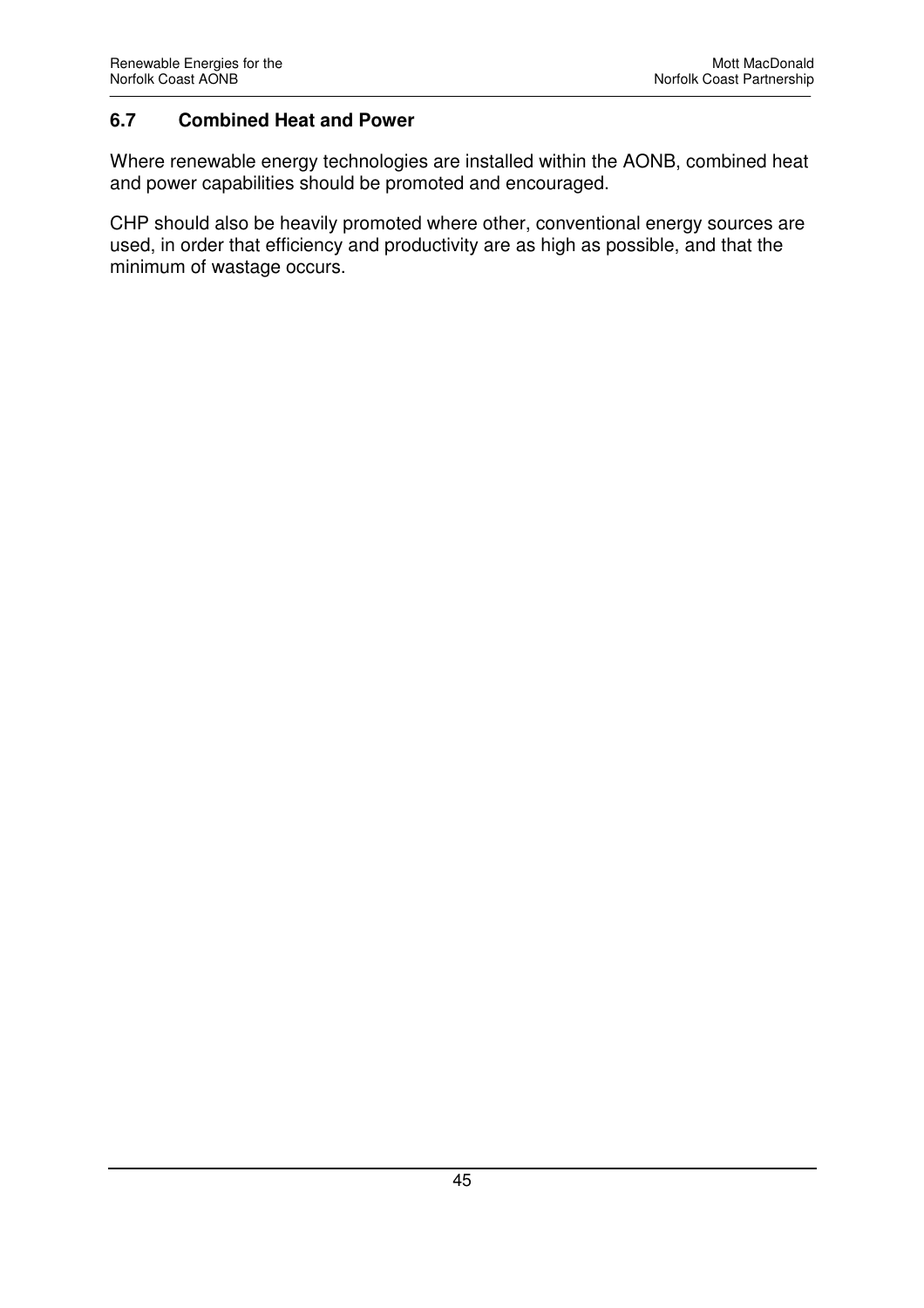# **7 Support**

*\*these were correct at time of report presentation March 2006*

#### **7.1 Advisory Bodies and Agencies**

Defra

Department for Trade and Industry

Carbon Trust

Energy Saving Trust

Renewables East:

## **7.2 Funding Opportunities**

## **(i) Department for Trade and Industry grants:**

Clear Skies

Low Carbon Building Programme - Details to be announced.

#### **(ii) DEFRA grants:**

Rural Enterprise Scheme

Objective 2 of the Structural Fund initiative

Energy Crops scheme

Environmental Stewardship scheme

#### **(iii) Energy Saving Trust grants:**

Community Energy grants

Energy Saving Trust Innovation Programme

Energy Saving Trust Solar Photovoltaic grants programme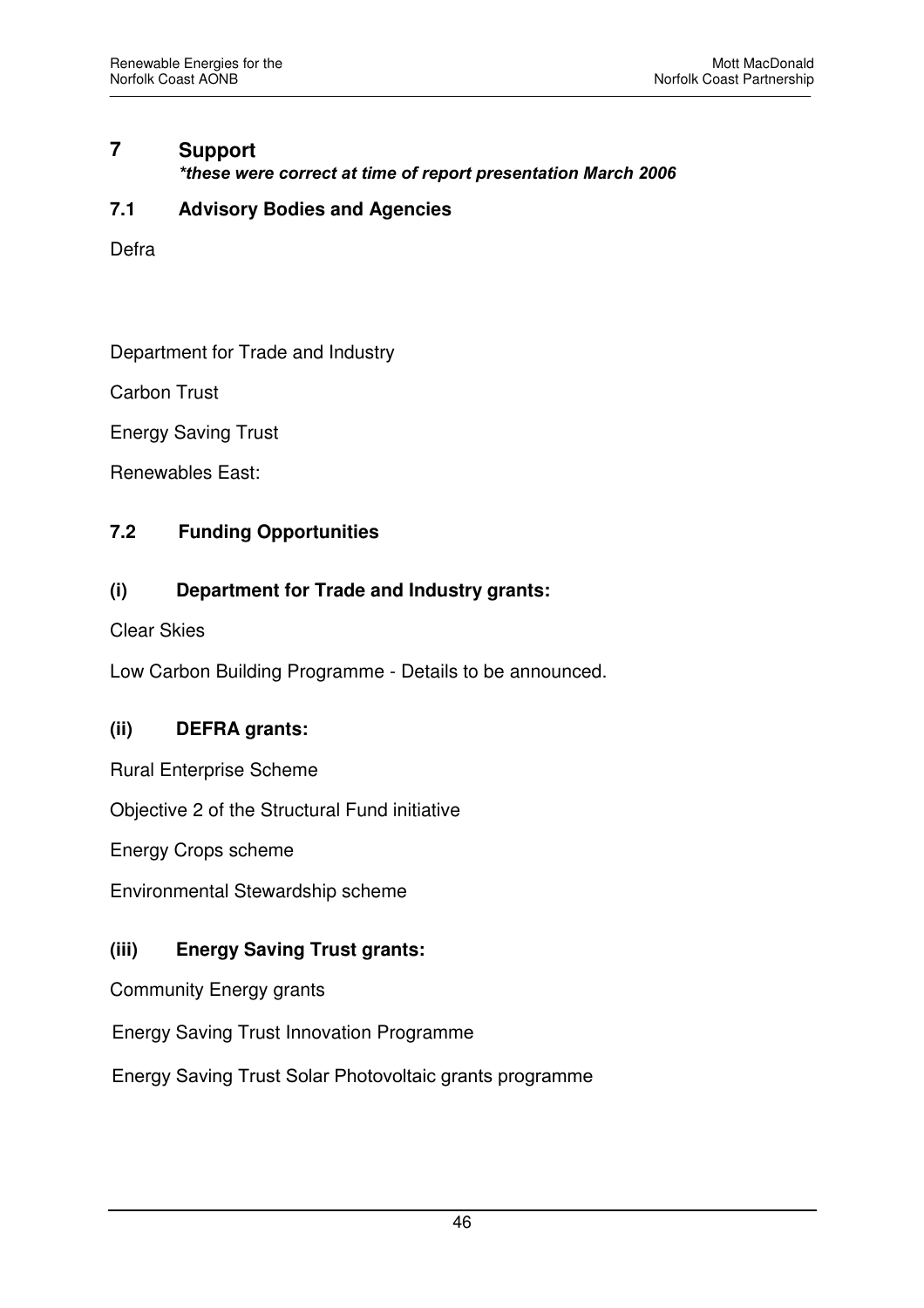## **8 References**

The following sources of information have been used in the production of this report. They are listed approximately in order that they were used:

\* website links provided in original report have since been removed as out of date

Department for Trade and Industry Renewable Energy - It's Only Natural:

Defra

Renewables East

Carbon Trust

Energy Saving Trust

EU Renewables Directive

2003 Energy White Paper

Renewable Obligation (DTI)

Office of the Deputy Prime Minister - Planning Policy Statement 22

Office of the Deputy Prime Minister - Building Regulations

East of England Regional Assembly - East of England Draft Plan

Sustainable Development Round Table for the East of England – Making Renewable Energy a Reality – Setting a Challenging Target for the Eastern Region

Digest for the UK Energy Statistics

Renewables Statistics

Department for Trade and Industry/Energy Saving Trust renewable energy microgeneration report

#### **(i) Specific Technology Links**

The Micropower Council

Greenenergy (Part of the National Energy Foundation)

The Logpile (NEF project to promote wood fuel)

Dragonheat (Biomass boiler manufacturers

FCB Group (Biomass boiler manufacturers and biomass suppliers)